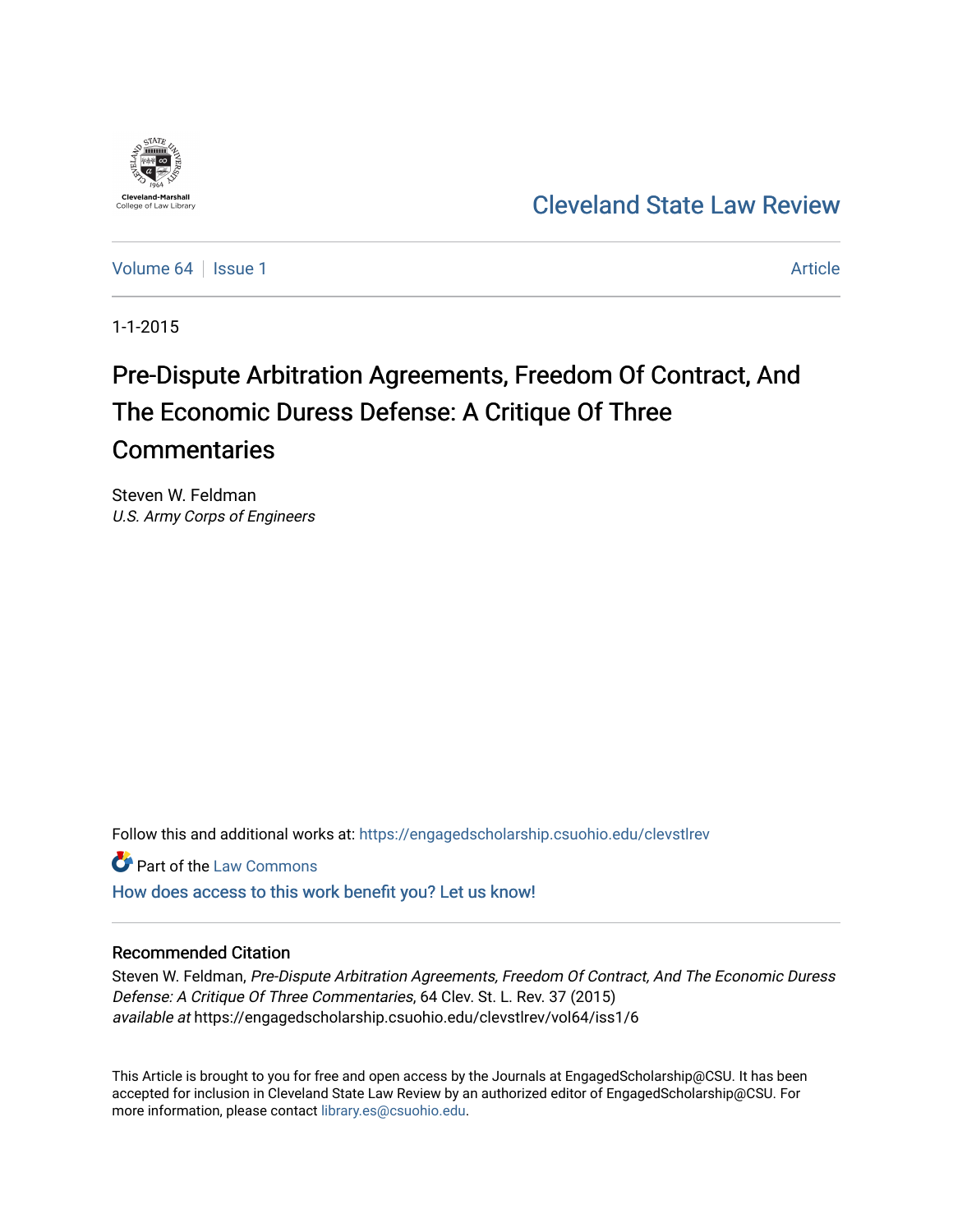## **PRE-DISPUTE ARBITRATION AGREEMENTS, FREEDOM OF CONTRACT, AND THE ECONOMIC DURESS DEFENSE: A CRITIQUE OF THREE COMMENTARIES**

## STEVEN W. FELDMAN

#### ABSTRACT

Arbitration under the Federal Arbitration Act (FAA) is the most important topic in current contract law and commentary. The Supreme Court has issued eight merits decisions construing the FAA since 2011, the lower state and federal courts issued more than 1,000 decisions considering the FAA in 2014, and there were 81 fulllength articles, notes, and comments on arbitration in the same year.

Recently, three commentators, Professor Margaret Jane Radin of the University of Michigan Law School, Professor Nancy S. Kim of the California Western School of Law, and former Lecturer in Law James P. Dawson of the Yale Law School, have proposed the use of an expanded economic duress defense to help consumers combat unfair pre-dispute arbitration agreements. This Article summarizes each commentator's position and identifies my concerns. While such arbitration clauses can sometimes be unfair, all three proposals are flawed on numerous grounds. The primary problem is that the authors' revised duress doctrines draw unworkable distinctions between improper coercion of offerees and legitimate bargaining techniques in a free market society.

My analysis is the first in the legal literature that comprehensively discusses the connection between the economic duress defense generally and FAA arbitration specifically. As I will demonstrate, the two subject areas emphasize freedom of contract as they promote the necessary certainty and predictability of contractual relations. Thus, they accomplish the proper balance between binding the buyer to the arbitral process he agreed to in the contract and prohibiting the seller from enforcing a bargain if he procured it through unduly coercive tactics.

l

Attorney-Advisor, U.S. Army Corps of Engineers, Huntsville, Alabama. Thanks to Professors Christopher Drahozal, David Horton, David Friedman, Jean Sternlight, and Ken Ching for their excellent insights and suggestions. Thanks especially to my wife, Dr. Gayla Feldman, for her love and support.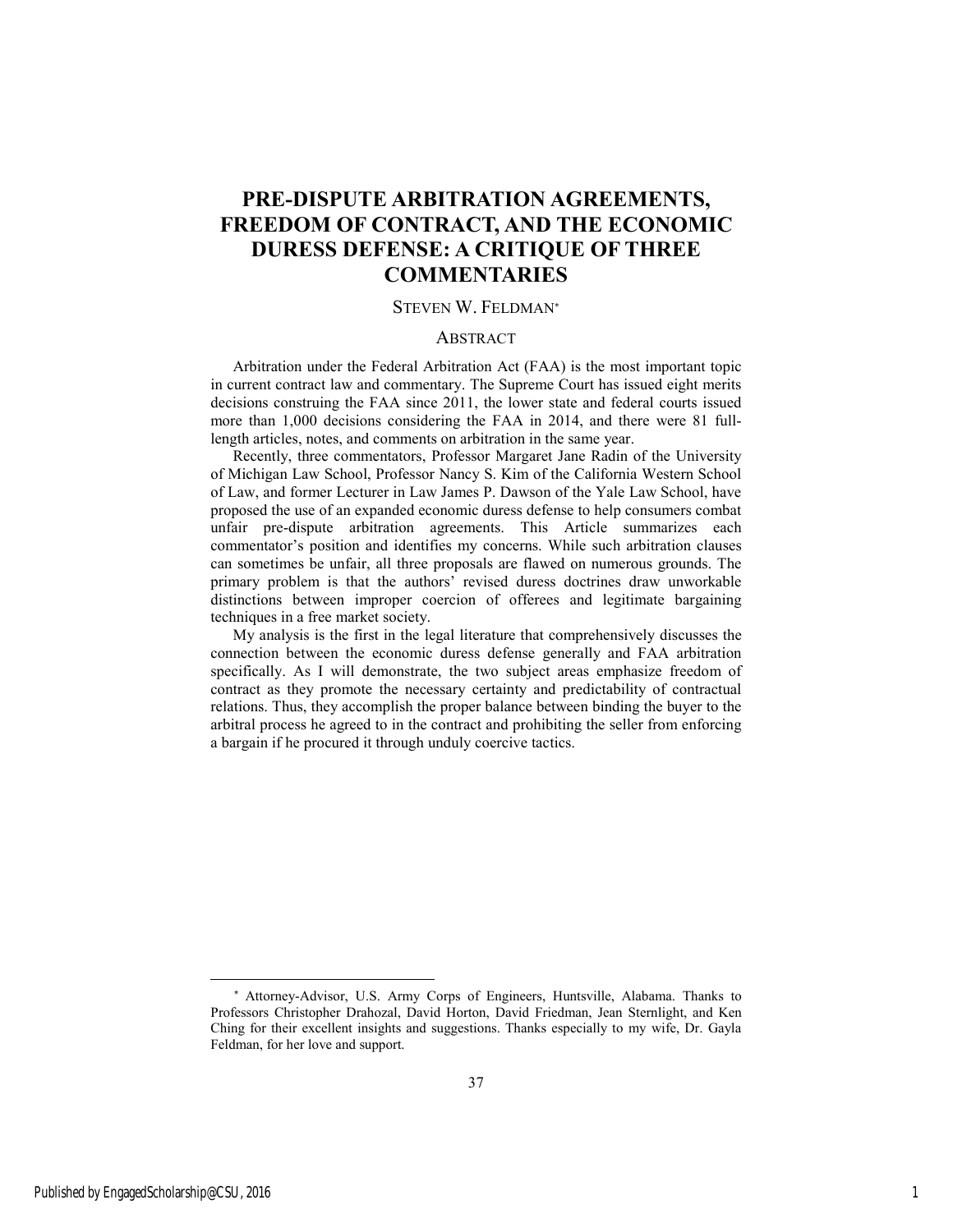## 38 *CLEVELAND STATE LAW REVIEW* [Vol. 64:37

## **CONTENTS**

| I.   |                                                  |                                                         |  |
|------|--------------------------------------------------|---------------------------------------------------------|--|
|      | A.                                               |                                                         |  |
|      | $B_{\cdot}$                                      |                                                         |  |
|      | $\mathcal{C}$                                    |                                                         |  |
| П.   | FAA PREEMPTION AND THE PROPOSALS FOR AN EXPANDED |                                                         |  |
|      |                                                  |                                                         |  |
|      | $\mathcal{A}$ .                                  | FAA Overview and Preemption Principles  46              |  |
|      | $B_{\cdot}$                                      |                                                         |  |
|      | $\mathcal{C}$ .                                  |                                                         |  |
|      | D.                                               |                                                         |  |
| III. | THE RADICAL (AND DESTABILIZING) REVISIONS OF THE |                                                         |  |
|      |                                                  |                                                         |  |
|      | $\mathcal{A}.$                                   |                                                         |  |
|      | B <sub>1</sub>                                   | The Policy of the Economic Duress Defense 54            |  |
|      | $\overline{C}$ .                                 | Defining "Force," "Coercion," and "Oppression" 56       |  |
|      | $D$ .                                            |                                                         |  |
|      | E.                                               |                                                         |  |
|      | F.                                               | Duress: A Doctrine of Last Resort and a Policy to       |  |
|      |                                                  |                                                         |  |
|      | G.                                               | The Duress Defense: Is the Contract Void or             |  |
|      |                                                  |                                                         |  |
|      | Н.                                               | Duress and the "Necessaries of Modern Life"  68         |  |
|      | I.                                               | Effect of the Offeror's Good Faith, Legally Permissible |  |
|      |                                                  |                                                         |  |
|      | J.                                               |                                                         |  |
|      | K.                                               |                                                         |  |
|      | L.                                               | Conversion of Adhesion Contracts into Instruments of    |  |
|      |                                                  |                                                         |  |
|      | М.                                               |                                                         |  |
|      | N.                                               | Duress and Structures of Subordination and Social       |  |
|      |                                                  |                                                         |  |
|      |                                                  |                                                         |  |
|      |                                                  |                                                         |  |

## **INTRODUCTION**

Arbitration under the Federal Arbitration Act  $(FAA)^{1}$  is the most important topic in current contract law and commentary. The Supreme Court has issued eight merits

1 9 U.S.C. §§ 1-16 (2012).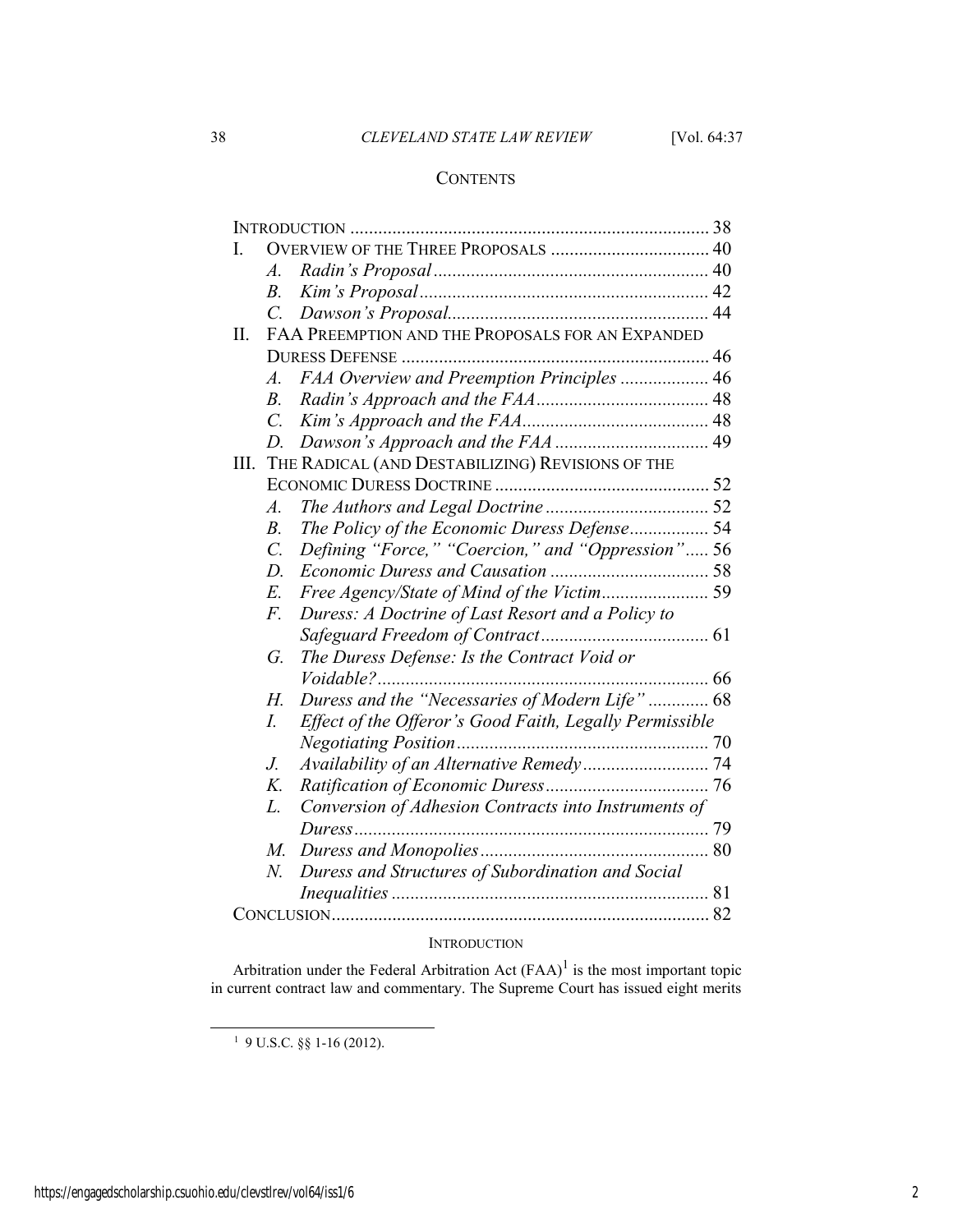decisions interpreting the FAA since  $2011$ .<sup>2</sup> In 2014, state and federal courts issued well over  $1,000$  decisions considering the FAA.<sup>3</sup> Further, in 2014 scholars wrote eighty-one full-length articles, notes and comments on arbitration. Recently, three commentators—Professor Margaret Jane Radin, Professor Nancy S. Kim, and former Lecturer in Law James P. Dawson—each proposed the use of an expanded economic duress defense to help consumers combat what the authors believe to be unfair pre-dispute arbitration clauses.<sup>4</sup> This Article summarizes each commentator's position, provides my concerns about their proposals, and suggests an overarching theory for the legal doctrine of economic duress under the FAA.

Even though Radin, Kim, and Dawson wish to "expand" the economic duress defense, all three authors couch their proposals in the traditional terminology of economic duress: coercion, oppression, the offeror's wrongful acts, and the offeree's absence of reasonable alternatives.<sup>5</sup> While differing in some of the details, the three proposals have striking parallels. Each author contends (1) true assent is lacking in these adhesion contracts; (2) companies are exploiting consumers; and (3) traditional notions of duress should be "expanded" to protect "vulnerable" consumers because of their need for the relevant product or service.<sup>6</sup>

Because each author relies to an extent on current economic duress doctrine, it is fair to analyze whether each proposal meets foundational legal standards. This Article in no way criticizes the three commentators for expanding existing law. My

4 MARGARET JANE RADIN, BOILERPLATE: THE FINE PRINT, VANISHING RIGHTS AND, THE RULE OF LAW (2013); Nancy S. Kim, *Situational Duress and the Aberrance of Electronic Contracts*, 89 CHI.-KENT L. REV. 265 (2014); James P. Dawson, Comment, *Contract After*  Concepcion*: Some Lessons from the State Courts*, 124 YALE L.J. 233 (2014).

5 RADIN, *supra* note 4, at 15, 20, 123, 151; Kim, *supra* note 4, at 266, 276-78, 282; Dawson, *supra* note 4, at 234-35, 243.

 <sup>2</sup> BG Grp., PLC v. Republic of Argentina, 134 S. Ct. 1198 (2014); Am. Express Co. v. Italian Colors Rest., 133 S. Ct. 2304 (2013); Oxford Health Plans LLC v. Sutter, 133 S. Ct. 2064 (2013); Nitro-Lift Techs., LLC v. Howard, 133 S. Ct. 500 (2012); Marmet Health Care Ctr., Inc. v. Brown, 132 S. Ct. 1201 (2012); CompuCredit Corp. v. Greenwood, 132 S. Ct. 665 (2012); KPMG LLP v. Cocchi, 132 S. Ct. 23 (2011); AT&T Mobility LLC v. Concepcion, 131 S. Ct. 1740 (2011).

<sup>&</sup>lt;sup>3</sup> State courts considering challenges to an arbitration agreement must apply the FAA to a transaction involving interstate commerce. *See, e.g.*, Frizzell Constr. Co. v. Gatlinburg, LLC, 9 S.W.3d 79, 84 (Tenn. 1999) ("[T]he provisions of the FAA are to be applied in both state and federal courts") (citing decisions). While this Article focuses on the FAA, almost all states have their own arbitration statutes. *See* Stephen Wills Murphy, Note, *Judicial Review of Arbitration Awards Under State Law*, 96 VA. L. REV. 887, 890 (2010). A number of states recognize duress as an enforcement defense under state arbitration requirements. *E.g.*, St. Fleur v. WPI Cable Sys./Mutron, 879 N.E.2d 27, 31 (Mass. 2008); Moore v. Woman to Woman Obstetrics & Gynecology, LLC, 3 A.3d 535, 539 (N.J. Super. Ct. App. Div. 2010); Hill v. NHC Healthcare/Nashville, LLC, No. M2005–01818–COA–R3–CV, 2008 WL 1901198, at \*6 (Tenn. Ct. App. Apr. 30, 2008).

<sup>6</sup> RADIN, *supra* note 4, at 5, 20, 93-95,151-52; Kim, *supra* note 4, at 266, 271 n.32, 277- 86; Dawson, *supra* note 4, at 240-45. For the earliest analysis of duress and arbitration, see Sharona Hoffman, *Mandatory Arbitration: Alternative Dispute Resolution or Coercive Dispute Suppression?* 17 BERKELEY J. EMP. & LAB. L. 131, 153 (1996) ("[T]he threat of unemployment in many cases will induce employees to agree to compulsory arbitration regardless of their opposition to the policy and thus will constitute duress.").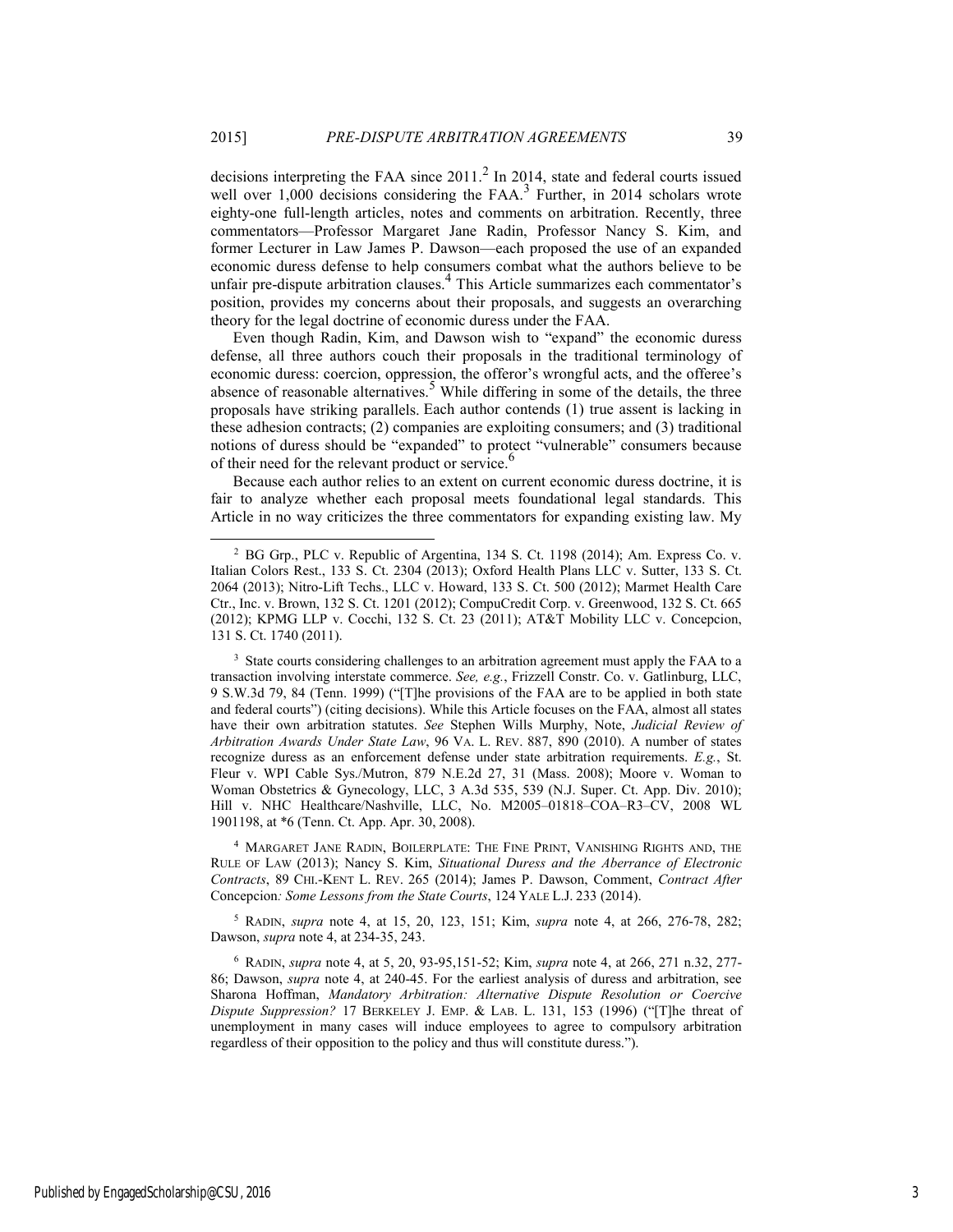primary concern is that their proposals draw unworkable distinctions between legitimate free market bargaining techniques and improper coercion of offerees. My analysis will show that Radin, Kim, and Dawson deviate in numerous and prejudicial ways from well-settled and carefully balanced legal principles governing the economic duress defense. I will combine this doctrinal assessment of their proposals with a normative critique of their expansions of the economic duress defense. In providing this analysis, I acknowledge the extensive commentary criticizing (or defending) the Supreme Court's arbitration jurisprudence<sup>7</sup> and that a pre-dispute arbitration clause can sometimes be unfair.

Besides assessing the three commentators' suggestions, this Article operates on a deeper level that can assist scholars, bench, and bar. This Article is the first in the legal literature that comprehensively discusses the intersection between the FAA and the economic duress defense. The positive theme I propose is that the economic duress defense and the FAA emphasize freedom of contract and help solidify the certainty and predictability of contractual relations. I use the three proposals as a vehicle for showing why current law is fair and effective. Thus, the economic duress defense works well as courts accomplish the proper balance between binding the offeree to the arbitral process agreed to in the contract and prohibiting the offeror from enforcing a bargain procured through unduly coercive tactics.

This Article will proceed as follows. Part I summarizes each author's reform. Part II shows how the FAA preempts the authors' particular duress formulation as a challenge to contractual arbitration. Part III demonstrates how the authors' suggested revamping of economic duress doctrine would impair freedom of contract and destabilize the predictability and certainty of contract, especially consumer agreements.

#### I. OVERVIEW OF THE THREE PROPOSALS

#### *A. Radin's Proposal*

Margaret Jane Radin, the Henry King Ransom Professor of Law at the University of Michigan and the William Benjamin Scott and Luna M. Scott Professor of Law, Emerita, at Stanford University, is the author of *Boilerplate: The Fine Print, Vanishing Rights, and the Rule of Law*. <sup>8</sup> Her book received high praise from most commentators, earning such plaudits as "groundbreaking,"<sup>9</sup> "a great achievement," "eloquent and powerful,"<sup>10</sup> and a "masterpiece."<sup>11</sup>

 <sup>7</sup> *E.g.*, Margaret L. Moses, *Statutory Misconstruction: How the Supreme Court Created a Federal Arbitration Law Never Enacted by Congress*, 34 FLA. ST. U. L. REV. 99 (2006); Jean R. Sternlight, *Creeping Mandatory Arbitration: Is it Just?* 57 STAN. L. REV. 1631 (2005). *Compare* Stephen J. Ware, *Consumer Arbitration as Exceptional Consumer Law (With a Contractualist Reply to Carrington & Haagen)*, 29 MCGEORGE L. REV. 195 (1998) (defending the Court's approach), *with* Steven J. Burton, *The New Judicial Hostility to Arbitration: Federal Preemption, Contract Unconscionability, and Agreements to Arbitrate*, 2006 J. DISP. RESOL. 469, 480 (2006) ("There is reason to believe that arbitration clauses lower the contract price of the goods, services, or money, or provide weaker parties with more advantageous terms, because arbitration reduces the parties' joint costs of contracting.").

<sup>8</sup> RADIN, *supra* note 4.

<sup>9</sup> Hugh J. Treacy, Book Review, *in* Benjamin J. Keele & Nick Sexton, *Keeping Up with New Legal Titles*, 105 L. LIBR. J. 369, 376-77 (2013) ("[W]e now have a thoughtfully crafted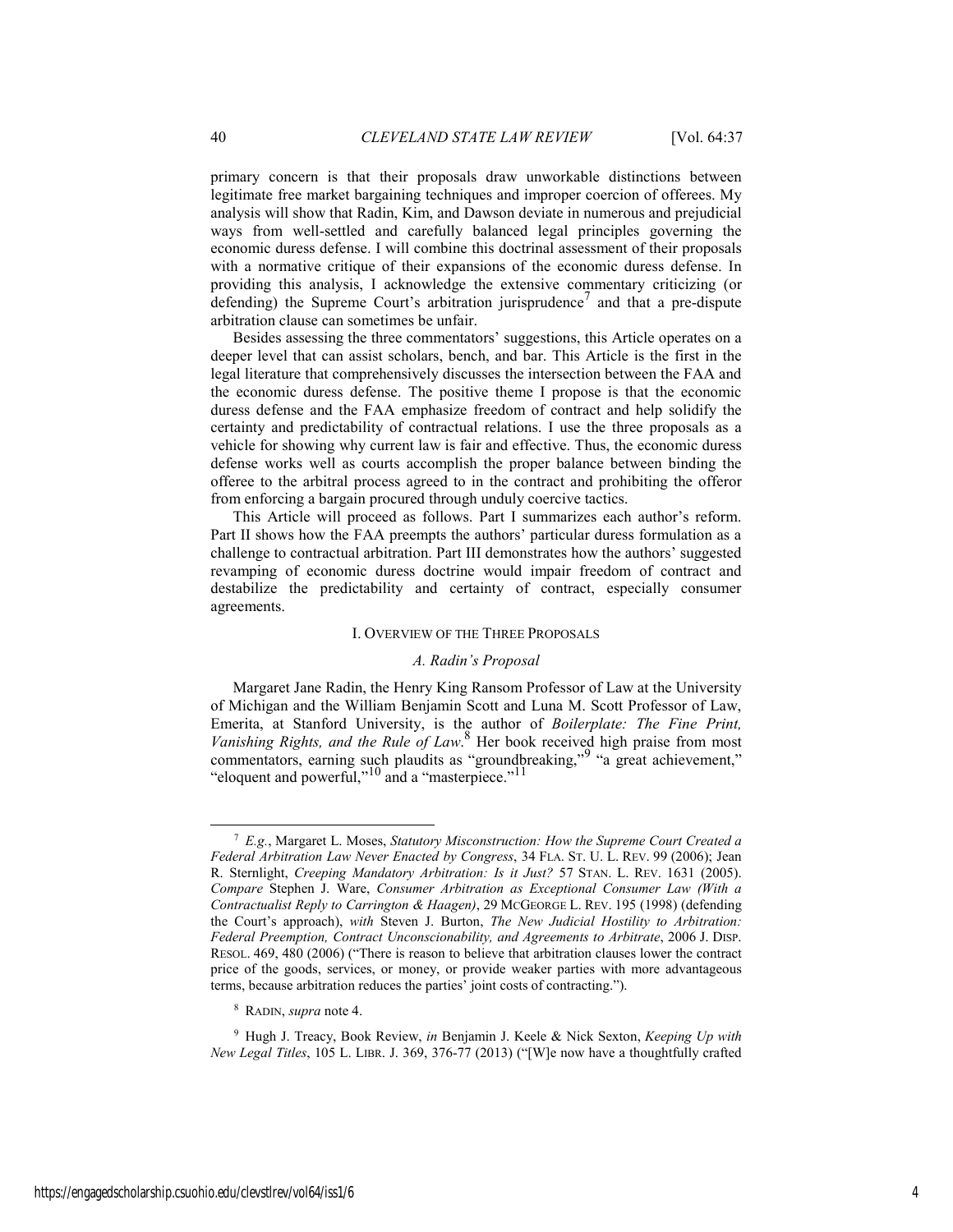In *Boilerplate*, Radin observes that the legal system must contrast consent with non-consent with regard to a person's allegedly "agreed-upon" transfer of entitlements.<sup>12</sup> She contends that a principal type of non-consent is "coercion and its allied conceptions of force and duress" and that one "controversial" aspect of duress and coercion in the field of contracts is economic duress.<sup>13</sup>

Radin heavily criticizes mass market mandatory arbitration clauses as a prominent example of what she calls an improper "boilerplate rights deletion scheme."<sup>14</sup> She believes that these clauses deprive "large numbers of people both of their right to jury trial and their right to aggregative remedies (either class actions or classwide arbitration)."<sup>15</sup> In this respect, Radin argues that the indigent are the powerless victims of these duplicitous practices.

She further poses the dilemma poor people would face if the law invalidated these oppressive rights deletion schemes. In colorful language, Radin argues that the poor would have to elect between the "frying pan" and "the fire."<sup>16</sup> "The frying pan is [the consumer] being deprived of rights without consent; the fire is [the consumer] being deemed unable to enter into enforceable contracts."<sup>17</sup> In Radin's opinion, it is doubtful that the recipient exercises free choice with these transactions.<sup>1</sup> Accordingly, Radin believes that the law must enhance the traditional regulatory measures for abusive merchant practices.<sup>19</sup> One such regulatory measure in need of reform, according to her, is economic duress.

11 David Horton, *Mass Arbitration and Democratic Legitimacy,* 85 U. COLO. L. REV. 459, 464 (2013) ("dense and sprawling masterpiece"); *see also* Theresa Amato, *Boilerplate Symposium II: Theresa Amato on Remedies to the Problems Posed by Boilerplate*, LAW PROFESSOR BLOGS NETWORK: CONTRACTSPROFBLOG (May 14, 2013), http://lawprofessors.typepad.com/contractsprof\_blog/2013/05/boilerplate-symposium-iitheresa-amato-on-remedies-to-the-problems-posed-by-boilerplate.html ("Professor Radin's masterpiece *Boilerplate* sets forth the intellectual underpinnings for an energetic movement to correct the imbalance of power between corporations and consumers in fine print contracts.").

- 12 RADIN, *supra* note 4, at 20.
- <sup>13</sup> *Id.* at 20, 123, 150-51, 275-76 nn.2 & 3 (discussing the economic duress defense).
- <sup>14</sup> *Id.* at 35.
- <sup>15</sup> *Id.* at 130.
- <sup>16</sup> *Id.* at 150.
- <sup>17</sup> *Id.*

l

- <sup>18</sup> *Id.* at 150-51.
- <sup>19</sup> *Id.* at 150-53.

work of scholarship that will challenge readers to achieve new understandings of contract law within our print and electronic boilerplate world. . . . [I]t is a groundbreaking work.").

<sup>10</sup> Oren Bar-Gill, *Boilerplate Symposium VII: Oren Bar-Gill on Consent Without Reading*, LAW PROFESSOR BLOGS NETWORK: CONTRACTSPROFBLOG (May 21, 2013), http://lawprofessors.typepad.com/contractsprof\_blog/2013/05/boilerplate-symposium-viioren-bar-gill-on-consent-without-reading-.html ("Professor Radin's book is an eloquent and powerful critique of the fine-term, boilerplate contracts that pervade modern life. . . . Radin's book is a great achievement.").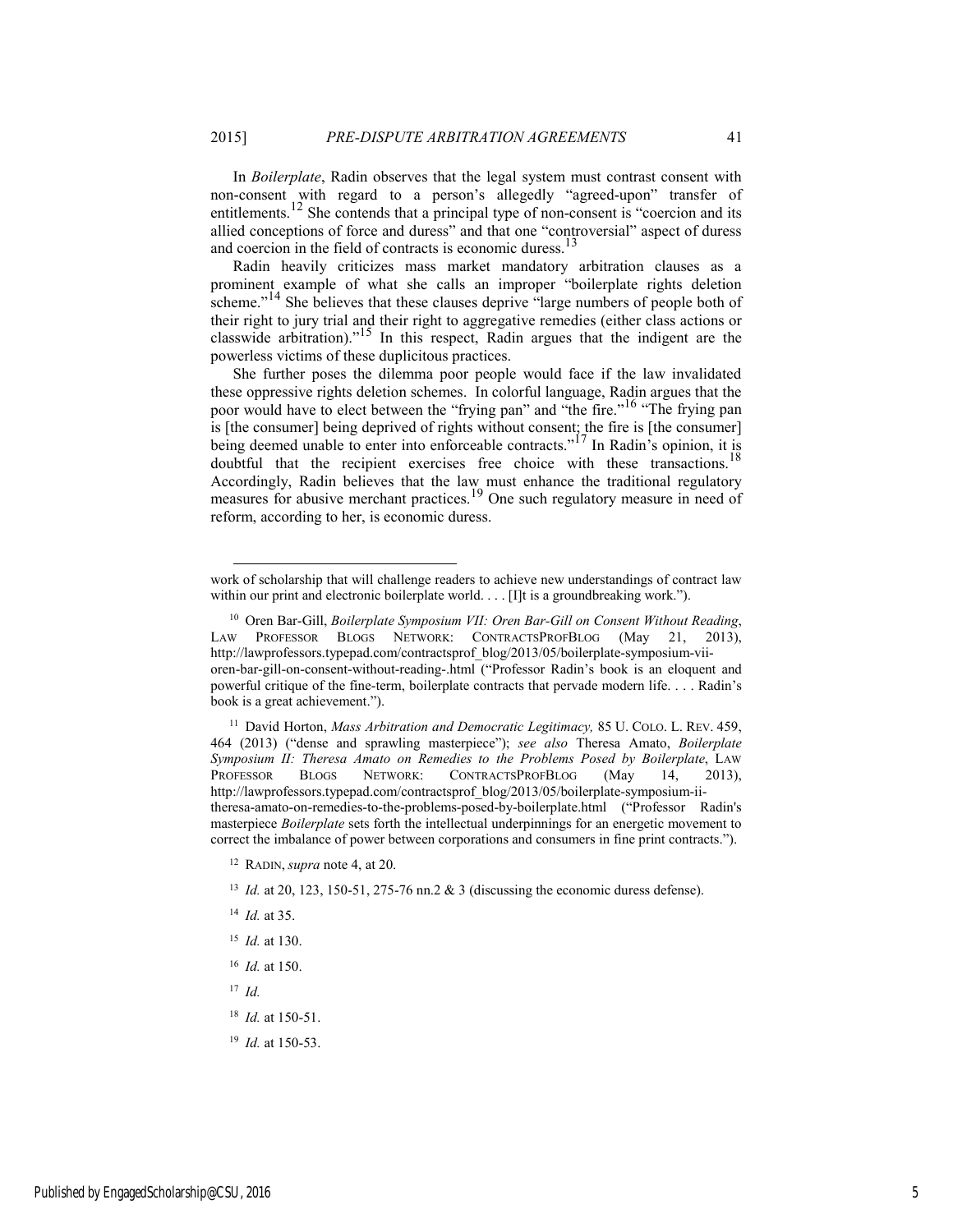Regarding economic duress, Radin notes that the law is unclear on what types of choices arise from consent or coercion.<sup>20</sup> She indicates that the easy cases are when the actor threatens the victim with physical harm if he does not accede to the actor's desires — "[y]our money or your life" — but she says most circumstances are not so clear-cut.<sup>21</sup> She further indicates whether a choice represents true volition is open to dispute.<sup>22</sup> "[S]ufficiently exploitive" terms, Radin believes, can still be coercive and unenforceable even where the victim manifests assent to the wrongdoer.<sup>23</sup> She posits that the law must clearly define coercive terms and explain which fact situations support a finding of economic duress.<sup>24</sup>

As a remedy for improper arbitration clauses, she proposes refocusing economic duress from "expectation" to "exploitation."<sup>25</sup> Radin explains that " $[r]$ ecipients could theoretically . . . invoke some species of duress when presented with take-itor-leave it boilerplate in acquiring a necessity of life  $\ldots$  ... <sup>226</sup> But at the same time, she contends that "[t]hese traditional doctrines were in the past interpreted quite narrowly by the courts."

#### *B. Kim's Proposal*

Nancy S. Kim is Professor of Law and ProFlowers Distinguished Professor of Internet Studies at the California Western School of Law and the author of *Wrap Contacts: Foundations and Ramifications*, <sup>28</sup> which examines how electronic contracts impact society and control consumer behavior. Reviewers have called her book "provocative, thoroughly researched with terrific references, and very stimulating."<sup>29</sup>

In an article that replicates her points in *Wrap Contracts*, Kim considers massmarket consumer electronic contracts to be a "particularly virulent strain of aberrant contract."<sup>30</sup> Kim sees these contracts as unfair in "their form, their medium, and their content," which creates extra perils for consumers beyond conventional paper contracts.<sup>31</sup>

More specifically, Kim argues at length that these contracts exploit consumers in several ways. First, they foster confusion because merchants promulgate them in various modes and thereby cause uncertainty because consumers do not understand

20 *Id.* at 151.

<sup>21</sup> *Id.*

<sup>22</sup> *Id.*

<sup>23</sup> *Id.*

<sup>24</sup> *Id.*

<sup>25</sup> *Id.*

<sup>26</sup> *Id.* at 275 n.2 (internal punctuation omitted).

<sup>27</sup> *Id.*

<sup>28</sup> NANCY S. KIM, WRAP CONTRACTS: FOUNDATIONS AND RAMIFICATIONS (2013).

29 Frederic H. Marienthal, Book Review, 43 COLO. LAW. 108, 108 (2014).

30 Kim, *supra* note 4, at 265.

<sup>31</sup> *Id.*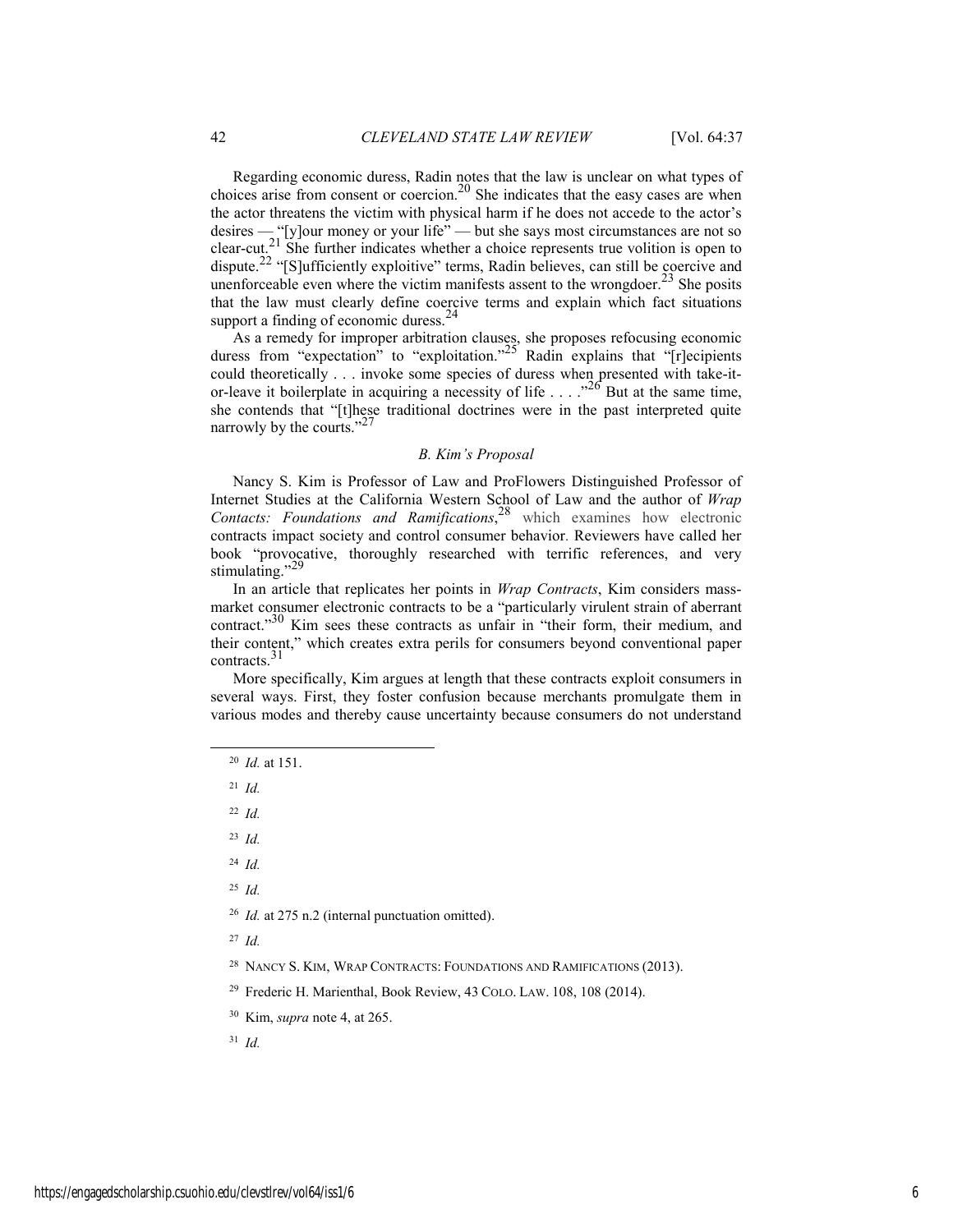the terms.<sup>32</sup> Second, websites can be deceptively consumer-friendly, such that a mere click of the mouse can form a contract.  $33$  The use of hyperlinks in electronic contracts, she believes, is often a trap for the unwary.<sup>34</sup> Further, Kim attacks the practice in which merchants reserve the right to make unilateral contract modifications where the consumer "accepts" the changed term by continuing to access or receive services after the revisions become effective.<sup>35</sup> Kim indicates that it is even more unfair where the consumer will be deemed bound by his failure to actively reject the contract after receiving notice of the terms, such as with browsewraps.36

Kim believes companies take gross advantage of consumers' well-known proclivity to accept the terms without reading them, even when the terms are onesided in favor of the merchant and often oppressive to the consumer.<sup>37</sup> Thus, Kim contends that the common-law duty to read a contract—which binds the offeree regardless of his understanding or acknowledgement of the terms—should apply with less force in electronic contracting.<sup>38</sup> The reasons she offers for abrogating this duty are the sheer mass of material in electronic contracts and the pervasive use of hyperlinks. According to Kim, "[t]oday, a consumer is practically unable to engage in any online activity without being forced to accept the terms of an electronic contract."39

To counteract merchants that misuse electronic contracts to exploit consumers, Kim proposes an "expanded" duress defense, which she calls "situational duress."<sup>40</sup> To prevail in a claim for contract avoidance, the consumer must show the drafting company made an improper threat leaving the consumer with no reasonable alternative.41 Where the consumer meets its burden of proof, the contract would be void and not merely voidable as under current law.<sup>42</sup>

This situational duress defense does not cover all instances of electronic contracting:

Rather, the defense should be used in the electronic contracting context if (1) a drafting company uses an electronic contract to block consumer

- <sup>35</sup> *Id.* at 271.
- <sup>36</sup> *Id.* at 267.
- <sup>37</sup> *Id.* at 266.
- <sup>38</sup> *Id.* at 275-76.
- <sup>39</sup> *Id.* at 276.
- <sup>40</sup> *Id.* at 286-87.
- <sup>41</sup> *Id.* at 266.

<sup>42</sup> *Id.*

 <sup>32</sup> *Id.*

<sup>&</sup>lt;sup>33</sup> Kim observes that as compared with paper contracts, where consumers understand they are entering into a contract when they sign, electronic contracts can leave the consumer "often ignorant that any bargain has taken place." *Id.* at 274.

<sup>34</sup> *Id.* at 272.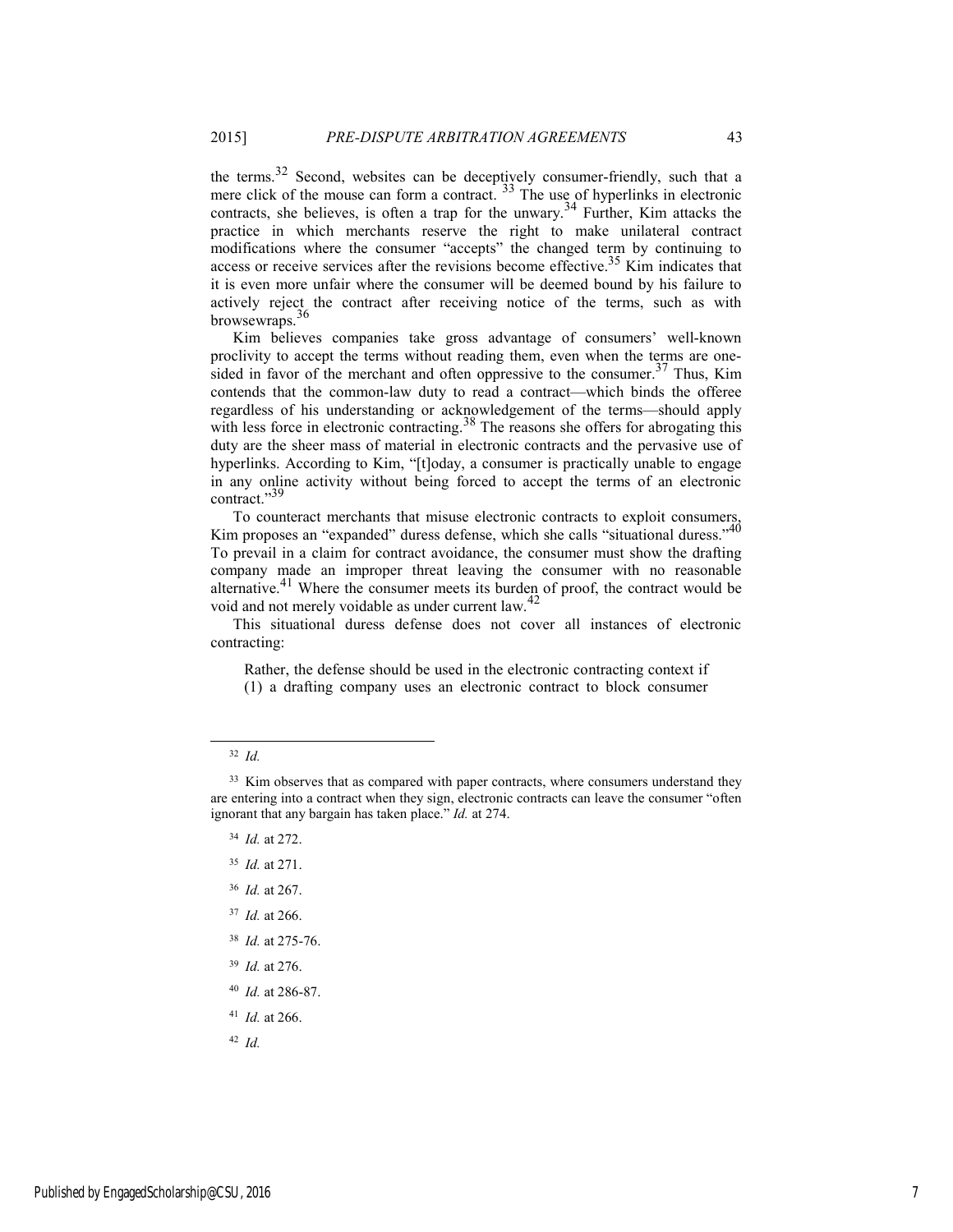access to a product or service; (2) the consumer has a "vested interest"<sup>43</sup> in that product or service; and (3) the consumer accepts the terms because she was blocked from the product or service after attempting to reject or decline them. In these situations, the consumer's action should not be effective as a manifestation of assent and the contract should be void.<sup>44</sup>

Regarding the improper threat element in a contract avoidance claim, Kim says the merchant "acts improperly or wrongfully by creating a situation that results in an unfair choice: contract acceptance or forfeiture."<sup>45</sup> For Kim, this creates coercion because "the company is threatening the consumer with the loss of something in which she has a vested property or proprietorship interest.<sup>46</sup> She further explains that the threat looms over the consumer because he or she has "no choice but to accept the new or additional terms or forfeit her content and contracts." $47$  As for the element that the consumer has "no reasonable alternative" except to enter the contract, the consumer must establish that he or she "attempted to decline or reject the terms but was forced to accept them."<sup>48</sup> If the merchant makes it difficult for the consumer to reject the electronic contract, she argues, that action renders the consent coerced and the consumer has a valid defense of situational duress.<sup>49</sup>

#### *C. Dawson's Proposal*

James P. Dawson is a former Lecturer in Law at Yale Law School. He argues for an expanded economic duress defense in arbitration cases in response to the U.S. Supreme Court's decision in *AT&T Mobility LLC v. Concepcion*.<sup>50</sup> In *Concepcion*, the Court held that the FAA preempts California's judicial rule permitting an unconscionability defense that forecloses the consumer's ability to bring a classwide remedy to an arbitration clause.<sup>51</sup>

Dawson observes that some state courts have read *Concepcion* narrowly to remedy what he indicates is the Court's brazenly "conservative" and "anticonsumer" approval of "forced arbitration" clauses.<sup>52</sup> Applauding these state court efforts, Dawson contends that additional "ambitious" and "innovative" remedies are

<sup>44</sup> *Id.*

<sup>46</sup> *Id.*

- <sup>47</sup> *Id.* at 283.
- <sup>48</sup> *Id.* at 283-84.
- <sup>49</sup> *Id.* at 278, 279, 283.

50 Dawson, *supra* note 4 (analyzing AT &T Mobility LLC v. Concepcion, 131 S. Ct. 1740  $(2011)$ ).

51 AT&T Mobility LLC v. Concepcion, 131 S. Ct. 1740, 1753 (2011).

52 Dawson, *supra* note 4, at 233.

 $43$  The consumer has a "vested interest" in the product or service when  $(1)$  the merchant uses a "rolling contract," (i.e., the merchant furnishes the consumer the terms after the completion of the acts constituting offer and acceptance) or (2) the consumer is a "content hostage," (i.e., when the consumer uses a service that permits him to store content on the company's servers, such as Facebook or Twitter). *Id.* at 279-80.

<sup>45</sup> *Id.* at 282.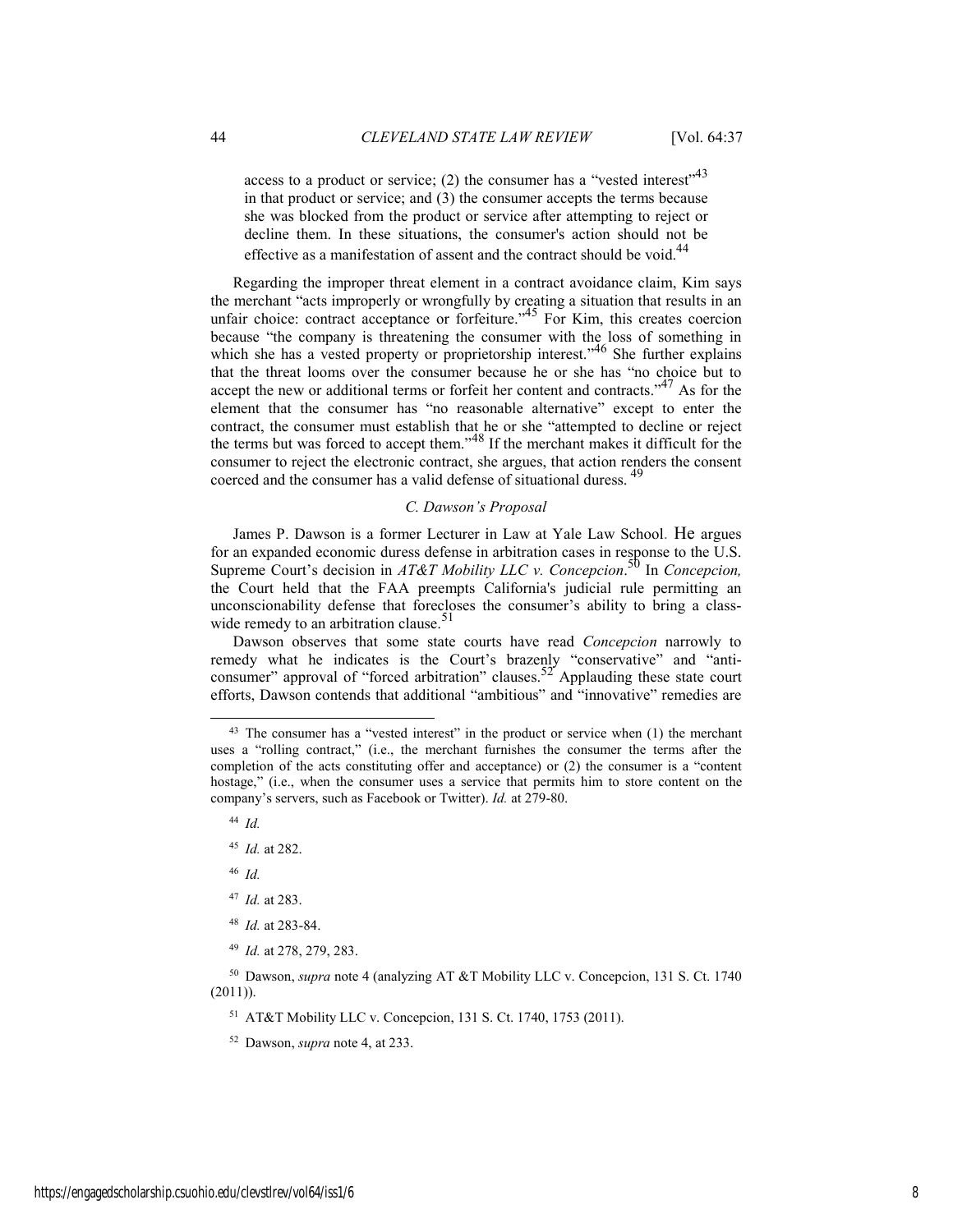needed to "cabin" *Concepcion* and to assist state court judges in remaining the "final arbiter" of state law.<sup>5</sup>

Dawson focuses on the economic duress defense as one antidote to *Concepcion.* Under the FAA, duress is a generally applicable defense to the enforcement of an arbitration agreement or clause.<sup>54</sup> The Supreme Court has stated repeatedly that a party's allegation of economic duress can be a viable basis under the FAA to challenge an arbitration contract.<sup>55</sup> Dawson proposes to "expand" the contract defense of economic duress to make it easier to invalidate arbitration provisions.<sup>56</sup> In his view, current duress doctrine would be improved if it displayed more sensitivity to "social inequality and context and included aggrieved parties' experience and perspectives."<sup>57</sup>

Dawson references one current common-law version of the duress defense in which a "party with superior bargaining power committed a wrongful act, threatened the party with inferior bargaining power, or otherwise engaged in oppressive or coercive behavior."58 Dawson's replacement duress formulation is that "no valid contract can be formed when an offeror proposes a take-it-or-leave-it deal requiring the offeree to either (1) consent to a nonnegotiable contract clause requiring arbitration of all disputes or else (2) forego something that a reasonable person would deem necessary for modern life." <sup>59</sup>

<sup>55</sup> *See, e.g.*, *Concepcion,* 131 S. Ct. at 1746 ("[9 U.S.C.§ 2] permits agreements to arbitrate to be invalidated by 'generally applicable contract defenses, such as fraud, duress, or unconscionability,' but not by defenses that apply only to arbitration or that derive their meaning from the fact that an agreement to arbitrate is at issue."); Rent-A-Center, West, Inc. v. Jackson, 561 U.S. 63, 68 (2010) ("Like other contracts, however, [arbitration agreements] may be invalidated by 'generally applicable contract defenses, such as fraud, duress, or unconscionability.'"); Doctor's Assocs., Inc. v. Casarotto, 517 U.S. 681, 687 (1996) ("[G]enerally applicable contract defenses, such as fraud, duress, or unconscionability, may be applied to invalidate arbitration agreements without contravening [the FAA].").

56 Dawson, *supra* note 4, at 233-34.

<sup>57</sup> *Id.* at 244 (quoting Orit Gan, *Contractual Duress and Relations of Power*, 36 HARVARD J.L. & GENDER 171, 171 (2013)).

58 *Id.* at 243 (citing Teradyne, Inc. v. Mostek Corp, 797 F.2d 43, 57 (1st Cir. 1986); Fees v. Mut. Fire & Auto Ins. Co., 490 N.W.2d 55, 58 (Iowa 1992)).

<sup>59</sup> *Id.* at 242.

 <sup>53</sup> *Id.* at 233-34. For similar criticisms, see Jean R. Sternlight, *Tsunami:* AT&T Mobility LLC v. Concepcion *Impedes Access to Justice*, 90 OR. L. REV. 703 (2012). Other commentators have a more optimistic view of *Concepcion*. *See* Christopher R. Drahozal, *FAA Preemption After* Concepcion, 35 BERKELEY J. EMP. & LAB. L. 153, 154 (2014) ("[A]t least some of the preemption holdings courts have attributed to *Concepcion* are due, not to *Concepcion*, but instead to well-established law predating *Concepcion*.")*.*

<sup>&</sup>lt;sup>54</sup> For a court to consider the duress defense to the enforcement of an arbitration clause, the alleged coercion must relate specifically *either to* the arbitration clause rather than to the contract as a whole *or* to both the arbitration clause *and* the overall contract. *See* Prima Paint Corp. v. Flood & Conklin Mfg. Co., 388 U.S. 395, 403–04 (1967); Associated Elec. Co-op., Inc. v. International Broth. of Elec. Workers, Local No. 53, 751 F.3d 898, 905 (8th Cir. 2014); Bilyeu v. Johanson Berenson LLP, 809 F. Supp. 2d 547, 552 (W.D. La. 2011) (analyzing decisions). Otherwise, the arbitrator decides the issue of duress. *See Prima Paint,* 388 U.S. at 403–04; *see also Associated Elec. Co-op., Inc.*, 751 F.3d at 905.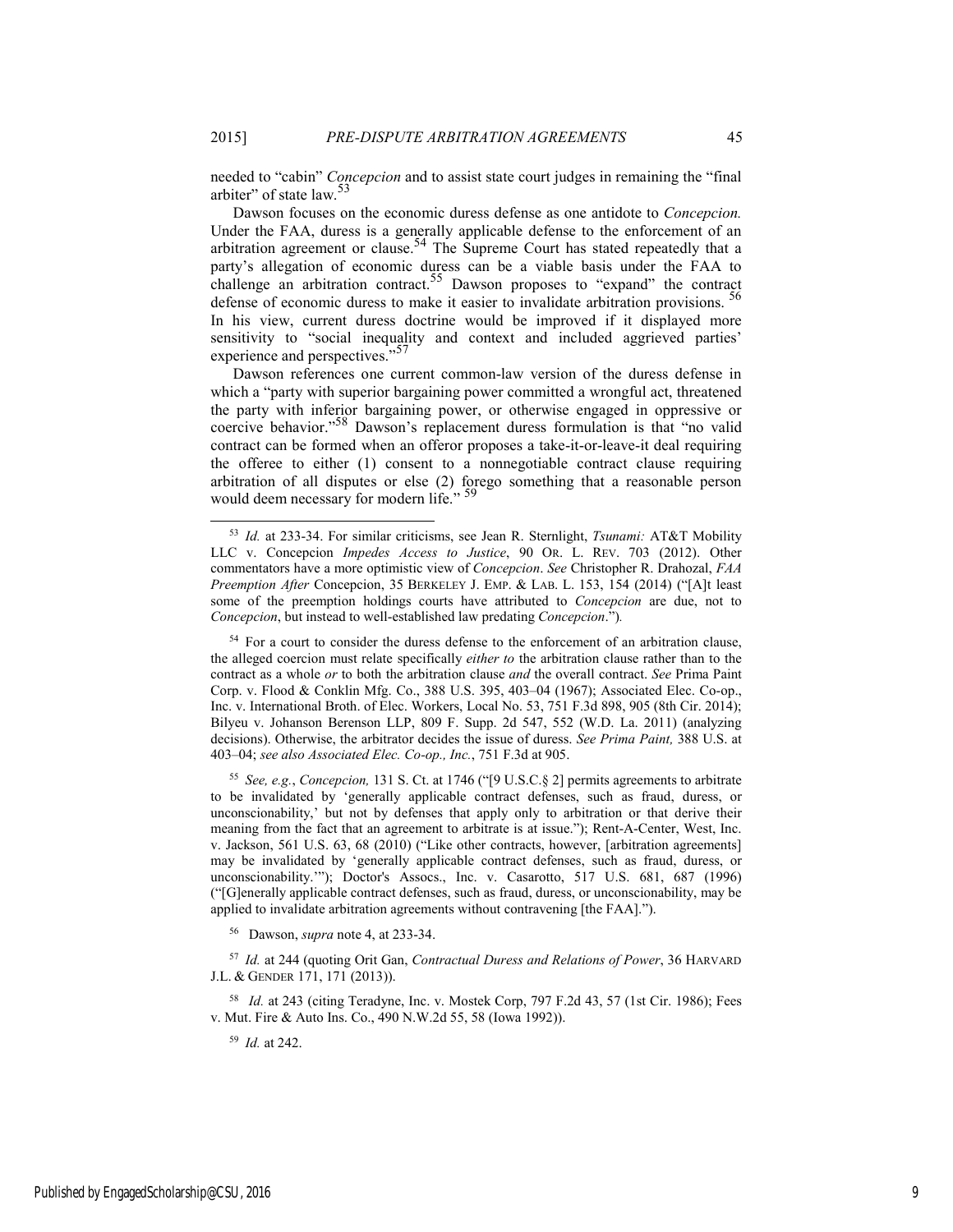Dawson contends that his proposal "remain[s] faithful to Supreme Court precedent" based on the Court's oft-repeated statement that arbitration is "a matter of consent, not coercion."60 Further, he believes that his proposal to expand economic duress doctrine comports with the basic notion of the defense, which is whether "a party with superior bargaining power has coerce[d] the other party to accept the terms because of the latter's severe economic necessity."61

## II. FAA PREEMPTION AND THE PROPOSALS FOR AN EXPANDED DURESS DEFENSE

Radin devotes some attention to FAA preemption $62$  but does not expressly consider whether FAA preemption would impact her proposal. Kim does not raise the possibility that the FAA could preempt her proposed reform. Although Dawson asserts he wishes to "remain[ ] faithful to Supreme Court precedent"<sup>63</sup> and acknowledges the FAA rule of preemption,  $64$  Dawson also does not analyze whether his expanded duress defense would survive FAA preemption. The following discussion will explain why the FAA would preempt all three authors' proposals.

#### *A. FAA Overview and Preemption Principles*

A "strong" public policy favors arbitration over litigation because arbitration is expeditious, avoids litigation delays, relieves court congestion, and is more economically efficient, for all parties, than a jury trial.<sup>65</sup> Congress enacted the FAA to execute this policy and overcome judicial hostility to arbitration agreements.<sup>66</sup>

Under the FAA, a written provision agreeing to settle by arbitration a controversy arising out of a contract involving interstate commerce is "valid, irrevocable, and enforceable, save upon such grounds as exist at law or in equity for the revocation of *any* contract."<sup>67</sup> As part of this objective, Congress has protected arbitration agreements by putting them on "an equal footing as compared with other contracts."68 The "equal footing" doctrine means that the FAA "does not favor or elevate arbitration agreements to a level of importance above all other contracts; it simply ensures that private agreements to arbitrate are enforced according to their terms."<sup>69</sup>

- 63 Dawson, *supra* note 4, at 235.
- <sup>64</sup> *Id.* at 240.

- <sup>66</sup> *See* AT&T Mobility LLC v. Concepcion, 131 S. Ct. 1740, 1745 (2011).
- 67 9 U.S.C. § 2 (2012) (emphasis added).
- <sup>68</sup> *Concepcion*, 131 S. Ct. at 1745.

 <sup>60</sup> *Id.* at 244 (quoting Stolt-Nielsen S.A. v. AnimalFeeds Int'l Corp., 559 U.S. 662, 681 (2010)).

<sup>61</sup> *Id.* at 242 (quoting Candace Zierdt & Ellen S. Podgor, *Corporate Deferred Prosecutions Through the Looking Glass of Contract Policing*, 96 KY. L.J. 1, 26-27 (2008)).

<sup>62</sup> *See* RADIN, *supra* note 4, at 131-35, 278, 283.

<sup>65</sup> *E.g.*, Sverdrup Corp. v. WHC Constructors, Inc., 989 F.2d 148, 152 (4th Cir. 1993); Madden v. Kaiser Found. Hosps., 552 P.2d 1178, 1186 (Cal. 1976).

<sup>69</sup> Kirby v. Lion Enters., Inc., 756 S.E.2d 493, 497-98 (W. Va. 2014) (quoting State *ex rel.* Richmond Am. Homes of W. Va., Inc. v. Sanders, 717 S.E.2d 909, 917 (W. Va. 2011)); *see also Concepcion*, 131 S. Ct. at 1748 (finding the purpose of the FAA is to "ensur[e] that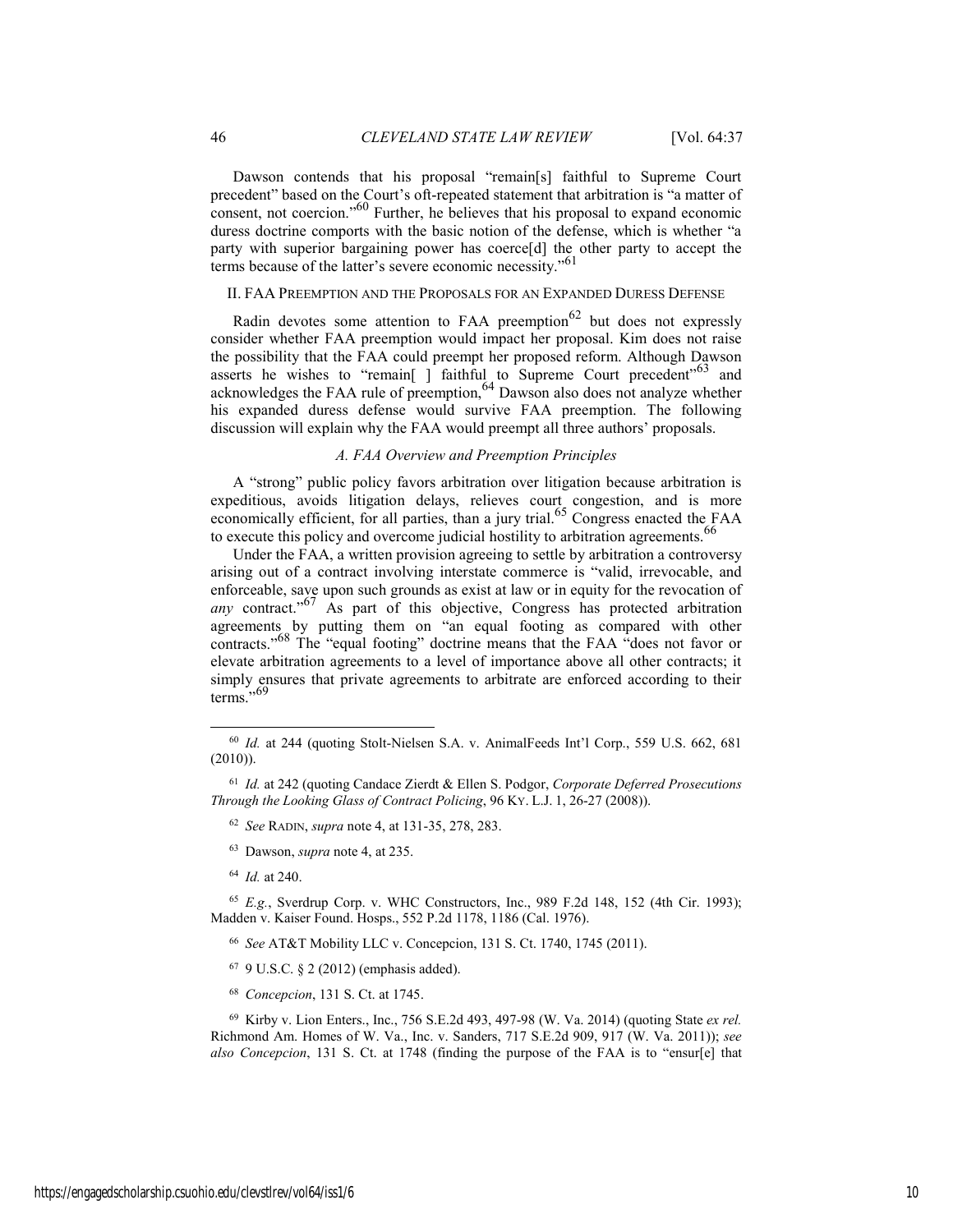The FAA's reach is "broad" and coextensive with the "full reach" of the Commerce Clause.<sup>70</sup> Consumer contracts are subject to the same rules as other agreements.<sup>71</sup> While the FAA preempts state law specifically targeting arbitration, the FAA does not override generally applicable state contract defenses, such as fraud, duress, or unconscionability.<sup>72</sup> Thus, for example, the Supreme Court has stated repeatedly that a party's allegation of economic duress can be a viable basis to challenge an arbitration contract.73 The FAA also does not preempt a neutral statelaw contract formation requirement simply because it can be used to invalidate an arbitration agreement.74

The Supreme Court's standard on FAA preemption is quite strict. The Court has stated that "[a] state-law principle that takes its meaning precisely from the fact that a contract to arbitrate is at issue does not comport with [the equal footing] requirement of [9 U.S.C.] § 2. $^{75}$  Another core principle is that "state [law] requiring greater information or choice in the making of agreements to arbitrate than in other contracts is preempted."<sup>76</sup> Further, a state statute or legal doctrine may not treat arbitration as an "inferior means of dispute resolution."<sup>77</sup> For this reason, the Supreme Court has disapproved "attacks on arbitration [that] 'res[t] on suspicion of arbitration as a method of weakening the protections afforded in the substantive law to would-be complainants,' and as such, they are 'far out of step with our current strong endorsement of the federal statutes favoring this method of resolving disputes."<sup>78</sup>

72 L & R Farm P'ship v. Cargill Inc., 963 F. Supp. 2d 798, 803 (W.D. Tenn. 2013) (citing Doctor's Assocs., Inc. v. Casarotto, 517 U.S. 681, 687 (1996)).

<sup>73</sup> *E.g.*, Rent-A-Center, W., Inc. v. Jackson, 561 U.S. 63, 68 (2010).

74 Mitchell v. Am. Fair Credit Ass'n, Inc., 122 Cal. Rptr. 2d 193, 201 (Cal. Ct. App. 2002).

<sup>75</sup> *Perry*, 482 U.S. at 492 n.9.

l

76 Doctor's Assocs., Inc. v. Casarotto, 517 U.S. 681, 687 (1996) (quoting 2 IAN MACNEIL ET AL., FEDERAL ARBITRATION LAW § 19.1.1, (1994)).

<sup>77</sup> *See* THI of N.M. at Hobbs Ctr., LLC v. Patton, 741 F.3d 1162, 1165-66 (10th Cir. 2014) (citing Supreme Court decisions).

78 Gilmer v. Interstate/Johnson Lane Corp., 500 U.S. 20, 30 (1991) (quoting Rodriguez de Quijas v. Shearson/Am. Express, Inc., 490 U.S. 477, 481 (1989)). For other commentary on FAA preemption and arbitration, see, for example, William G. Phelps, Annotation, *Preemption by Federal Arbitration Act (9 U.S.C.A. §§ 1 et seq.) of state laws prohibiting or restricting formation or enforcement of arbitration agreements,* 108 A.L.R. Fed. 179 (1992); Hiro N. Aragaki, *Arbitration's Suspect Status*, 159 U. PA. L. REV. 1233 (2011); Hiro N. Aragaki, *Equal Opportunity for Arbitration*, 58 UCLA L. REV. 1189 (2011); Christopher R. Drahozal, *Federal Arbitration Act Preemption*, 79 IND. L.J. 393 (2004); David S. Schwartz, *The Federal Arbitration Act and the Power of Congress over State Courts*, 83 OR. L. REV. 541 (2004); Kristopher Kleiner, Comment, AT&T Mobility LLC v Concepcion: *The* 

private arbitration agreements are enforced according to their terms") (quoting Volt Info. Scis., Inc. v. Bd. of Trs. of Leland Stanford Junior Univ., 489 U.S. 468, 479 (1989)).

<sup>70</sup> Perry v. Thomas, 482 U.S. 483, 490 (1987).

<sup>71</sup> THI of N.M. at Hobbs Ctr., LLC v. Patton, 741 F.3d 1162, 1167 (10th Cir. 2014).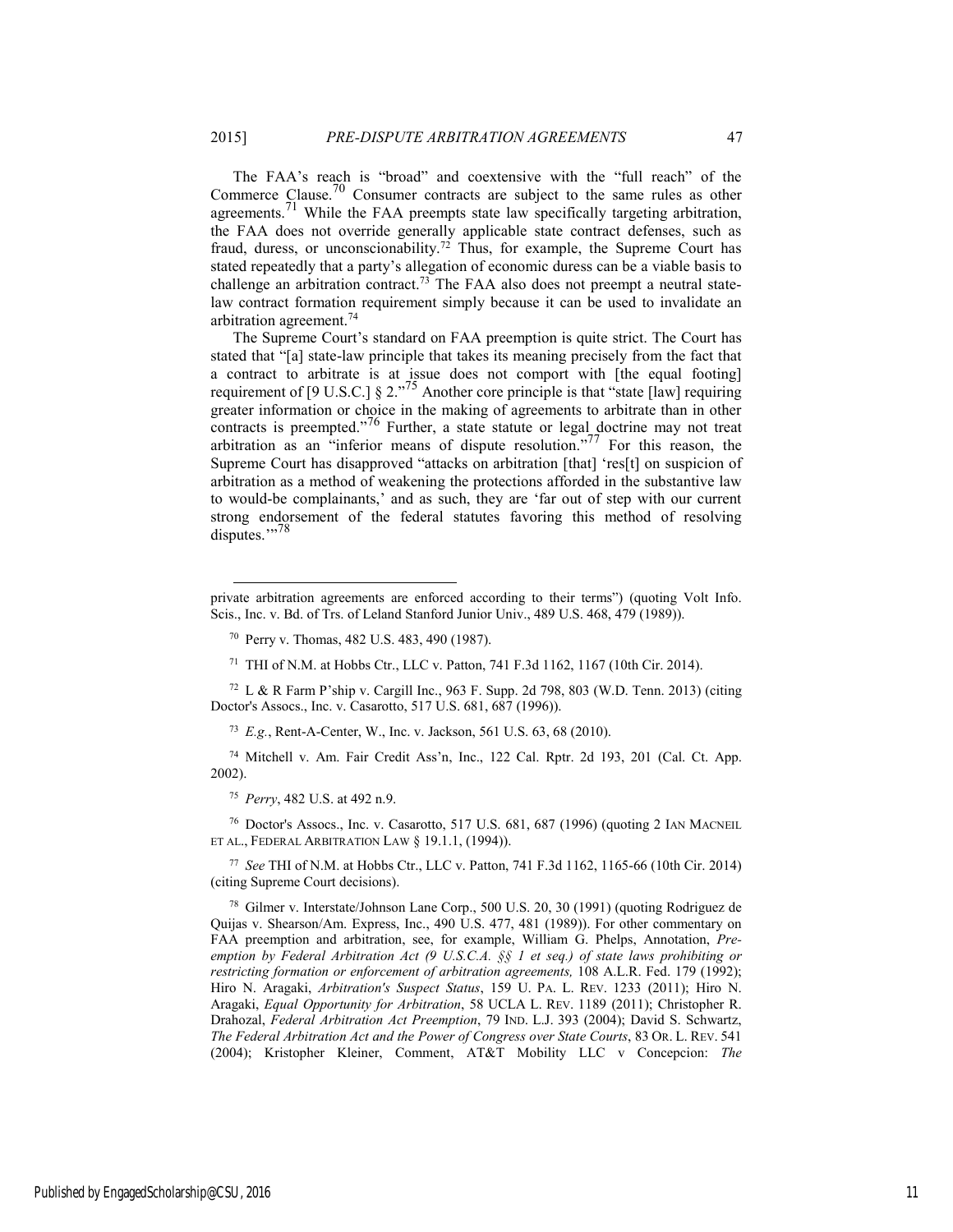#### *B. Radin's Approach and the FAA*

Radin is unabashed in her philosophical opposition to contemporary pre-dispute arbitration terms in mass-market consumer contracts. Radin repeatedly indicates that these clauses are a blight on the U.S. economy.<sup>79</sup> She also contends that they degrade U.S. democratic institutions because these arbitral contracts improperly require consumers to forfeit numerous state-granted rights, such as the right to trial by jury.<sup>80</sup> Further, she objects that modern pre-dispute arbitration terms and processes that: (1) bypass the consumer's right to collective remedies, such as class actions and class arbitration; (2) result in decisions rarely subject to appellate review; (3) involve arbitrators that are usually business persons who are more sympathetic to merchants than consumers; and (4) are inefficient because they are secret, ad hoc and, non-precedential.<sup>81</sup>

Indeed, her antipathy goes so deep that she accuses the Supreme Court in its interpretation of the FAA of condoning "invidious" racial or sexual discrimination and of "underwriting democratic degradation" of governmental institutions by "making redress impossible, in practice if not in theory, for large numbers of people."82 Thus, for Radin, the current arbitration system is inconsistent with the "rule of law";<sup>83</sup> however, Radin gives minimal attention to another rule of law: FAA preemption. Radin's implacable opposition reveals her view that pre-dispute arbitration, as administered under mass-market consumer contracts, is inferior to litigation and such arbitral provisions should be targeted for "severe" modification or even elimination.<sup>84</sup> Hence, her suggestion would be preempted as failing the "equal" footing" rule.

## *C. Kim's Approach and the FAA*

Kim's proposal overlooks FAA preemption as she emphasizes the perceived "aberrant" features of adhesion contracts versus required arbitration clauses. $85$ Nevertheless, she includes arbitration clauses in the "aberrant" contract category and inappropriately singles out these clauses as "one sided," "onerous," and "unfair" to consumers.86 Therefore, her proposal also could not overcome the "equal footing" rule.

l

<sup>84</sup> *Id.* at 183.

<sup>85</sup> *See* Kim, *supra* note 4, at 1-11.

<sup>86</sup> *Id.* at 271, 282.

*Disappearance of the Presumption Against Preemption in the Context of the FAA*, 89 DENV. U. L. REV. 747 (2012).

<sup>79</sup> *See, e.g.*, RADIN, *supra* note 4, at 15-18.

<sup>80</sup> *Id.* at 183.

<sup>81</sup> *Id.* at 134-35.

<sup>82</sup> *Id.* at 183.

<sup>83</sup> *Id.* at 132-33, 183. Radin repeatedly couples "mass market boiler plate" with the pejorative word "scheme." *See, e.g.*, *id.* at 35, 39, 174.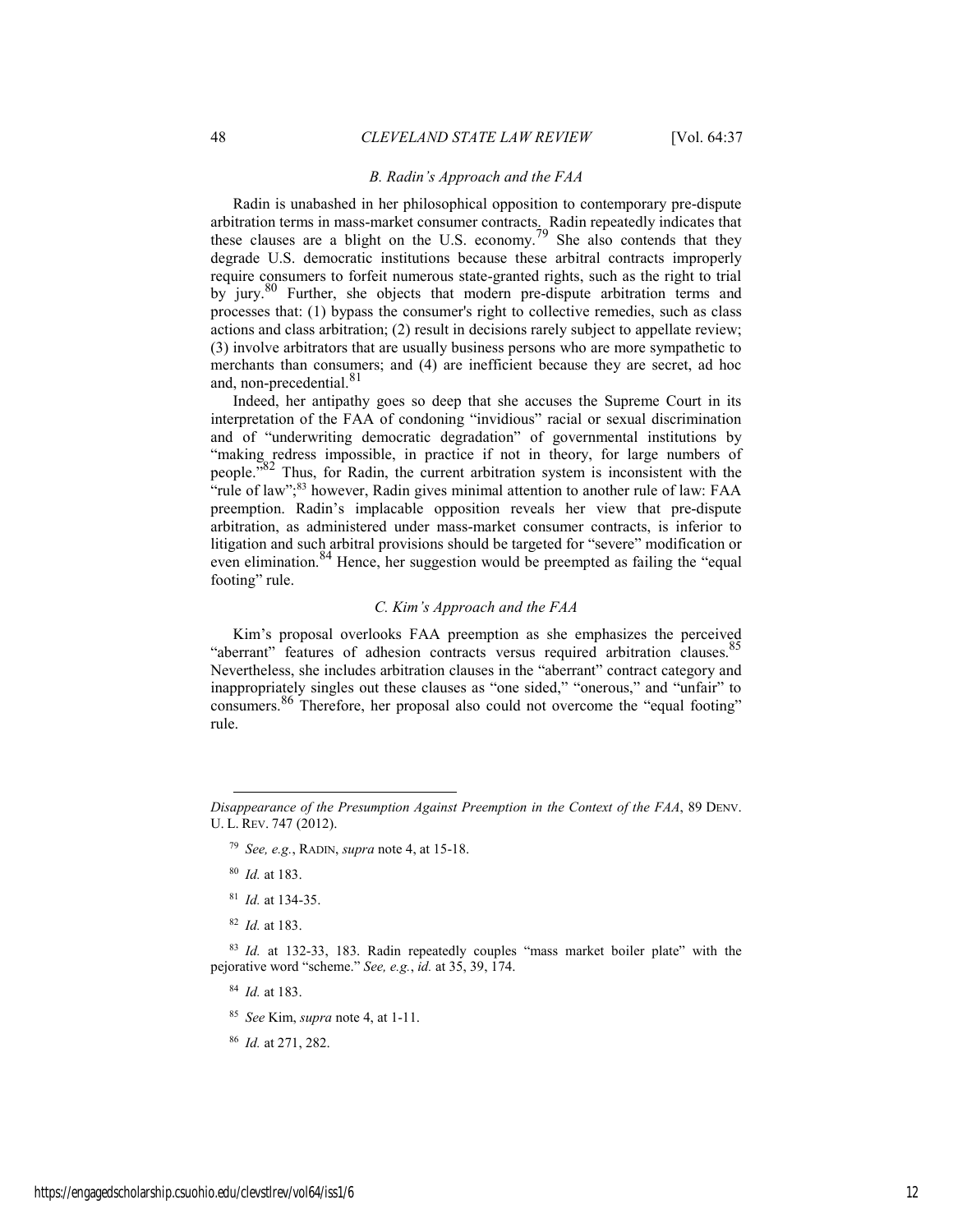#### *D. Dawson's Approach and the FAA*

Dawson's theme resembles Radin's, in that both authors are diametrically opposed to adhesive pre-dispute arbitration clauses. Although Dawson's opinion, when it comes to enforcement of required arbitration clauses, is "the equities so strongly favor the claimant,"<sup>87</sup> the legal rule is the opposite. Courts have observed, "rather than being viewed as oppressive, arbitration clauses are favored by both state and federal law as an economical form of dispute resolution which relieves the congestion of overburdened courts."88 Despite FAA preemption case law, Dawson repeatedly focuses on (and wishes to strike down) contracts solely because they have arbitration as a required remedy.<sup>89</sup> Alternatively, Dawson believes that arbitration is an inferior rights vindication mechanism as compared with litigation;  $90$  this position, which is equally fatal to his case, also flaunts the FAA.

To prove the last point, a careful review of Dawson's Comment reflects his strong disapproval of contemporary arbitration. He suggests, "[g]iven that economic duress is a court-made concept, courts could also loosen or even suspend the [traditional] wrongful-act requirement [in arbitration cases]."<sup>91</sup> In his Comment, Dawson makes clear that his concern is to combat what he pejoratively and repeatedly terms "forced-arbitration"<sup>92</sup> (a label mostly used in the literature by partisan "employee advocates").<sup>93</sup> Employee advocates use the term "forcedarbitration" to distinguish this practice from what they view as voluntarily negotiated arbitration in the workplace.<sup>9</sup>

"Forced-arbitration," as used by Dawson and others, is a loaded term because it fails to explain why the parties' manifested assent, in the form of a signed contract, to pre-dispute arbitration is insufficient to establish a binding agreement. By using the code word "forced-arbitration" Dawson has fallen into the mistake of substituting labels for analysis. Professor Macneil addressed a similar issue when he observed:

Using such terms as *compulsory* or *mandatory* in such circumstances is, at best, highly confusing. At worst, it constitutes question-begging: The very question at stake where such questions arise is whether whatever consent to arbitrate as has been manifested should or should not be given full contractual effect. To call the arbitration compulsory or mandatory is to answer by label, not by attention to the facts and by analysis.<sup>95</sup>

<sup>94</sup> *Id.* 

 <sup>87</sup> Dawson, *supra* note 4, at 243.

<sup>88</sup> Rust v. Drexel Firestone Inc., 352 F. Supp. 715, 717 (S.D.N.Y. 1972) (citing cases).

<sup>89</sup> Dawson, *supra* note 4, at 243-46 (stating ways in which he believes arbitration clauses violate legal norms).

<sup>90</sup> *See generally id.*

<sup>91</sup> *Id.* at 243.

<sup>92</sup> *See, e.g.*, *id.* at 234, 247.

<sup>93</sup> *See* Andrew J. Gordon & Kimberley C. Weber, *Foreword: Forced Arbitration in the Workplace*, 35 BERKELEY J. EMP. & LAB. L. 1, 1 n.1 (2014).

<sup>95 2</sup> IAN MACNEIL ET AL., FEDERAL ARBITRATION LAW § 17.1.2.2 (1994).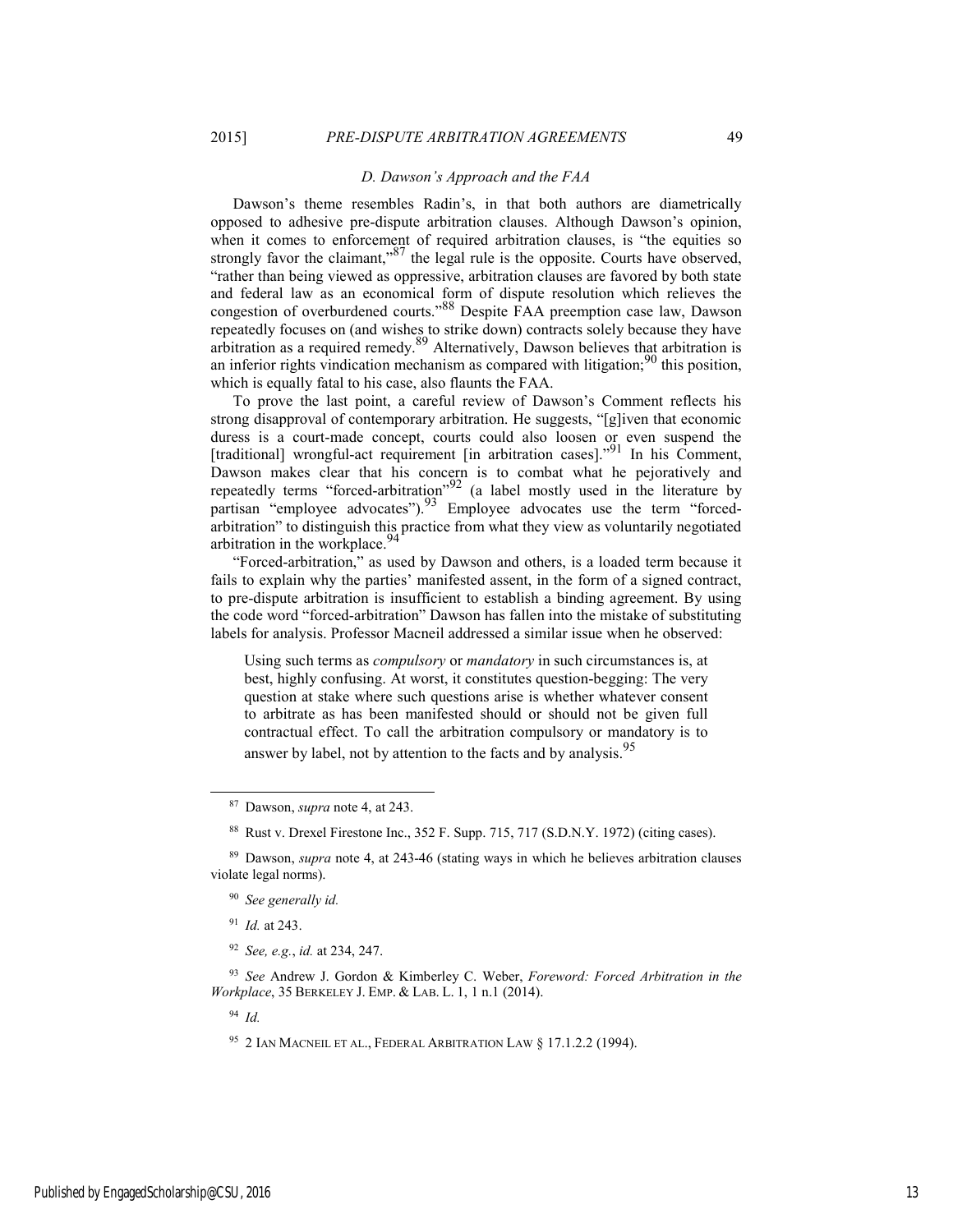In his heavy criticisms of arbitration as an inferior form of dispute resolution, Dawson further complains that merchants seek to overwhelm consumers with confusing and lengthy boilerplate terms so that consumers will accept arbitration without actual agreement to this process: "[consumers] 'consent' to these arbitration clauses because they don't know what else to do."96 Dawson's criticism on this point is off-target because he does not address the settled rules of contractual assent. Thus, if the offeree's outward actions convey assent to the offeror from an objective standpoint, there is no requirement that the offeree subjectively assent.<sup>97</sup> Commentators have argued that many reasons, such as the lack of awareness, the lack of perceived alternatives, and the impact of cognitive biases, demonstrate true subjective assent is frequently missing in contracting.

The *Restatement (Second) of Contracts*, however, has a different take:

Customers do not in fact ordinarily understand or even read the standard terms. They trust to the good faith of the party using the form and to the tacit representation that like terms are being accepted regularly by others similarly situated. *But they understand that they are assenting to the terms not read or not understood, subject to such limitations as the law may impose.*<sup>99</sup>

Note further that if the party bringing the claim sues in court and bypasses a contractual requirement for arbitration, any notion of "forced-arbitration" is academic if the responding party also does not insist upon arbitration. In this situation, the moving party creates a right of election in the respondent to require arbitration, which it can decline.<sup>100</sup>

In many other respects, Dawson's suspicion of arbitration as a fair method of alternative dispute resolution is intense and pervasive. He believes that state courts must "protect lay claimants" from an "anti-consumer" Supreme Court bent on

<sup>98</sup> *See, e.g.*, Brian H. Bix, *Contracts*, *in* THE ETHICS OF CONSENT: THEORY AND PRACTICE 251-52 (Franklin G. Miller & Alan Wertheimer eds., 2010).

99 RESTATEMENT (SECOND) OF CONTRACTS § 211 cmt. b (AM. LAW INST. 1981) (emphasis added).

 <sup>96</sup> *See* Dawson, *supra* note 4, at 246.

<sup>97</sup> *See, e.g.*, Innova Hosp. San Antonio, L.P. v. Blue Cross & Blue Shield of Ga., 995 F. Supp. 2d 587, 609 (N.D. Tex. 2014) ("Whether a contract has been formed is determined by the 'objective standard of what the parties said and how they acted, not by their subjective state of mind.'") (arbitration case); Bloomington Partners, LLC v. City of Bloomington, 364 F. Supp. 2d 772, 779 (C.D. Ill. 2005) ("To determine whether the parties intended to be bound by the alleged contract, a court looks not to the parties' subjective intent, but rather to objective evidence of their intent as expressed to each other in their writings.") (arbitration case); *see also* DeLeon v. Verizon Wireless, LLC*,* 143 Cal. Rptr. 3d 810, 820-21 (Cal. Ct. App. 2012) ("Mutual consent necessary to the formation of a contract 'is determined under an objective standard applied to the outward manifestations or expressions of the parties, i.e., the reasonable meaning of their words and acts, and not their unexpressed intentions or understandings.' Although mutual consent is a question of fact, whether a certain or undisputed state of facts establishes a contract is a question of law for the court.") (quoting Alexander v. Codemasters Grp. Ltd., 127 Cal. Rptr. 2d 145, 152 (Cal. Ct. App. 2002)).

<sup>100</sup> *See* Vireo, P.L.L.C. v. Cates, 953 S.W.2d 489, 491-92 (Tex. App. 1997).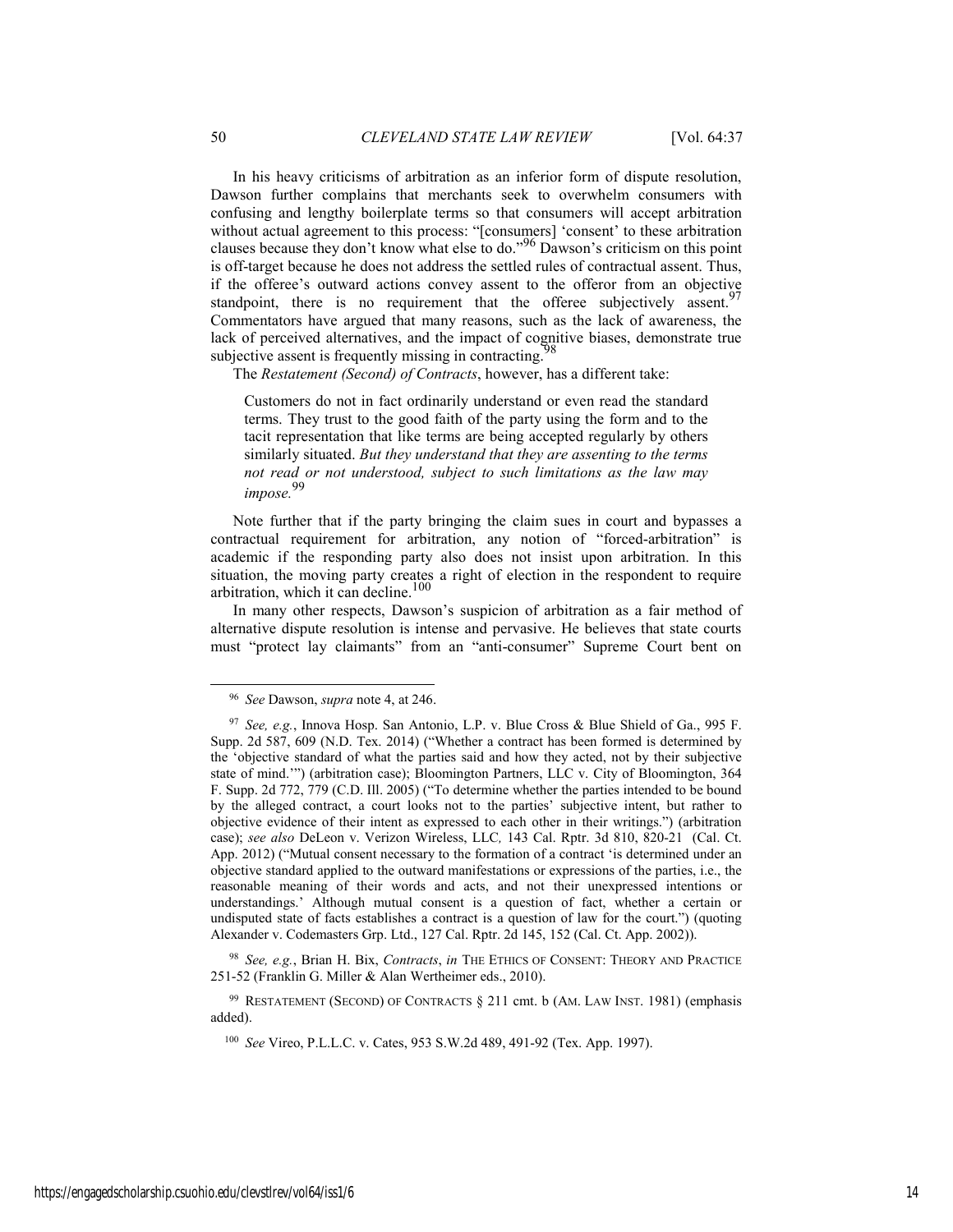"colonizing" state contract law.<sup>101</sup> Dawson sees a Supreme Court that has (a) improperly overturned "decades" of its arbitration precedents, (b) usurped state courts "of their traditional role as the final arbiter of contracts," and (c) attempted to "pull the wool over the nation's eyes" with decisions like *Concepcion*. 102 Dawson, however, gives little heed to judicial pronouncements that "even generally applicable state-law rules are preempted if in practice they have a 'disproportionate impact' on arbitration or 'interfere[ ] with fundamental attributes of arbitration and thus create[ ] a scheme inconsistent with the FAA.'"103

Still other passages from his Comment strengthen Dawson's view that nonnegotiable boilerplate arbitration harms the commercial system. He posits that such clauses require consumers to relinquish commodities "necessary to live in the twenty-first century."104 Furthermore, these "forced arbitration clauses" have "stripped lay claimants of basic procedural protections and given big business the ability to abuse consumers without fear of class-action liability."105 Dawson accuses the Supreme Court of a "hypnotic obsession with consent [that] is impossible to square with the facts on the ground"<sup>106</sup> and that masks the Court's approval of consumer "coercion."<sup>107</sup> Where an adhesion agreement contains an arbitration clause, Dawson wants state courts to engage in an "aggressive interrogation of a contract's formation."<sup>108</sup> He further shows his preference for litigation over arbitration when he cites the "troubling reality" that "nearly every action" that Americans take — "right down to include eating a bowl of Cheerios—could constitute a waiver of their right to enter court."<sup>109</sup>

By generating this barrage of criticisms about the legitimacy of arbitration, Dawson is sealing his proposal to the doom of FAA preemption. Oddly, Dawson makes no meaningful attempt to analyze whether his proposal meets the FAA's preemption standards. The closest he comes to a defense against FAA preemption is his claim that his theory "would allow judges to deploy duress doctrine to void all sorts of contracts—ranging from spousal agreements to mortgages to forced arbitration clauses." $110$  In other words, Dawson uses these afterthoughts to recast his doctrine implicitly as one of general applicability to avoid the equal footing rule.

<sup>105</sup> *Id.* at 247.

- <sup>106</sup> *Id.* at 244.
- <sup>107</sup> *Id.* at 238, 244, 247.
- <sup>108</sup> *Id.* at 238.
- <sup>109</sup> *Id.* at 247.
- <sup>110</sup> *Id*. at 244.

 <sup>101</sup> Dawson, *supra* note 4, at 233, 235.

<sup>102</sup> *Id.* at 234-235, 246.

<sup>103</sup> Mortensen v. Bresnan Commc'ns, LLC, 722 F.3d 1151, 1159 (9th Cir. 2013) (alteration in original) (quoting AT&T Mobility LLC v. Concepcion, 131 S. Ct. 1740, 1748 (2011) (rejecting argument that Montana's standard for enhanced mutual assent applied to all contracts). In *Concepcion*, the Court rejected the argument that California's version of unconscionability applied to all contracts. *Concepcion*, 131 S. Ct. at 1748.

<sup>104</sup> Dawson, *supra* note 4, at 244.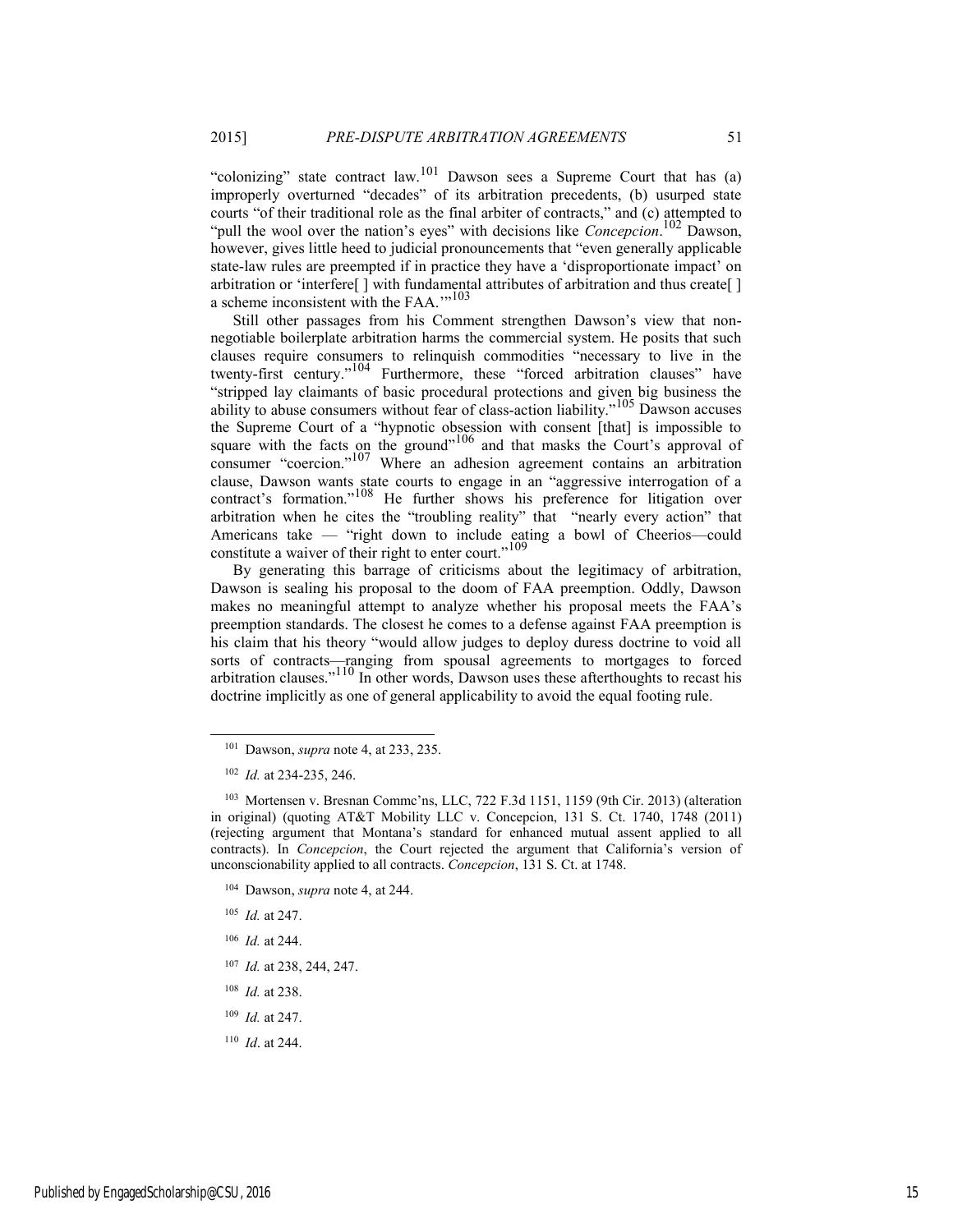Despite this possibility, Dawson's duress model cannot escape that it is specifically designed to reduce the availability of arbitration, which contravenes the FAA's "equal footing" doctrine. But for the perceived problems of contractual arbitration, Dawson would not be proposing a reform of duress doctrine.<sup>111</sup> It takes very little for a state legislature or court to express undue hostility to arbitration to warrant preemption; even a passing observation could suffice.<sup>112</sup> Dawson more than amply meets this low threshold. Therefore, Dawson cannot overcome that his proposal adversely targets arbitration because his desired effect is to "cabin" arbitration agreements and to "limit the scope of FAA preemption."<sup>113</sup> Dawson misses that the Supreme Court has ruled, "[w]hat States may not do is decide that a contract is fair enough to enforce all its basic terms (price, service, credit), but not fair enough to enforce its arbitration clause."<sup>114</sup>

It cannot be gainsaid that these three proposals do not derive their meaning from whether arbitration is at issue (in whole or part) or that their authors greatly prefer litigation over arbitration. Because all three authors' proposals violate the "equal footing" rule of the FAA, the FAA would preempt their suggestions for a more lenient duress defense in arbitration cases.

#### III. THE RADICAL (AND DESTABILIZING) REVISIONS OF THE ECONOMIC DURESS DOCTRINE

#### *A. The Authors and Legal Doctrine*

As mentioned in the Introduction, I find no fault with these authors merely because they go beyond existing case law standards in their proposals. It is helpful, however, to determine just how far the authors depart from the foundational elements of current economic duress doctrine and to show the impact such variances have on the viability of their normative suggestions.

While she uses some traditional duress terminology, Radin's proposal has no link to case law. One example of this absence is her position that the focus for economic duress should shift from "expectation" to "exploitation."<sup>115</sup> The law, however, already takes this perspective into account: "the doctrine of economic duress is a

 <sup>111</sup> *See* Mortensen v. Bresnan Commc'ns, LLC, 722 F.3d 1151, 1161 (9th Cir. 2013) (deeming a Montana doctrine of contractual mutual assent preempted because its "primary purpose" was to render arbitration agreements invalid at a "higher rate" than other contract terms).

<sup>&</sup>lt;sup>112</sup> "Ordinarily, common-law principles can invalidate an arbitration agreement, but not when based on a policy hostile to arbitration." THI of N.M. at Hobbs Ctr., LLC v. Patton, 741 F.3d 1162, 1170 (10th Cir. 2014). The court found sufficient evidence that New Mexico courts were hostile to arbitration by the passing comment in a New Mexico Court of Appeals regarding "subjecting the weaker party to arbitration." *Id.* at 1168 (quoting Figueroa v. THI of N.M. at Casa Arena Blanca, LLC, 306 P.3d 480, 491 (N.M. Ct. App. 2012)). The Tenth Circuit said this brief passage "clearly evince[es] the view that having to arbitrate a claim is disadvantageous." *Id.* at 1169.

<sup>113</sup> *See* Dawson, *supra* note 4, at 233-35.

<sup>114</sup> Allied–Bruce Terminix Co. v. Dobson, 513 U.S. 265, 281 (1995).

<sup>115</sup> RADIN, *supra* note 4, at 151.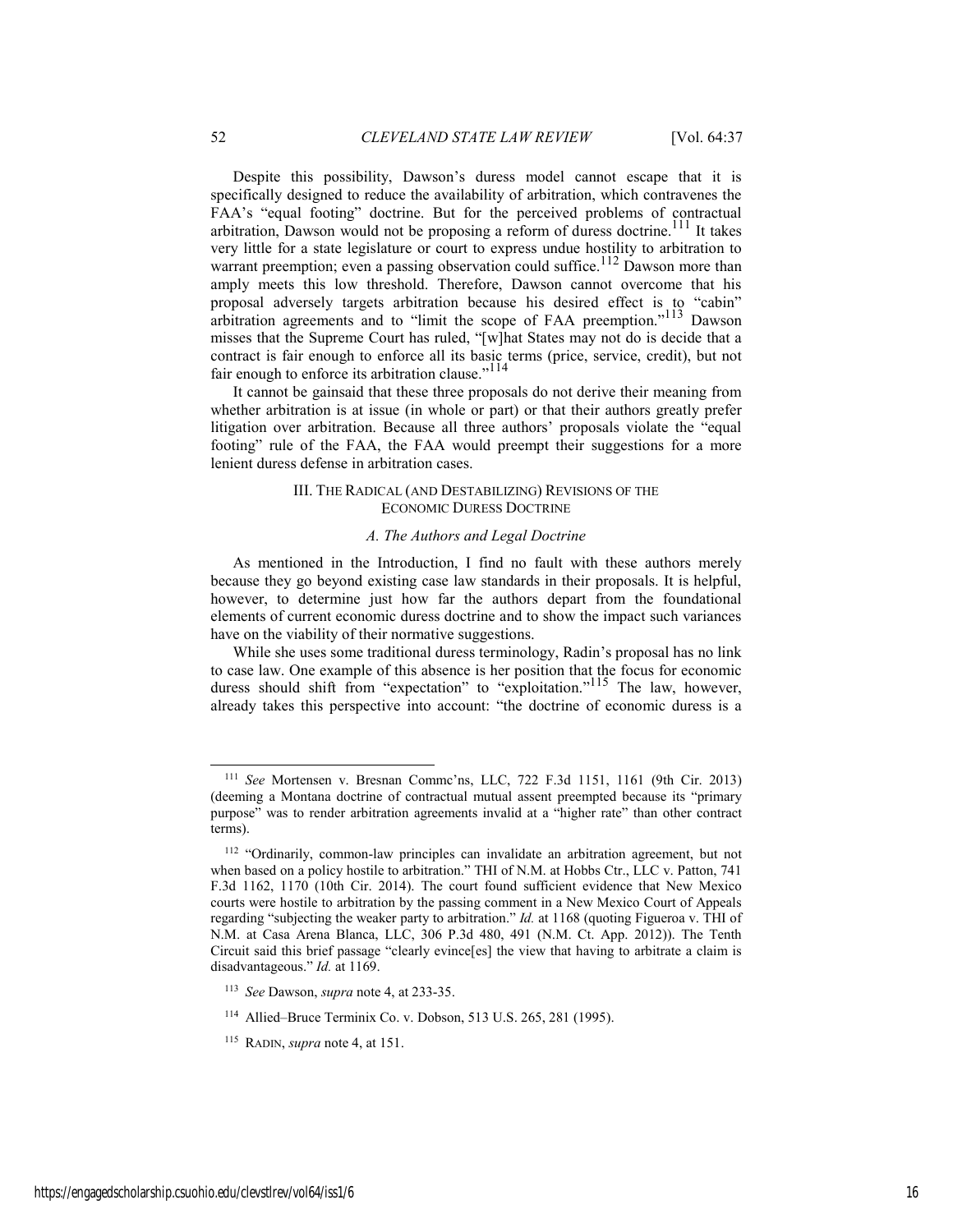'last resort' to correct exploitation of business exigencies 'when conventional alternatives and remedies are unavailing.'"116

Again, without case law support, she states that economic duress is "especially controversial" and "extremely contentious."117 She argues, "[c]ourts could try to explain better what sort of terms [are economically coercive] and in particular what specific terms can give rise to economic duress."<sup>118</sup> Radin sees the victims of wealth disparity in the United States as being especially well-positioned to allege economic duress in their dealings with merchants.<sup>119</sup> Therefore, Radin notes, the more frequently a practice is "normatively" unfair to the consumer that correspondingly makes out a stronger case for economic duress.<sup>120</sup>

Kim accurately summarizes the case law elements of the common-law duress defense but proposes an "expansion" to "recognize the unique way in which electronic contracts can be used to force terms upon consumers who have no choice but to accept them."<sup>121</sup> Kim believes that electronic contracts are an "aberrant" vehicle because companies have exploited consumers "in a coercive manner" with "aggressive and oppressive terms."<sup>122</sup> She further faults the courts for how they have applied "doctrinal rules without considering the impact of the electronic form on the behavior of the parties."<sup>123</sup> However, Kim is careful to point out that her proposal for situational duress does not cover all forms of electronic contracting.<sup>124</sup>

Thus, her proposal for reform makes duress "situational" and limited to where consumers are "uniquely vulnerable because of their interest in the relevant product or service."<sup>125</sup> Kim's proposal does not rely on the current case law standards of the economic duress defense, and Kim acknowledges this fact.<sup>126</sup>

Dawson says he accepts the common law's requirement that a claimant to state a claim for duress must show "oppressive or coercive behavior."<sup>127</sup> Although he prefers an "expanded version" of duress to "loosen" or "suspend" the "wrongful act" requirement, he states that his proposal addressing "forced arbitration" satisfies the requirement for coercion and that his suggestion for expanding duress is "colorable

- <sup>118</sup>*Id.* at 151.
- <sup>119</sup> *Id.* 151-52.
- <sup>120</sup> *Id.* at 151-52.
- 121 Kim, *supra* note 4, at 278.
- <sup>122</sup> *Id.* at 266.
- <sup>123</sup> *Id.* at 267.
- <sup>124</sup> *See id.* at 279.
- <sup>125</sup> *Id.* at 278.

126 Kim, *supra* note 4, at 278-79 (noting that her "new" and "novel" defense is an "expansion" of existing doctrine and departs from prevailing principles by deeming the effect of duress is to make the contract "void" and not "voidable").

127 Dawson, *supra* note 4, at 243.

 <sup>116</sup> Johnson v. Int'l Bus. Machs. Corp., 891 F. Supp. 522, 529 (N.D. Cal. 1995) (citing Rich & Whillock, Inc. v. Ashton Dev., Inc., 204 Cal. Rptr. 86, 90 (Cal. Ct. App. 1984)).

<sup>117</sup> RADIN, *supra* note 4, at 124, 151.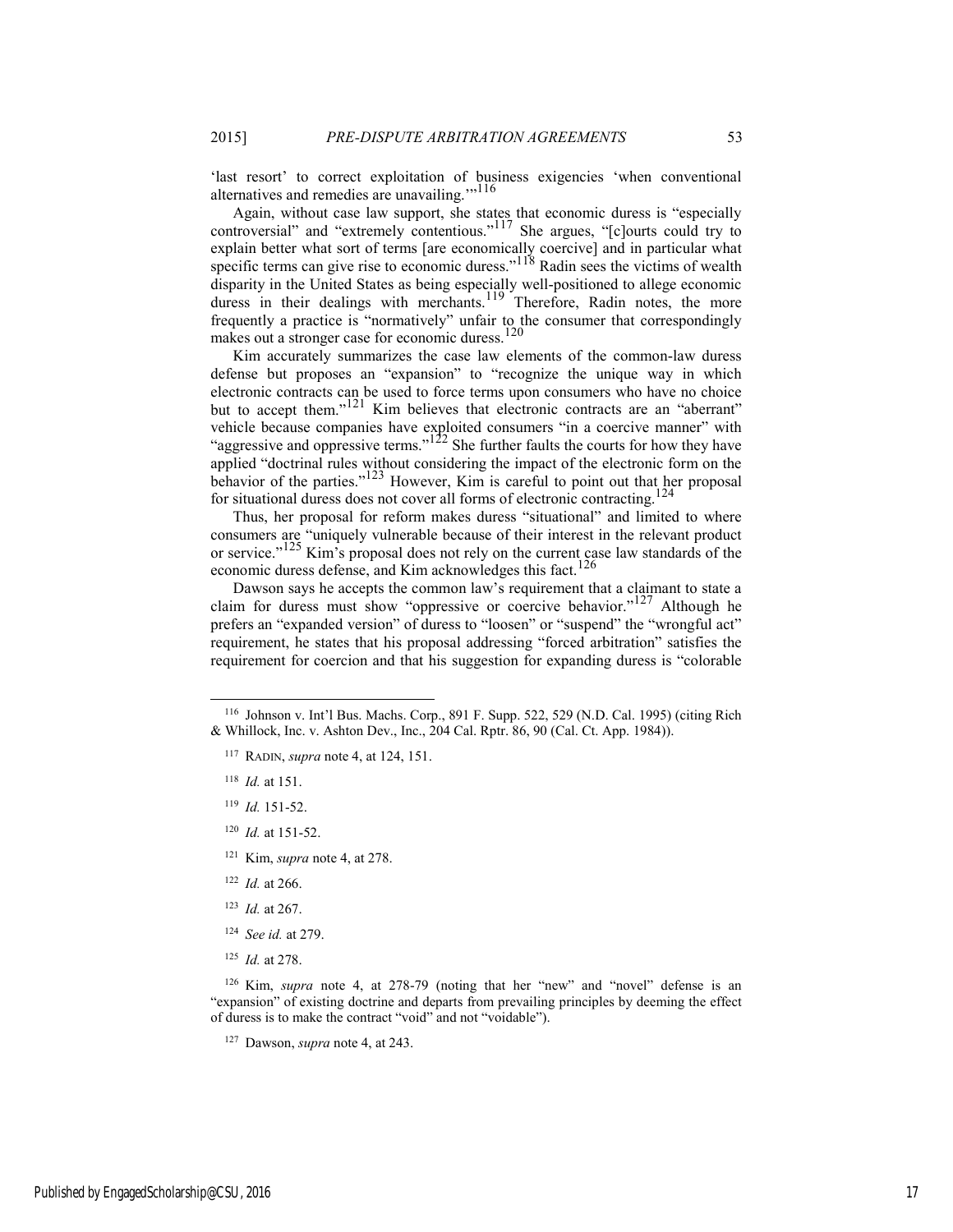under existing law."<sup>128</sup> Thus, Dawson believes that his re-engineered duress defense doctrine fits within existing case law boundaries.

The following sections of this article will collect the sound principles that many jurisdictions enforce regarding economic duress applicable to arbitration agreements, but that Radin, Kim and Dawson omit or give short shrift. As will be seen, the authors' suggestions are not maintainable as legitimate extensions of existing law because they are radical and destabilizing revisions of the common-law economic duress doctrine.

## *B. The Policy of the Economic Duress Defense*

The duress defense has changed significantly from its early common law origins, where the defense was limited to actual imprisonment or physical harm to the offeree.<sup>129</sup> Referring to "the modern doctrine of economic duress," commentators aptly have said the "doctrine is constantly being extended and expanded and bears slight resemblance to common-law duress."<sup>130</sup> Today, most jurisdictions recognize economic duress (also called "business compulsion") as a defense to contract enforcement or to support a cause of action for contract rescission.<sup>131</sup>

Parties who enter into an agreement under duress have two remedies. They may either seek rescission of the agreement or they may affirm the agreement and sue for damages.132 Parties seeking to rescind the contract must be ready, willing, and able to return the consideration.<sup>133</sup> Parties electing to affirm the contract and sue for damages are not required to return, or offer to return, the consideration they received.<sup>134</sup>

Regarding the economic duress doctrine in contract cases, the Supreme Court observed "the word duress implies feebleness on one side, overpowering strength on the other."135 The duress defense helps ensure that the offeree's manifestation of assent reflects bona fide agreement of the bargain to the offeror.<sup>136</sup> The term "manifested assent," in the sense of external acts and conduct, is used advisedly

132 Mutual Savs. Life Ins. Co. v. Osborne, 15 So.2d 713, 718 (Ala. 1943).

133 Ledbetter v. Frosty Morn Meats, 150 So.2d 365, 371 (Ala. 1963).

134 Coastal Concrete Co. v. Patterson, 503 So.2d 824, 830 (Ala. 1987); *see also* Solomon v. FloWarr Mgmt., 777 S.W.2d 701, 705 (Tenn. Ct. App. 1989).

135 United States v. Bethlehem Steel Corp., 315 U.S. 289, 300 (1942).

 <sup>128</sup> *Id.* at 242-43.

<sup>129</sup> JOSEPH M. PERILLO, CALAMARI AND PERILLO ON CONTRACTS § 9.2 (6th ed. 2009). For a comprehensive recital of the changing nature of duress, see Ford v. Engleman, 86 S.E. 852 (Va. 1915).

<sup>&</sup>lt;sup>130</sup> 28 SAMUEL WILLISTON & RICHARD A. LORD, A TREATISE ON THE LAW OF CONTRACTS § 71:1 (4th ed. 2003).

<sup>131</sup> *See* Finstad v. Ransom-Sargent Water Users, Inc., 849 N.W.2d 165, 169 (N.D. 2014) (citing 28 SAMUEL WILLISTON & RICHARD A. LORD, A TREATISE ON THE LAW OF CONTRACTS § 71:7 (4th ed. 2003)).

<sup>136 1</sup> E. ALLAN FARNSWORTH, FARNSWORTH ON CONTRACTS § 4.16 (3d ed. 2004); *see also* Stephen J. Ware, *Employment Arbitration and Voluntary Consent*, 25 HOFSTRA L. REV. 83, 120 (1996).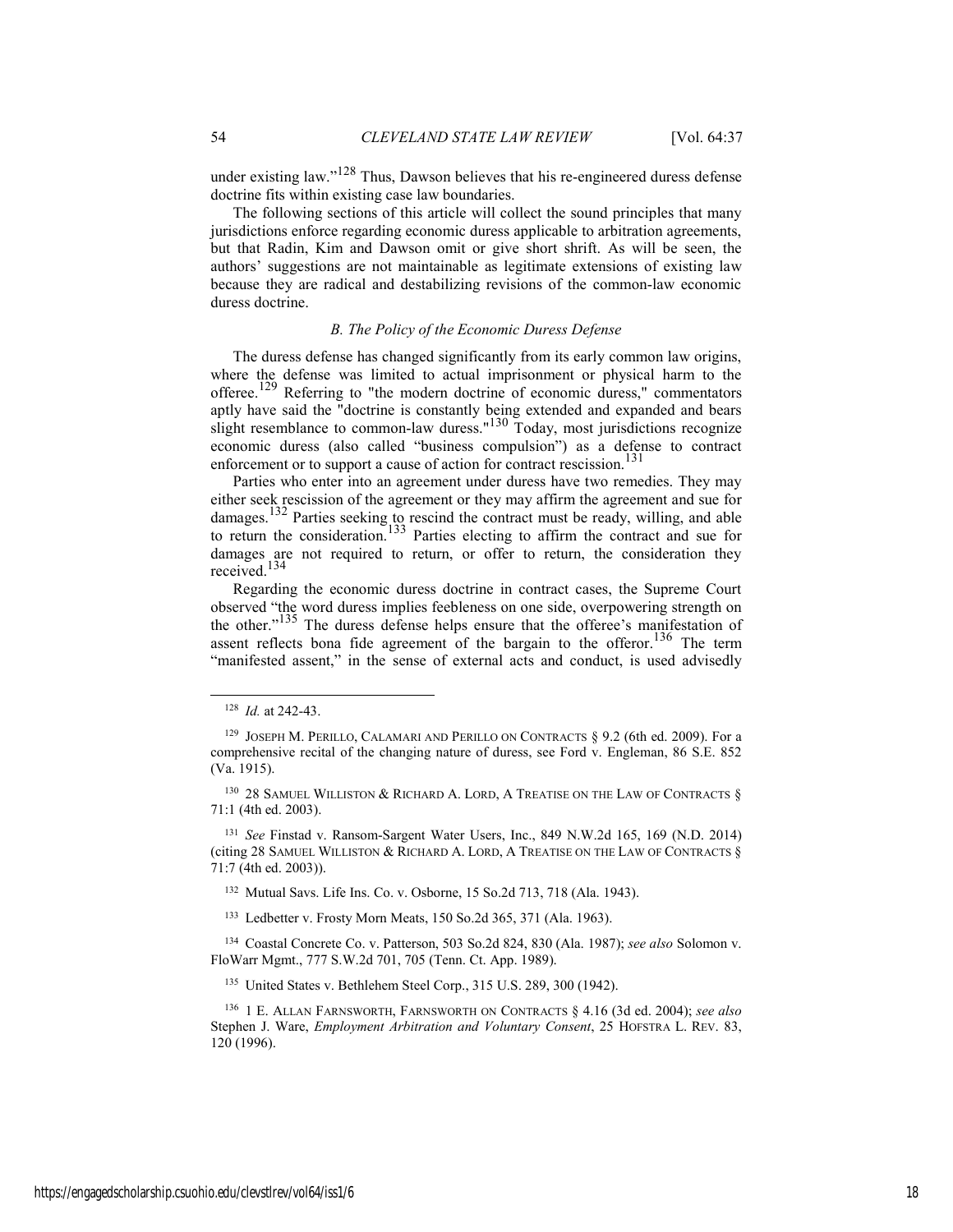because "no testimony can show with certainty what the actual mental condition of the party was [at the time]."<sup>137</sup> Duress also has an element that the actor act in defense of his property interests.<sup>138</sup>

Accordingly, the policy for economic duress is:

"[T]o discourage or prevent an individual in a stronger position, usually economic, from abusing that power . . . in a bargain situation." Thus, the fundamental issue in duress cases is whether the statement which induced the agreement is the type of offer to deal that the law should discourage as oppressive and thus improper.<sup>139</sup>

The three authors' suggestions do not warrant a fundamental change in duress legal doctrine. To an extent, they misapprehend the nature of doctrinal change under the common law. While there is no doubt that "[t]he common law has an inherent capacity for growth and change,"140 courts "particularly loath to indulge in the abrupt abandonment of settled principles and distinctions that have been carefully developed over the years."141 "The persistent movement of the common law toward satisfying the needs of the times is soundly marked by gradualness."<sup>142</sup> Where a perceived need exists for "fundamental changes" in the law, they must be brought about sparingly and with deliberation, $143$  because "[p]redictability is an important component of our common law system."144 Another concern is that while Dawson correctly states that the "precise elements of an economic duress claim vary from jurisdiction to jurisdiction<sup>7145</sup> another truism is that the wording varies less than the substance and most jurisdictions follow very similar foundational principles regarding the economic duress defense.<sup>146</sup> The authors' proposals undermine these values through a radical restructuring of common law economic duress.

139 Richards v. Allianz Life Ins. Co., 62 P.3d 320, 327 (N.M. Ct. App. 2002) (alteration in original and citations omitted) (quoting First Nat'l Bank v. Sanchez, 815 P.2d 613, 616 (N.M. 1991)).

140 15A AM. JUR. 2D *Common Law* § 2 (2014).

141 State v. Lead Indus. Ass'n, 951 A.2d 428, 445-46 (R.I. 2008) (quoting John T. Loughran, *Some Reflections on the Role of Judicial Precedent*, 22 FORDHAM L. REV. 1, 8 (1953)).

- 142 Falcone v. Middlesex Cty. Med. Soc'y, 170 A.2d 791, 799 (N.J. 1961).
- 143 Aranson v. Schroeder, 671 A.2d 1023, 1027 (N.H. 1995).
- 144 Hill v. Mayall, 886 P.2d 1188, 1191 (Wyo. 1994).
- 145 Dawson, *supra* note 4, at 243.

<sup>146</sup> *See* LORD & WILLISTON, *supra* note 130, at § 71:19 ("There have been numerous formulations of the elements necessary to invoke the defense of economic duress or business compulsion, though all of them share certain basic characteristics.").

 <sup>137</sup> Wilkerson v. Bishop, 47 Tenn. 24, 28 (1869).

<sup>138</sup> *See* Schlossberg v. E.L. Trendel & Assocs., 380 N.E.2d 950, 953 (Ill. App. Ct. 1978) (explaining that compulsion, or duress, occurs "[w]here a person, to prevent injury to himself, his business or property, is compelled to make payment of money which the party demanding has no right to receive and no adequate opportunity is afforded the payor to effectively resist such demand").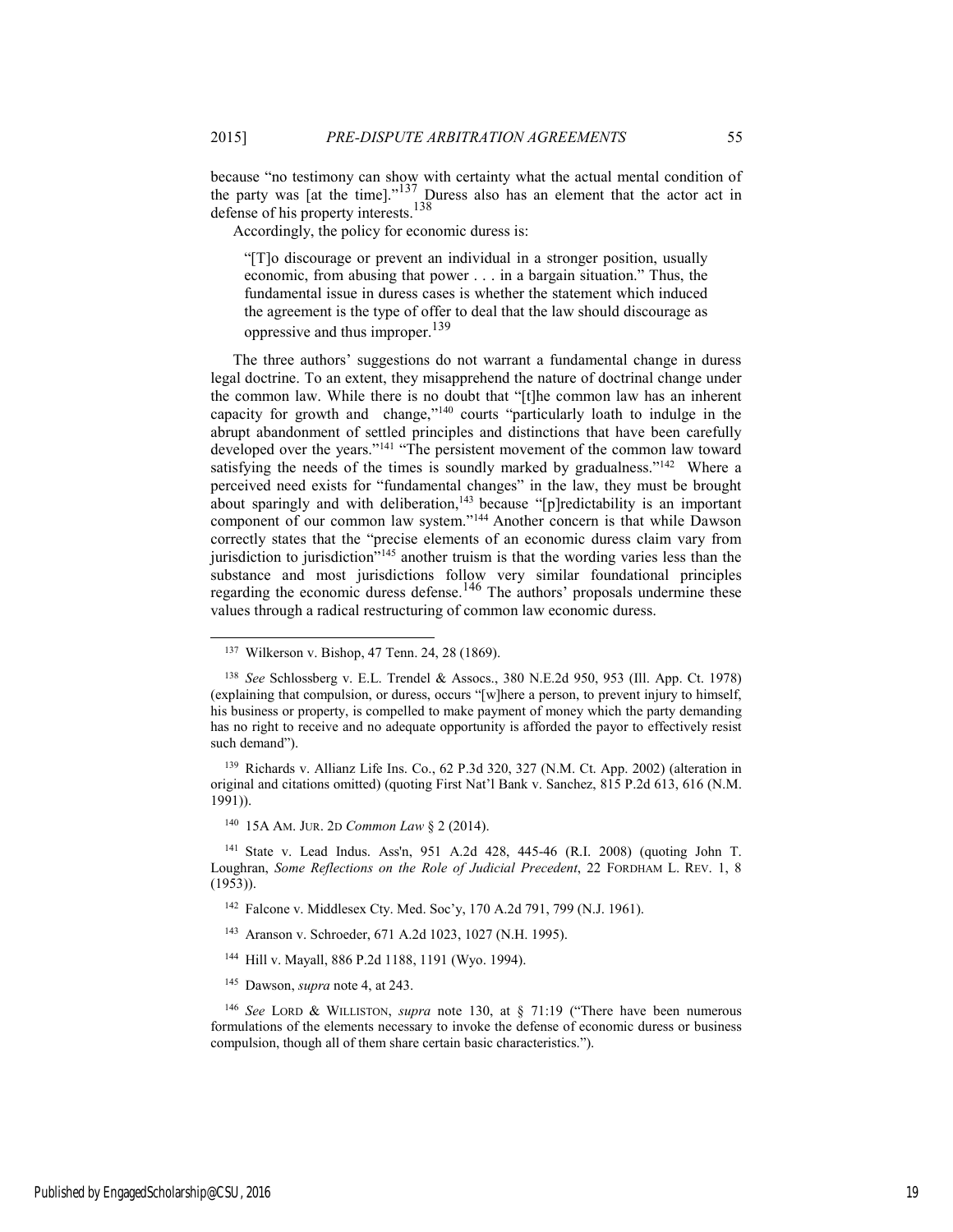#### *C. Defining "Force," "Coercion," and "Oppression"*

Dawson, Radin, and Kim each indicate that a merchant who merely furnishes the consumer a contract that contains a forced arbitration clause meets the element of force, coercion, or oppression.<sup>147</sup> Simply proposing a contract, however, is not what the law means by the "force," "coercion," or "oppression" needed to show economic duress. Instead, a complex body of law explains the circumstances evidencing the vendor's use of force, coercion, or oppression to obtain a contract. These factors far exceed the depth of the explanations in the three commentaries.

Duress is an improper persuasion technique that operates extrinsically to the contract terms. As the Georgia Court of Appeals has observed, "[d]uress must come from without, and not from within. It must be exerted by the other person or his agent, and can not be a creation of the mind of the person claiming his will has been restrained by fear."148 Accordingly, the party proposing a contract must *further* commit "wrongful pressure"; that is, acts or threats, to induce the purported victim to accept the terms, such as by "extortive measures," "compulsion," or "improper or unjustified demands."<sup>149</sup>

The existence of economic pressure upon the offeree and even a threat of considerable financial loss absent contract acceptance are not necessarily "duress" for purposes of rendering a contract unenforceable.150 The same is true for the offeree's fear of economic hardship or financial devastation.151 A good example of economic duress is where A threatens B, his former employee, that A will try to prevent B's employment elsewhere unless B agrees to release a claim that he has against A, and B, having no reasonable alternative to the threat, is thereby induced to make the contract.<sup>152</sup>

When such economic stress occurs, it "must be attributable to the party against whom the duress is alleged."<sup>153</sup> The test for duress is based on "improper external pressure or influence"<sup>154</sup> that operates on the "condition of the mind of the person

- <sup>149</sup> *See, e.g.*, Haston v. Crowson, 808 So. 2d 17, 22 (Ala. 2001).
- 150 Metcalf Constr. Co. v. United States, 102 Fed. Cl. 334, 347 (2011).
- <sup>151</sup> Cochran v. Ernst & Young, 758 F. Supp. 1548, 1556 (E.D. Mich. 1991).

 <sup>147</sup> *See* Dawson, *supra* note 4, at 242 (explaining that duress results merely from the vendor "proposing" an improper take it or leave it deal); RADIN, *supra* note 4, at 150-52 (indicating that the mere existence of such a contract is inherently coercive); Kim, *supra* note 4, at 283 ("The introduction of an electronic contract . . . creates an improper threat in the sense that the company forces the consumer to accept or risk forfeiture of valuable goods or services.").

<sup>148</sup> Mabou v. Eller, 502 S.E.2d 760, 763 (Ga. Ct. App. 1998) (quoting King v. Lewis, 4 S.E.2d 464, 468 (Ga. 1939)).

<sup>152</sup> *See* RESTATEMENT, *supra* note 99, at § 176 illus. 11; *see also* Massi v. Blue Cross & Blue Shield Mut. of Ohio, 765 F. Supp. 904, 909-10 (N.D. Ohio 1991) (finding a claim for economic duress where an employee, after learning his position was eliminated, was told to sign a waiver agreement or he would not receive severance benefits).

<sup>153</sup> Chouinard v. Chouinard, 568 F.2d 430, 434 (5th Cir. 1978).

<sup>154</sup> Gilley v. Gilley, 778 S.W.2d 862, 864 (Tenn. Ct. App. 1989).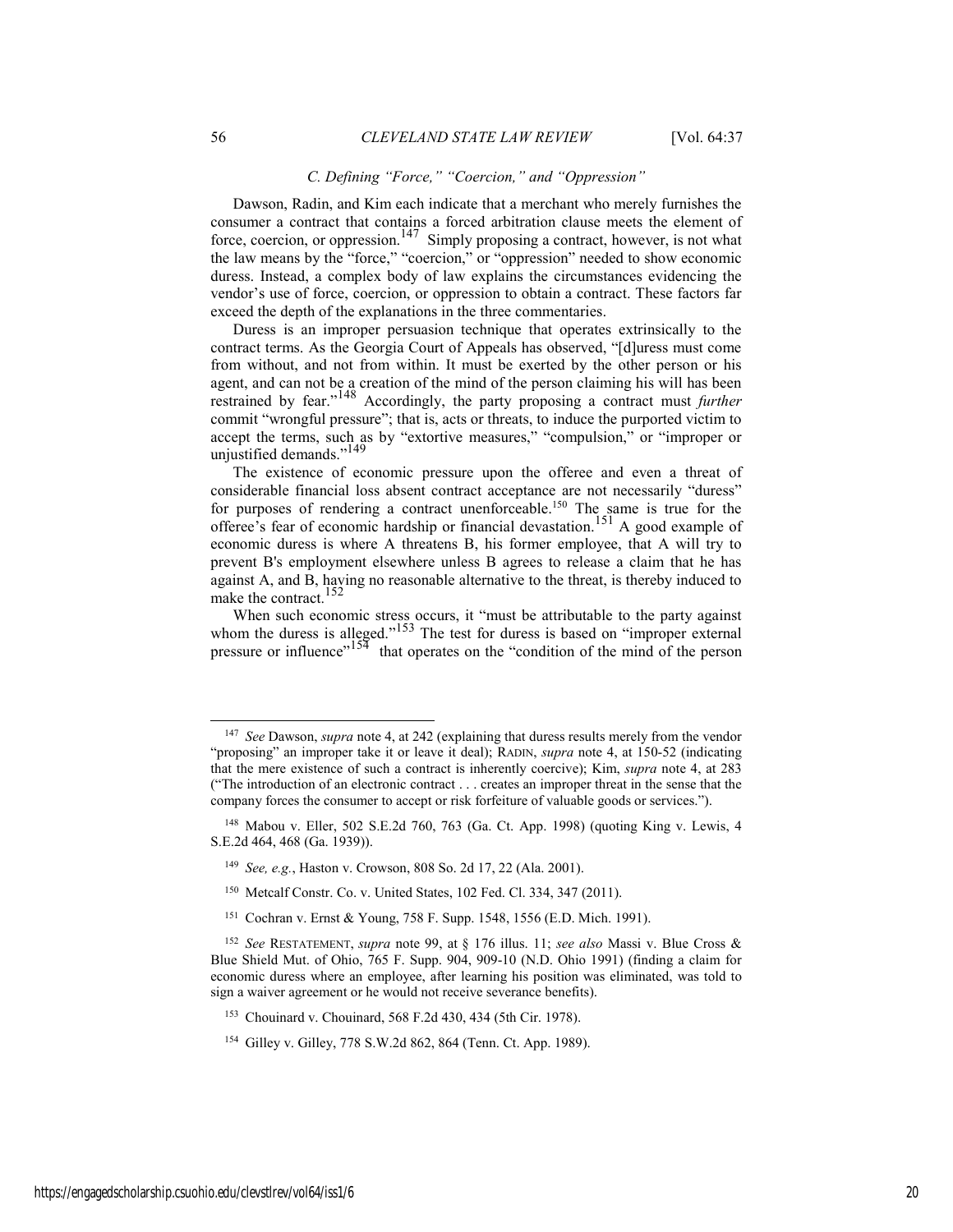claiming the intimidation."155 Economic duress must be based on *conduct* of the opposite party and not merely on the *necessities* of the purported victim.<sup>156</sup>

The wrongfulness of the pressure or threat is a matter of degree and exists on a continuum. The gravity or magnitude of the threat in relation to the contract at issue, along with the resulting degree of unfairness, is a significant consideration. Thus, "[p]ressure may be considered wrongful when 'it is so oppressive under given circumstances as to constrain one to do what his free will would refuse. $157$ Economic duress also occurs where the offeror has exacted a "disproportionate exchange of values" (i.e., unfair consideration) between the parties.<sup>158</sup> On the other hand, where the complaining party is challenging a contract term "that he could have been expected to agree to even if not under duress, the inference of duress is weakened, along with the further inference that duress caused whatever harm the victim is seeking to redress."<sup>159</sup>

A contract can be valid on its face even where the result of the bargain came from oppressive conduct of the offeror.160 "[T]here is nothing *per se* unconscionable about arbitration agreements." $161$  Although "there is no line of absolute demarcation" between a threat that deprives a party of its free will as opposed to a threat that portends some lesser degree of harm, any "finding of duress at least must reflect a conviction that one party to a transaction has been so improperly imposed upon by the other that a court should intervene."<sup>162</sup>

Overlooking the above principles and constraints, the authors draw unworkable lines between legitimate bargaining techniques in a free-market society and the offeror's intolerable coercion of offerees. A severe danger exists that the authors' proposed expansions of the duress defense would apply where the plaintiff signed

157 Shanley & Fisher, P.C. v. Sisselman, 521 A.2d 872, 879 (N.J. Super. Ct. App. Div. 1987) (quoting Rubenstein v. Rubenstein, 120 A.2d 11, 15 (N.J. 1956)); *see also* Wurtz v. Fleischman, 293 N.W.2d 155, 160 (Wis. 1980).

158 Gainey v. Gainey, 675 S.E.2d 792, 799 (S.C. Ct. App. 2009); *see also* RESTATEMENT, *supra* note 97, at § 176 cmt. a ("The fairness of the resulting exchange is often a critical factor in cases involving [such] threats."); LORD & WILLISTON, *supra* note 130, at § 71:43 ("Where there is adequacy of consideration, there is generally no duress.").

159 Prof'l Serv. Network, Inc. v. Am. All. Holding Co., 238 F.3d 897, 902 (7th Cir. 2001) (Posner, J.); s*ee also In re* Cheryl E., 207 Cal. Rptr. 728, 736 (Cal. Ct. App. 1984) (stating that a contract cannot be rescinded based on duress when evidence shows the offeree would have entered the contract notwithstanding the duress).

160 Cummings, Inc. v. Dorgan, 320 S.W.3d 316, 331 (Tenn. Ct. App. 2009) ("[A] contract, although valid on its face, may not be enforceable if it can be proved that the contracting party acted under duress.").

161 EZ Pawn Corp. v. Mancias, 934 S.W.2d 87, 90 (Tex. 1996).

162 Hellenic Lines, Ltd. v. Louis Dreyfus Corp., 372 F.2d 753, 758 (2d Cir. 1967).

<sup>155</sup> Windham v. Alexander, Weston & Poehner, P.C., 887 S.W.2d 182, 185 (Tex. App. 1994).

<sup>156</sup> *See, e.g.*, Int'l Paper Co. v. Whildren, 469 So.2d 560, 563 (Ala. 1985) ("It is said that economic duress must be based on conduct of the opposite party and not merely on the necessities of the purported victim."); *see also* McCord v. Goode, 308 S.W.3d 409, 413 (Tex. App. 2010) ("Duress must be shown from the acts or conduct of the party accused of duress, not the emotions of the purported victim.").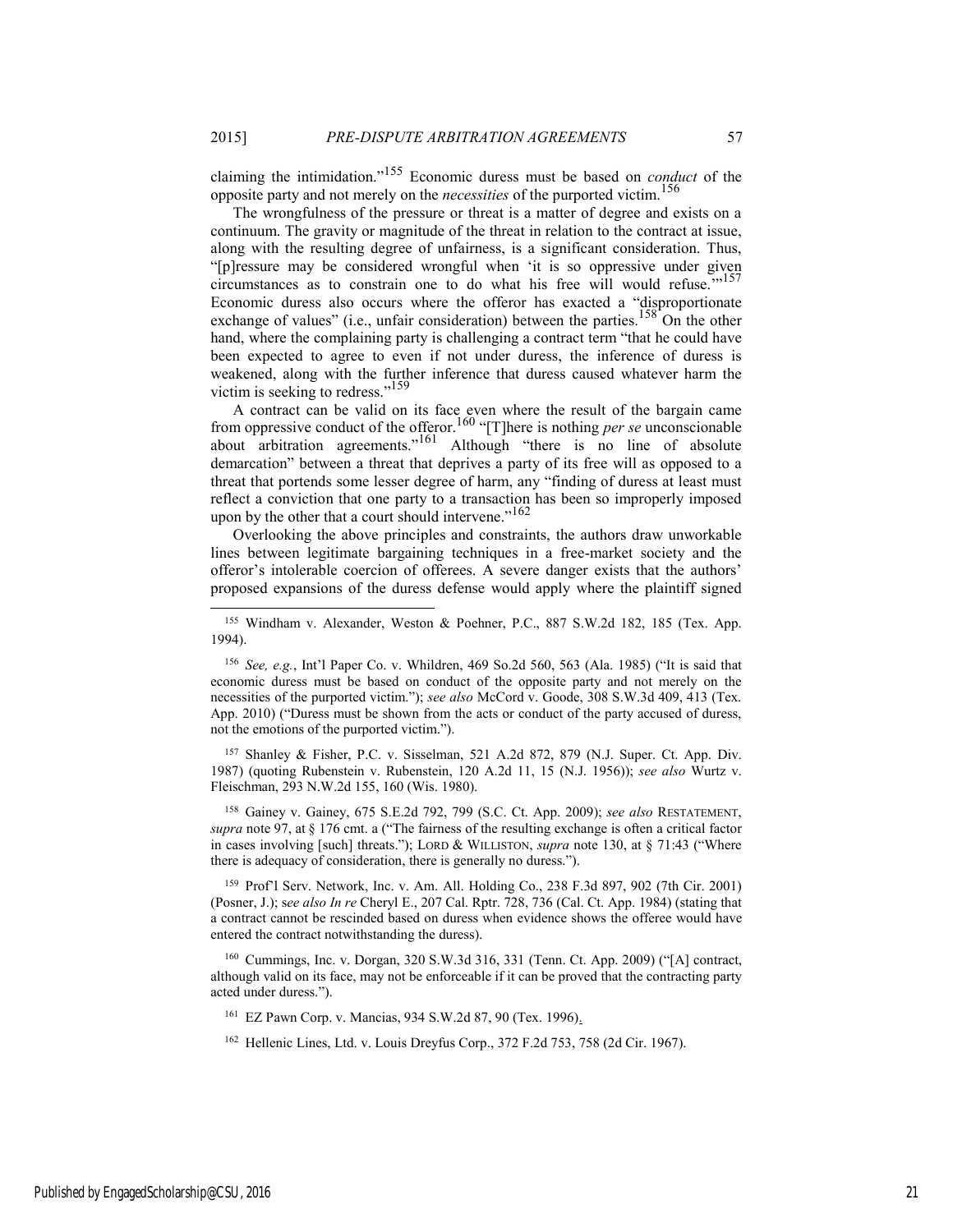the contract "merely because he or she entered into it with reluctance, the contract was very disadvantageous to him or her, the bargaining power of the parties was unequal, or there was some unfairness in the negotiations preceding the agreement."<sup>163</sup> These circumstances, as well as an offeree's mere "acquiescence" to the offeror, are insufficient.<sup>164</sup> Another key limitation missing from the authors' proposals is that a party may assert the affirmative defense of economic duress "only when the party against whom it is claimed was responsible for the claimant's financial distress."165

Again, the mere existence of the merchant's superior bargaining position over the buyer is not automatic proof that the merchant further exerted wrongful pressure on the claimant.<sup>166</sup> Briefly stated, the essence of duress is an improper threat that Briefly stated, the essence of duress is an improper threat that induces a "reasonably prudent person"<sup>167</sup> to enter a contract against the latter's better "judgment" and "desire."<sup>168</sup> All the above policies are needed to safeguard arbitration contracts given their central role in a properly functioning commerciallaw system.

#### *D. Economic Duress and Causation*

The three proposals do not address the element that the duress was the "sole and efficient cause" of the person's entering the contract;<sup>169</sup> if the person had an independent reason for accepting the deal duress is absent.<sup>170</sup> "If the payment or exchange is made with the hope of obtaining gain, there is not duress; it must be solely for the purpose of protecting the victim's business or property interests."<sup>171</sup>

163 17A C.J.S. *Contracts* § 230 (2015).

<sup>164</sup> *See* Coop. Res. Ctr., Inc. v. Se. Rural Cmty. Assistance Project, Inc., 569 S.E.2d 545, 547 (Ga. Ct. App. 2002); *see also* Dunes Hosp., LLC v. Country Kitchen Int'l, Inc., 623 N.W.2d 484, 489-91 (S.D. 2001).

165 Deer Creek Ltd. v. N. Am. Mortg. Co., 792 S.W.2d 198, 203 (Tex. App. 1990); *accord* Cheshire Oil Co., v. Springfield Realty Corp., 385 A.2d 835, 839 (N.H. 1978); *see also* Ariel Preferred Retail Grp., LLC v. CW Capital Asset Mgmt., 883 F. Supp. 2d 797, 820 (E.D. Mo. 2012) (stating that a party's knowledge of the other party's financial pressures is irrelevant to the question of duress, because the financial necessity of a party, not caused by the other contracting party, does not constitute duress).

<sup>166</sup> *See* Evans v. FedEx Express, No. W2013–01717–COA–R3–CV, 2014 WL 309351, at \*4 (Tenn. Ct. App. Jan. 29, 2014).

167 Chellen v. John Pickle Co., 344 F. Supp. 2d 1278, 1292 (N.D. Okla. 2004).

168 Delaney v. Chief of Police of Wareham, 539 N.E.2d 65, 70 (Mass. App. Ct. 1989).

169 Conagra Trade Grp., Inc. v. Fuel Expl., LLC, 636 F. Supp. 2d 1166, 1173 (D. Colo. 2009) (quoting Hastain v. Greenbaum, 470 P.2d 741, 747 (Kan. 1970)). "It is obvious that if some factor other than the wrongful act of which plaintiffs complain motivated them to enter into the . . . agreement, there was no duress." Hous., Inc. v. Weaver, 246 S.E.2d 219, 225 (N.C. Ct. App. 1978); *cf.* Rubenstein v. Rubenstein, 123 A.2d 67, 70-71 (N.J. Super. Ct. Ch. Div. 1956) ("[I]f it can be shown that the action sought to be avoided would not have taken place had it not been for the alleged coercive acts by the defendant, the transaction will be deemed to have been procured by duress, notwithstanding that it may be shown that there were other contributory, efficient causes of action sought to be avoided.").

<sup>170</sup> *See* S+L+H S.p.A. v. Miller-St. Nazianz, Inc., 988 F.2d 1518, 1528 (7th Cir. 1993).

<sup>171</sup> *Id.* (quoting Pope v. Ziegler, 377 N.W.2d 201, 203 (Wis. Ct. App. 1985)).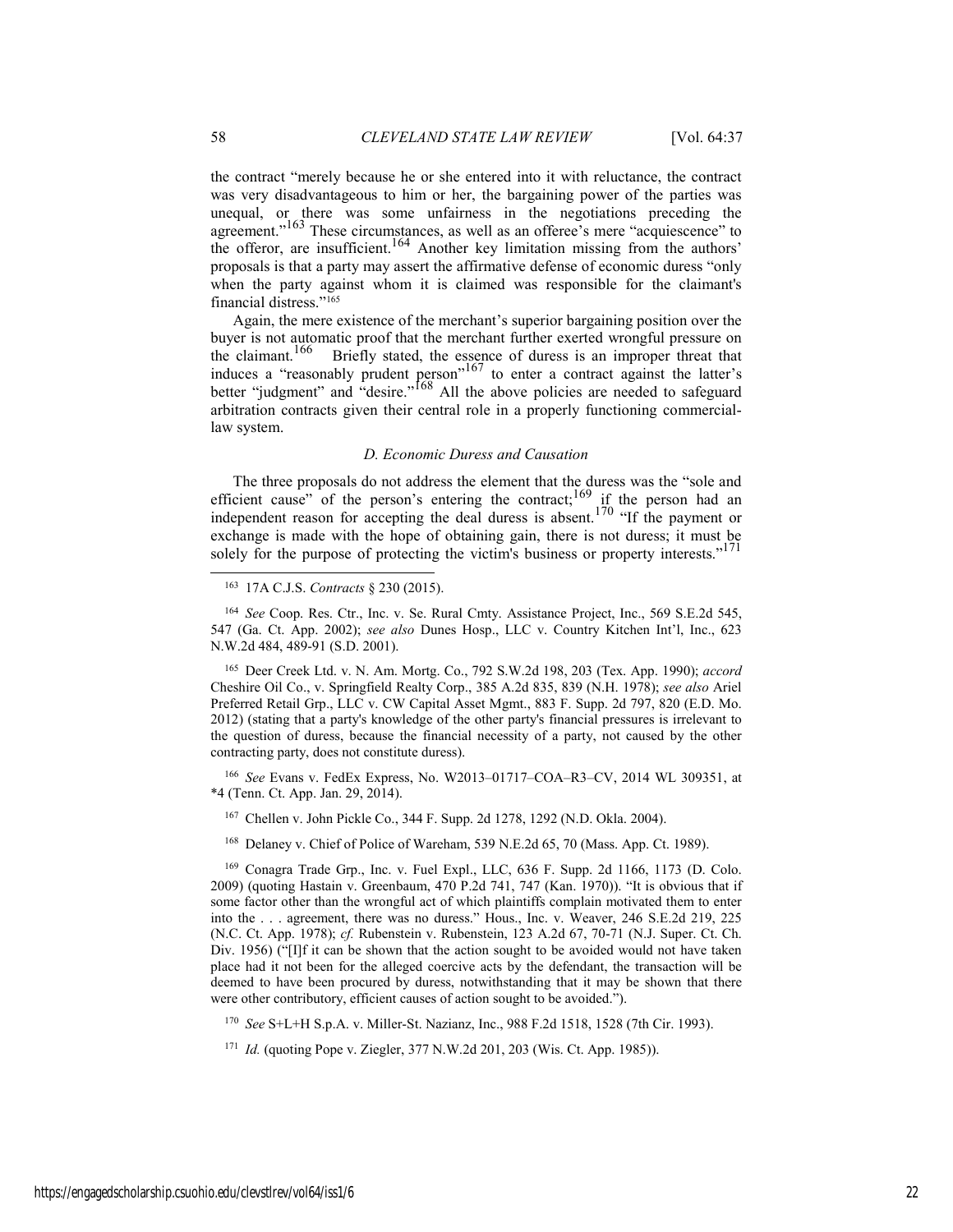Therefore, if the buyer wants to purchase the commodity, and has reservations about whether a contract term (such as required arbitration) is too onerous, duress will be absent when the buyer accepts the deal and his desire for the item overcomes his objection to the unfavorable term(s).

Because the three proposals insufficiently acknowledge the element that the offeror—*besides* inviting the offeree's contract acceptance—must have applied unlawful or improper pressure through "coercion" to "induce" the other party to enter the contract,<sup>172</sup> their proposed reforms greatly dilute and even omit the driving element of the defense. There is no justification for a lesser standard in arbitration cases.

#### *E. Free Agency/State of Mind of the Victim*

The authors' formulations inadequately cover the case-law standard that the actor's threat or coercion has "practically destroy[ed] the free agency of a party"<sup>173</sup> or "induce[d] a fearful state of mind in the other party, which makes it impossible for [the party] to exercise his own free will."<sup>174</sup> This form of coercion induces the victim to sign a contract that he otherwise would not have accepted.<sup>175</sup> Thus, the presence of economic duress means the absence of the victim's "volition."176

As a practical matter, the victim of undue duress necessarily alleges that "the agreement was not signed voluntarily." $177$  The bar is high because the law distinguishes lack of volition and the party's difficult economic choices: "[T]he fact that a party faces a difficult choice—[such as] between additional benefits or pursuing his legal rights—does not alone indicate lack of free will."178 To the same effect, the offeree's mere annoyance, vexation, personal embarrassment, or the pressure of the circumstances does not deprive the party of his free will.<sup>179</sup>

<sup>175</sup> *See* Norton v. Mich. State Highway Dep't, 24 N.W.2d 132, 135 (Mich. 1946); *see also* LORD &WILLISTON, *supra* note 130, at § 71:20.

<sup>176</sup> *See* Cox & Floyd Grading, Inc. v. Kajima Const. Servs., 589 S.E.2d 789, 791 (S.C. Ct. App. 2003).

Published by EngagedScholarship@CSU, 2016 23

 <sup>172</sup> *See* Int'l Paper Co. v. Whilden, 469 So. 2d 560, 563 (Ala. 1985) ("Unless unlawful or unconscionable pressure is applied by the other party to induce the entering into a contract, there is not economic compulsion amounting to duress."); *see also* Crossroads Ford Truck Sales, Inc. v. Sterling Truck Corp., 792 N.E.2d 488, 494 (Ill. App. Ct. 2003) ("'Coercion' and 'duress' have essentially the same meaning: overpowering another's free will by imposition, oppression, or undue influence.").

<sup>173</sup> Holler v. Holler, 612 S.E.2d 469, 474 (S.C. Ct. App. 2005); *accord* T.G. v. Dep't of Children & Families, 9 So.3d 48, 49 (Fla. Dist. Ct. App. 2009).

<sup>174</sup> Noble v. White, 783 A.2d 1145, 1149 (Conn. App. Ct. 2001) (quoting Zebedeo v. Martin E. Segal Co., 582 F. Supp. 1394, 1417 (D. Conn. 1984)); *see also* Premier Farm Credit, PCA v. W-Cattle, LLC, 155 P.3d 504, 521 (Colo. App. 2006) (It must "clearly appear that the force or threats employed actually subjugated the mind and will of the person against whom they were directed . . . .") (quoting Wiesen v. Short, 604 P.2d 1191, 1192 (Colo. 1979)).

<sup>177</sup> *In re* Estate of Hollett, 834 A.2d 348, 351 (N.H. 2003).

<sup>178</sup> *See* EEOC v. Am. Express Publ'g Corp., 681 F. Supp. 216, 219 (S.D.N.Y. 1988).

<sup>179</sup> *See* Herget Nat'l Bank of Pekin v. Theede, 537 N.E.2d 1109, 1112 (Ill. App. Ct. 1989).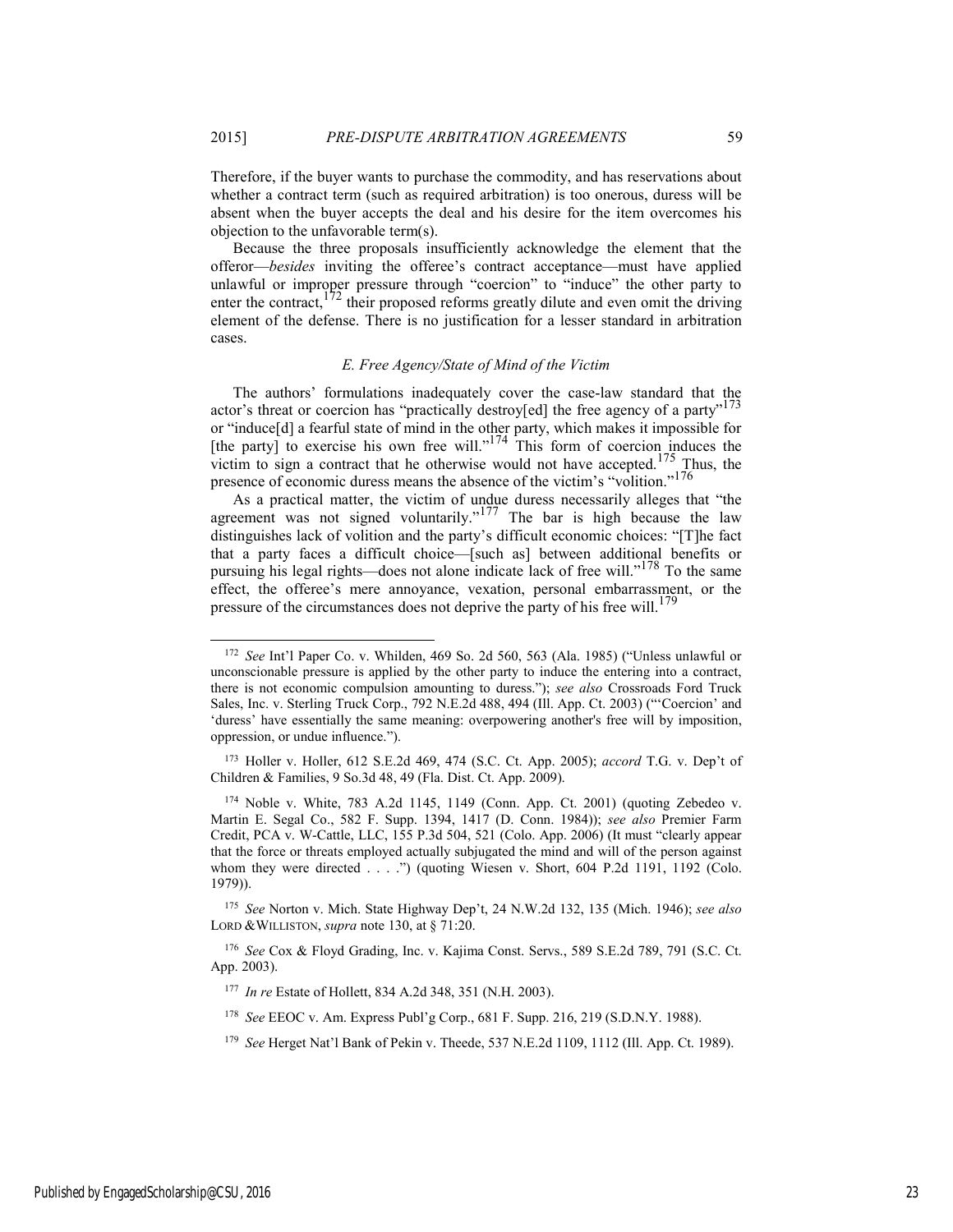These last judicial principles suggest that the threat qualifies for duress only when it leaves the person with the absence of contracting capacity.<sup>180</sup> "The ultimate fact in issue," in a duress claim, "is whether the victim was *bereft* of the free exercise of his will power."<sup>181</sup> In effect, the duress overpowers the victim's "will and inclination"<sup>182</sup> and substitutes the wrongdoer's will for the other party's desires.<sup>183</sup>

Kim and Dawson briefly mention the case law stating that duress is lacking when the consumer was not deprived of his free will when agreeing to arbitrate. However, it is clear these authors see no requirement for the destruction of the buyer's "free agency" or "free will."<sup>184</sup> Radin does not mention the free will issue either way in her discussion of economic duress, but it is also plain that Radin sees no such requirement for a destruction of that capability.<sup>185</sup> The three authors further overlook the possible injustice to the merchant when, despite the buyer's later allegation of the merchant's threats and coercive pressure, all the merchant can observe either in-person or through electronic communication, is a willing purchaser that signs the contract without complaint. These unambiguous external manifestations of assent are the essence of contract making<sup>186</sup> and are equally applicable to arbitration contracts.<sup>187</sup> As a result, the authors' proposals undermine the principle that "the courts do not want to punish an innocent party who entered into the contract without any reason to suspect that the other party was subject to improper coercion."188

<sup>182</sup> *See* Fed. Deposit Ins. Corp. v. Ramsey, 612 F. Supp. 326, 328 (E.D. Tenn. 1985).

- <sup>184</sup> *See* Dawson, *supra* note 4, at 244; Kim, *supra* note 4, at 283-86.
- <sup>185</sup> *See* RADIN, *supra* note 4, at 150-52.

<sup>187</sup> *See, e.g.*, Schnabel v. Trilegiant Corp., 697 F.3d 110, 119-20 (2d Cir. 2012).

 <sup>180</sup> *See id.* at 1111 (stating that economic duress operates on the theory that party is deemed to have lacked mental capacity requisite to making of contract).

<sup>181</sup> Aurora Bank v. Hamlin, 609 S.W.2d 486, 488 (Mo. Ct. App. 1980) (emphasis added); *see also* Alexander v. Standard Oil Co., 423 N.E.2d 578, 582 (Ill. App. Ct. 1981) ("To establish duress, one must demonstrate that the threat has left the individual 'bereft of the quality of mind essential to the making of a contract.'") (quoting Kaplan v. Kaplan, 182 N.E.2d 706, 709 (Ill. 1962)); Yurek v. Shaffer, 678 S.E.2d 738, 746 (N.C. Ct. App. 2009) (providing a good discussion of the factors indicating when the victim's will has been overcome); Grace M. Giesel, *A Realistic Proposal for the Contract Duress Doctrine*, 107 W. VA. L. REV. 443, 470 nn.154-56 (2005) (extensive citations). *But see* RESTATEMENT, *supra* note 99, at § 175 cmt. b (criticizing the free will element because it is "vague and impracticable").

<sup>183</sup> *See* People *ex rel*. Carpentier v. Daniel Hamm Drayage Co., 161 N.E.2d 318, 321 (Ill. 1959) ("Acts performed by a person under duress or compulsion are not to be attributed to his will. They are, in the eyes of the law, the result of another's will, for which the actor should not be held responsible.").

<sup>186</sup> *See supra* notes 97-98 and accompanying text; *cf.* RESTATEMENT, *supra* note 99, at § 19 cmt. c ("[E]ven though the intentional conduct of a party creates an appearance of assent on his part, he is not responsible for that appearance *unless* he knows or has reason to know that his conduct may cause the other party to understand that he assents.") (emphasis added).

<sup>188</sup> LORD & WILLISTON, *supra* note 130, at § 71:8.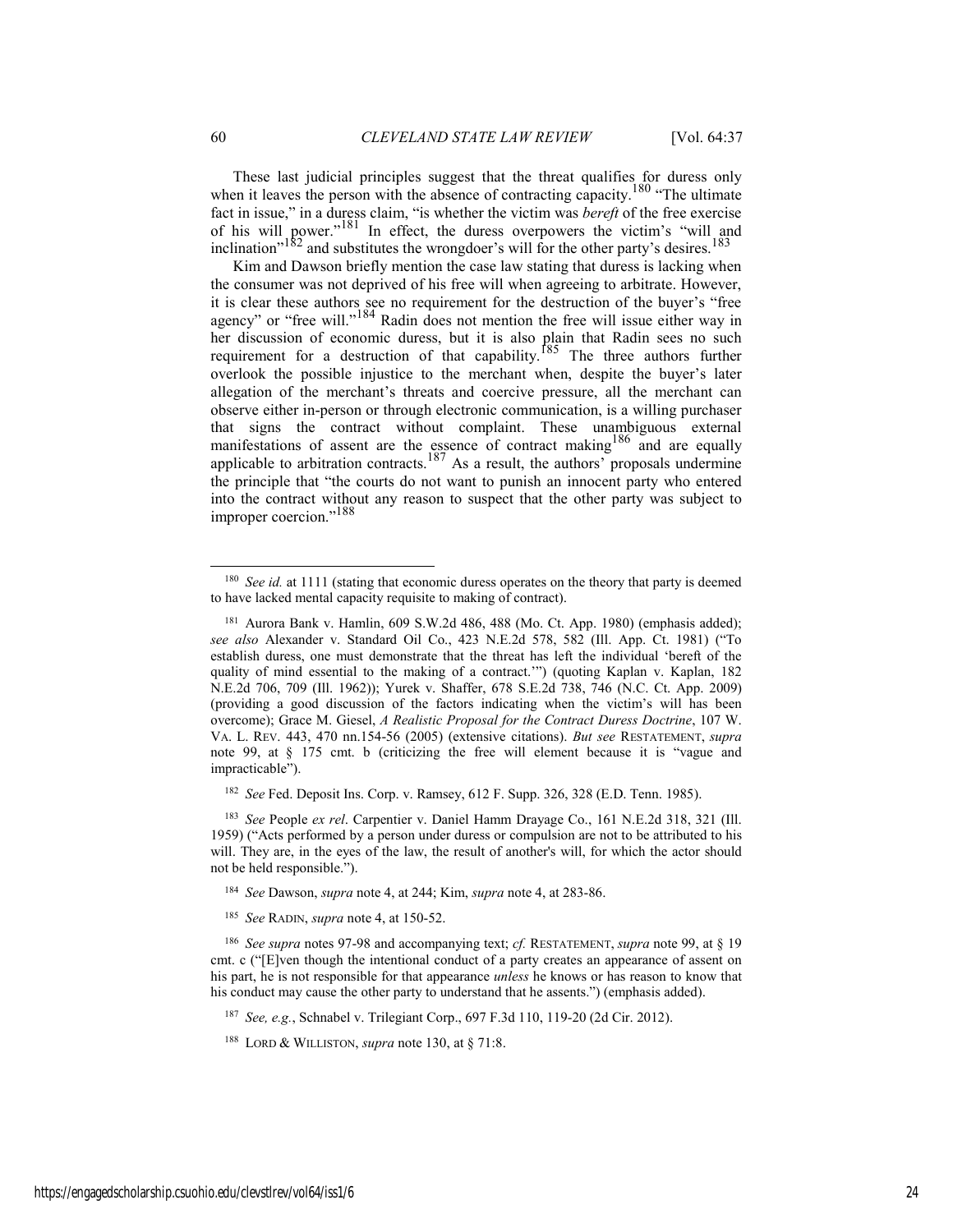#### *F. Duress: A Doctrine of Last Resort and a Policy to Safeguard Freedom of Contract*

The three authors' expansion of duress runs counter to settled policy that economic duress is a "sparingly" invoked and "narrowly restricted" doctrine.<sup>189</sup> According to case law, it applies "only to special, unusual, or extraordinary situations in which [the actor] uses unjustified coercion . . . to induce a contract [with the victim.]<sup>"190</sup> An overly liberal economic duress defense would make signed contracts of "little value" and thereby leave contracting relationships "in a confused and chaotic state."<sup>191</sup> Consistent with the legal doctrines noted above, case law indicates that courts are narrowly construing the economic duress defense.<sup>192</sup> Put more succinctly, "the doctrine of economic duress is considered a doctrine of 'last resort'<sup>"193</sup>—but that is not the Radin, Kim, or Dawson approach.

The authors also fail to explore the ramifications of their hollowed-out duress defense for the overall commercial-law system. Although bona fide duress claims "occur very infrequently" in the legal world,  $194$  the three proposals would substantially increase allegations of this duress defense. These proposals would incentivize the entire consumer population to seek contract rescission where consumers are strongly dissatisfied (actual or feigned) with "forced" arbitration. Dawson, Radin, and Kim apparently have no difficulty in potentially destabilizing every cable television contract, cell phone contract, insurance contract, and many other mass-market consumer contracts<sup>195</sup> merely because the consumer strongly

 <sup>189</sup> *See In re* Am. Int'l Grp., Consol. Derivative Litig., 976 A.2d 872, 885 (Del. Ch. 2009) ("Given that the doctrine of duress is usually asserted when a person knowingly violates a legal duty, courts rightly employ duress sparingly"); *see also* Chase Manhattan Bank, N.A. v. Natarelli, 401 N.Y.S.2d 404, 409 (N.Y. Sup. 1977) (naming duress a "narrowly restricted defense"). Radin erroneously states that courts have narrowly construed duress "in the past." RADIN, *supra* note 4, at 275 n.2.

<sup>190</sup> *E.g.*, Newburn v. Dobbs Mobile Bay, Inc., 657 So. 2d 849, 852 (Ala. 1995); Dunes Hosp., LLC, v. Country Kitchen Int'l, 623 N.W.2d, 484, 489 (S.D. 2001); *see also In re*  Lehman Bros. Holdings Inc., 519 B.R. 47, 58 (Bankr. S.D.N.Y. 2014) ("[Under New York law], successful claims of economic duress are reserved for 'extreme and extraordinary cases.'") (quoting VKK Corp. v. Nat'l Football League, 244 F.3d 114, 123 (2d Cir. 2001)).

<sup>191</sup> Nixon v. Leitman, 224 N.Y.S.2d 448, 467-68 (N.Y. Sup. Ct. 1962).

<sup>192</sup> *See* Giesel, *supra* note 181, at 463. Professor Giesel explains that in published state cases from 1996 through 2003, duress was discussed in eighty-eight cases, but in only nine of those cases did the court resolve the matter in favor of the duress claim. *Id.* Similarly, from 1995 to 2003, only two federal appellate cases resulted in findings in favor of duress. *Id.* at 464. Radin asserts that courts apply the economic duress defense "unpredictably." RADIN, *supra* note 4, at 124. The statistics from the Giesel article, however, show that courts, predictably, reject the claim.

<sup>193</sup> LORD & WILLISTON, *supra* note 130, at § 71:19.

<sup>194</sup> *See* King v. Donnkenny, Inc., 84 F. Supp. 2d 736, 738 (W.D. Va. 2000) (applying Virginia law).

<sup>195</sup> *See* Dawson, *supra* note 4, at 246 (citing these contract types). Dawson considers these items necessities, and protected by the economic duress doctrine, but most courts state otherwise. *See infra* notes 242-249 and accompanying text. Because Kim's proposal is more limited to instances of situational duress regarding aberrant electronic contracts, such as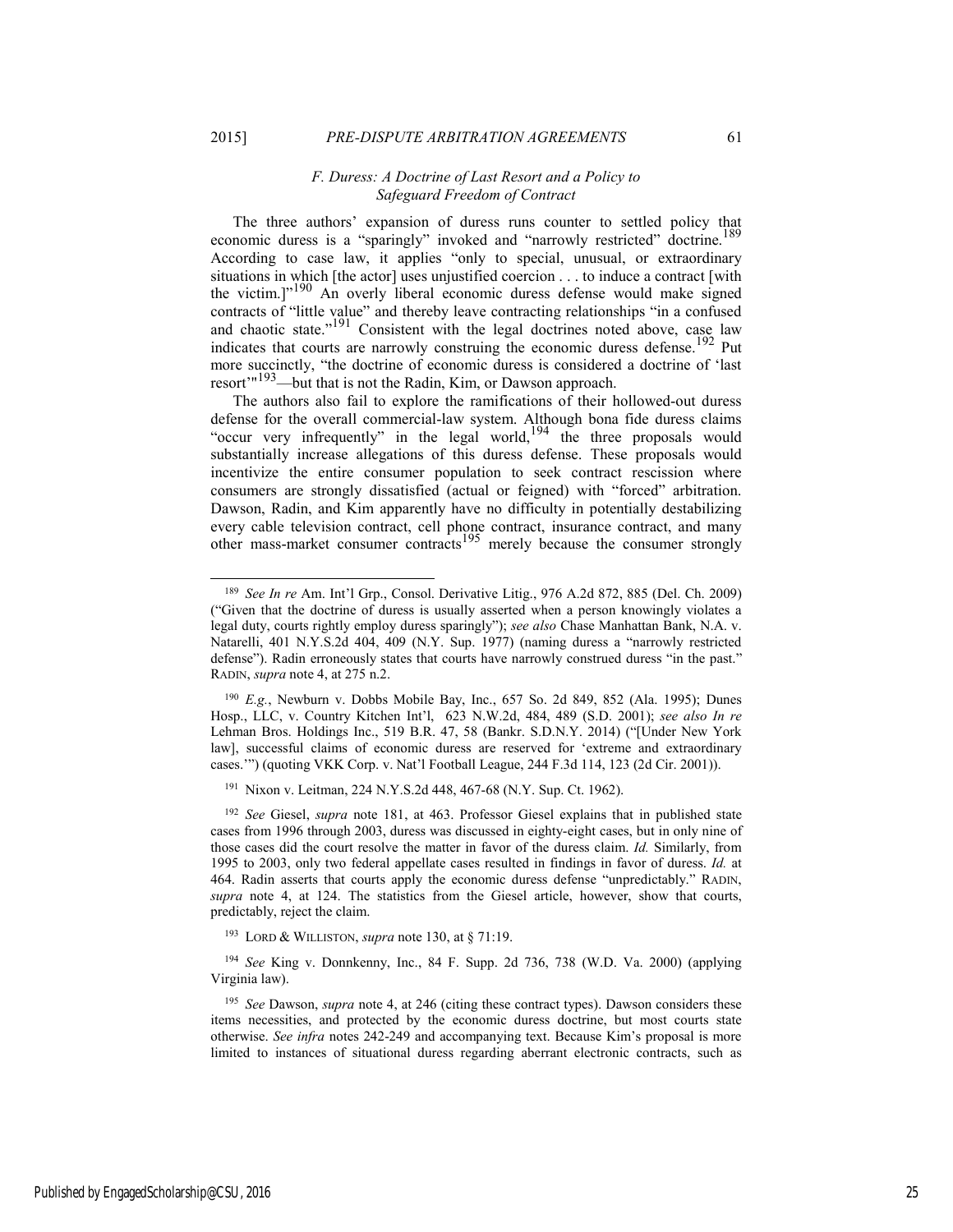believes an arbitration clause is oppressive. It must be remembered that "[r]escission is a harsh remedy, typically disfavored by the courts."<sup>196</sup>

Moreover, for Radin, Kim, and Dawson it appears that the party's mere subjective dissatisfaction with pre-dispute arbitration would suffice to raise the defense, but the courts generally include both subjective and objective components to prevail on the defense. The subjective element is the party's personal reaction to circumstances, while objective elements are the reasonableness of the fear and unjustness of the injury based on how reasonable persons would react to the circumstances.197

The three commentators also are seemingly unconcerned with the adverse impact of readily available rescission upon the legitimate interests of the vendors of goods and services, many of which are small businesses living on tight profit margins. The authors' willingness to give numerous purchasers an easy exit strategy from their contracts and to leave a class of merchants potentially unable to cover their costs can only harm, not enhance, the economy.<sup>198</sup>

A related reason why a properly calibrated economic duress defense is necessary for the commercial system is that courts must give breathing room to freedom of contract.<sup>199</sup> "Freedom of contract" means parties have the right to bind themselves legally; it is a judicial concept that contracts are based on mutual agreement and free choice.200 Courts and commentators have observed,

Freedom of contract is a "paramount public policy" that takes individual autonomy 'seriously as a principle for ordering human affairs.' It is the

196 JDI Holdings, LLC v. Jet Mgmt., 732 F. Supp. 2d 1205, 1231 (N.D. Fla. 2010).

197 Averette v. Indus. Concepts, Inc., 673 So.2d 642, 644 (La. Ct. App. 1996); *see also* Oskey Gasoline & Oil Co., v. Cont'l Oil Co., 534 F.2d 1281, 1286 (8th Cir. 1976); Dunes Hosp., LLC v. Country Kitchen Int'l, 623 N.W.2d 484, 490 (S.D. 2001). Some jurisdictions go further: "A duress defense is evaluated according to an objective standard." Mathias v. Jacobs, 167 F. Supp. 2d 606, 614 (S.D.N.Y. 2001); *see also* Allen v. Bd. of Trs. of Cmty. Coll. Dist. No. 508, 675 N.E.2d 187, 190 (Ill. App. Ct. 1996); Dockery v. Estate of Massey, 958 S.W.2d 346, 348 (Tenn. Ct. App. 1997) (noting that "economic duress" is so coercive and severe that person of ordinary firmness could not resist it). Still other jurisdictions make the test subjective. *See* Shanley & Fisher, P.C. v. Sisselman, 521 A.2d 872, 878 (N.J. Super. Ct. App. Div. 1987) ("[T]he test for duress is subjective, rather than objective, and does not turn on whether the duress is of 'such severity as to overcome the will of a person of ordinary firmness.'") (quoting S.P. Dunham & Co. v. Kudra, 131 A.2d 306, 309 (N.J. Super. Ct. App. Div. 1957)). For additional discussion of the "subjective/objective" test, see LORD & WILLISTON, *supra* note 130, at § 71:20.

<sup>198</sup> The U.S. Supreme Court has emphasized the value of ensuring fairness to businesses facing increased liability. *See* AT&T Mobility LLC v. Concepcion, 131 S. Ct. 1740, 1752 (2011) (approving an arbitration clause that bared class action relief because otherwise defendants could face a "devastating loss" with the undue risk that "defendants will be pressured into settling questionable claims").

<sup>199</sup> *See* Giesel, *supra* note 181, at 465-68 (noting role of freedom of contract in limiting the validity of the economic duress defense).

<sup>200</sup> *Freedom of Contract*, BLACK'S LAW DICTIONARY 779 (10th ed. 2014).

 $\overline{\phantom{a}}$ 

<sup>&</sup>quot;content hostage" situations, her proposal does not extend as far as Dawson's or Radin's. *See* Kim, *supra* note 4, at 282-85.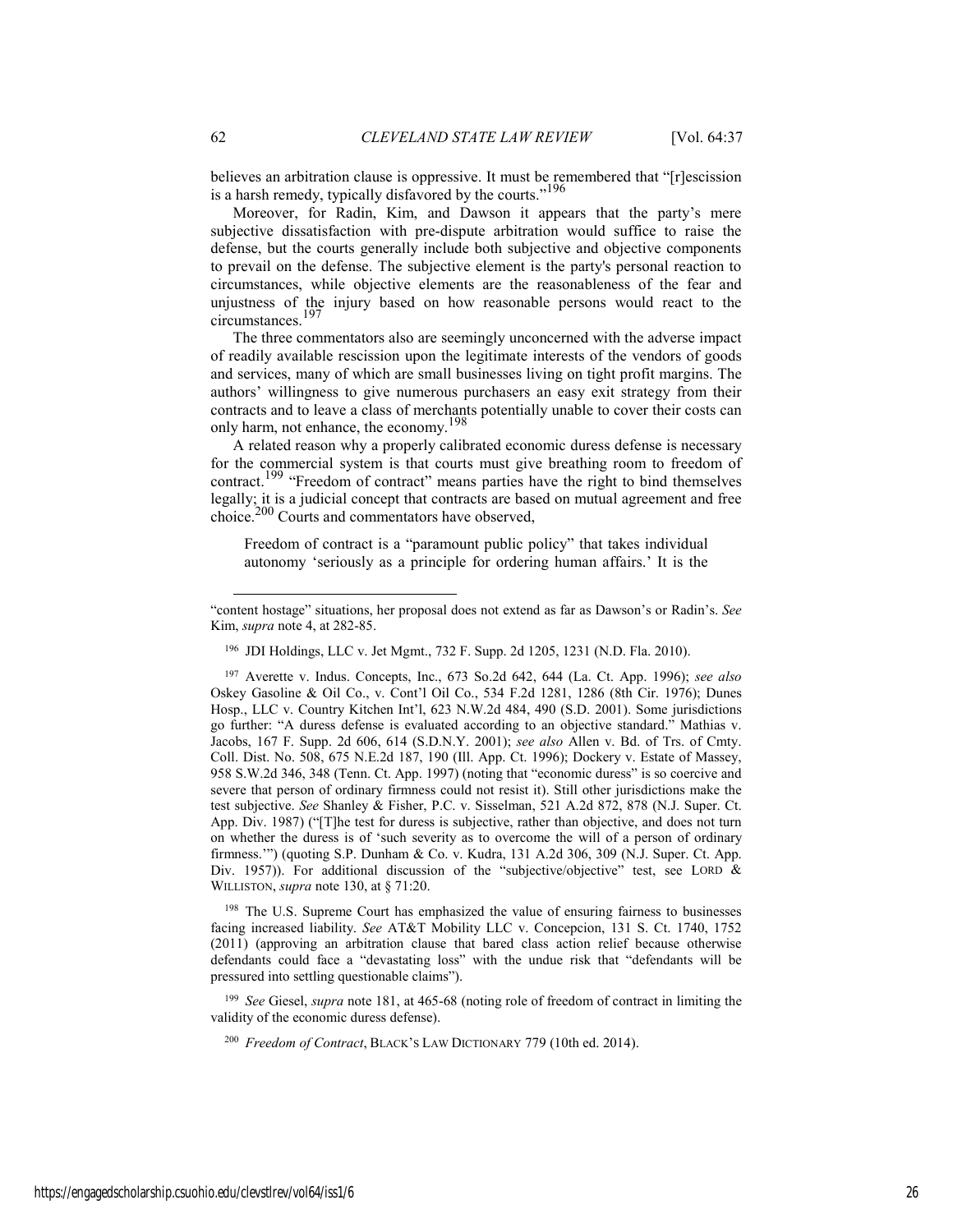'founding principle' of the American economy, a 'cherished' value of the legal system, and a 'vital part' of contractual obligation. Perhaps even more importantly, it is a fundamental individual right, consistent with law and public policy, protected by the federal and many state constitutions, as well as by federal and state civil rights legislation and the [Uniform Commercial Code].<sup>201</sup>

As one commentator points out, "[t]he reluctance with which courts find duress at all and the reluctance of courts to adopt an approach involving review of the substantive fairness of the deal suggests that *courts of today are highly influenced by the notion of freedom of contract*." 202

Numerous courts point to the need for freedom of contract by both buyer and seller because this concept promotes "the necessary certainty, stability and integrity of contractual rights and obligations."203 An adequate duress doctrine thereby aids the autonomy of the individual parties and their ability to enjoy liberty of contract.204 Another aspect of the relation of economic duress and the freedom of contract is that "[c]ourts are reluctant to set aside agreements or to interfere with the freedom of contract because of the desirability of finality in private dispute resolutions."205 As a result, the economic duress defense is limited whereby "ordinary hard bargaining is not only acceptable, but indeed, desirable, in our economic system, and should not be discouraged by the courts."206 Absent any

205 Centric Corp. v. Morrison-Knudsen Co., 731 P.2d 411, 414 (Okla. 1986). In this regard, duress can be deemed a challenge to party autonomy because it allows a court to override the parties' manifestation of assent based on the extrinsic misconduct of the offeror. *See* CHARLES FRIED, CONTRACT AS PROMISE: A THEORY OF CONTRACTUAL OBLIGATION 74 (1981).

 <sup>201</sup> Steven W. Feldman, *Autonomy and Accountability in the Law of Contracts: A Response to Professor Shiffrin*, 58 DRAKE L. REV. 177, 220-22 (2009) (citing authorities).

<sup>202</sup> Giesel, *supra* note 181, at 487 (emphasis added).

<sup>203</sup> *E.g.*, ARC LifeMed, Inc. v. AMC-Tenn., Inc., 183 S.W.3d 1, 26 (Tenn. Ct. App. 2005) (quoting McCall v. Carlson, 172 P.2d 171, 187-88 (Nev. 1946)); Rich & Whillock, Inc. v. Ashton Dev., Inc., 204 Cal. Rptr. 86, 90 (Cal. Ct. App. 1984) ("[Economic duress combat] exchanges make a mockery of freedom of contract and undermine the proper functioning of our economic system."); *see also* RESTATEMENT, *supra* note 99, at ch. 7 introductory note ("Contract law has traditionally relied in large part on the premise that the parties should be able to make legally enforceable agreements on their own terms, freely arrived at by the process of bargaining.").

<sup>204</sup> *See* Bagley v. Mt. Bachelor, Inc., 340 P.3d 27, 33 (Or. 2014) ("The right to contract privately is part of the liberty of citizenship, and an important office of the courts is to enforce contractual rights and obligations."); *see also* Moyers v. City of Memphis, 186 S.W. 105, 109 (Tenn. 1916) ("[I]f there is one thing which more than another public policy requires, it is that [persons] of full age and competent understanding shall have the utmost liberty of contracting, and that their contracts, when entered into freely and voluntarily, shall be held sacred, and shall be enforced by courts of justice.") (cited approvingly in *In re* Baby, 447 S.W.3d 807 (Tenn. 2014)); Orit Gan, *Contractual Duress and Relations of Power*, 36 HARV. J.L. & GENDER 171, 202 (2013) ("Duress doctrine should honor parties' autonomy and decisions but at the same time acknowledge their constraints.").

<sup>206</sup> LORD & WILLISTON, *supra* note 130, at § 71:7.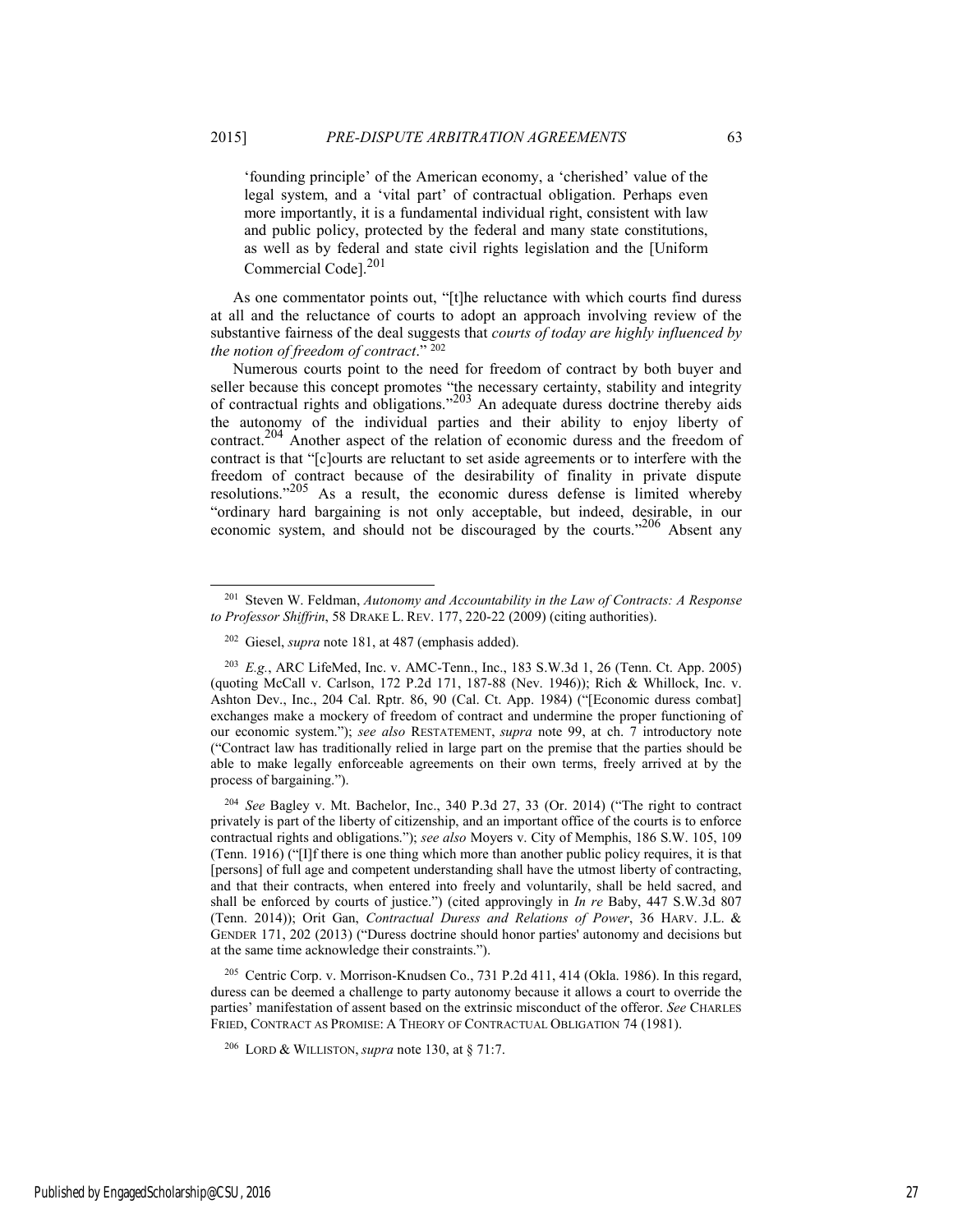"legally cognizable restraint," both parties remain "free to drive whatever bargain the market will bear."<sup>207</sup>

The question arises regarding the connection between freedom of contract, economic duress, and arbitral agreements. Freedom of contract has a long history with the Supreme Court<sup>208</sup> and includes the Court's emphasis on freedom of contract as the underlying policy of the FAA.<sup>209</sup> As one author observes, the Court sees "[n]o contradiction or tension whatsoever between both efficient and resolutionfacilitative procedures, on the one hand, and freedom of contract, on the other."<sup>210</sup> Instead, "the Court [has] embraced freedom of contract . . . both as a descriptive matter and as a normative one."<sup>211</sup> Thus, the Court's FAA jurisprudence reflects the belief that "freedom of contract [is] essential for arbitration to realize its promise as an efficient dispute resolution procedure because of the parties' need for procedural 'adaptability."<sup>212</sup> A commentator concludes, "the FAA now stands for pure procedural freedom of contract."<sup>213</sup> Accordingly, freedom of contract is an important link between the economic duress defense and arbitration.

Indeed, numerous state and federal court decisions expressly connect "freedom of contract" with the arbitral process. The Second Circuit Court of Appeals has commented, "[i]t follows that a state law which limits freedom of contract with respect to arbitration agreements covered by the FAA conflicts with the FAA and is preempted by it."<sup>214</sup> The Tenth Circuit Court of Appeals has opined, "freedom of contract [ensures] that parties are not required to submit to arbitration any dispute

210 J. Maria Glover, *Disappearing Claims and the Erosion of Public Law*, 124 YALE L.J. 3052, 3063 (2015).

<sup>211</sup> *Id.* 

<sup>212</sup> *Id.* at 3064 (citing Mitsubishi Motors Corp. v. Soler Chrysler-Plymouth, Inc, 473 U.S. 614, 633 (1985)).

214 Fahnestock & Co., v. Waltman, 935 F.2d 512, 520 (2d Cir. 1991).

 <sup>207</sup> Cabot Corp. v. AVX Corp., 863 N.E.2d 503, 512 (Mass. 2007).

<sup>208</sup> *See, e.g.*, Gibbs v. Consol. Gas Co. of Balt., 130 U.S. 396, 408 (1889) ("[W]hile it is justly urged that those rules which say that a given contract is against public policy, [they] should not be arbitrarily extended so as to interfere with the freedom of contract . . . .").

<sup>209</sup> *See* 7 SAMUEL WILLISTON & RICHARD A. LORD, A TREATISE ON THE LAW OF CONTRACTS § 15:11 (4th ed. 2010) ("This freedom of contract ideal, resulting in substantial party autonomy concerning arbitration, was reiterated forcefully in the final arbitration decision of the Court's 1995 term, *First Options of Chicago, Inc. v. Kaplan* [514 U.S. 938 (1995)]."); 7 PHILIP L. BRUNER & PATRICK J. O'CONNOR, JR., BRUNER & O'CONNOR ON CONSTRUCTION LAW § 21:43 (2014) ("The [Supreme Court's] 'freedom to contract' message [in arbitration cases] is both inviting and forcefully stated.") (analyzing Volt Info Scis., Inc. v. Bd. of Trs. of Leland Stanford Junior Univ., 489 U.S. 468, 472 (1989)).

<sup>213</sup> *Id.* at 3074 (citing AT&T Mobility LLC v. Concepcion, 131 S. Ct. 1740, 1743 (2011)); Am. Express Co. v. Italian Colors Rest., 133 S. Ct. 2304 (2013)). Thus, the Court in *Italian Colors* emphasized that courts "rigorously enforce" the parties' agreement as written. *Italian Colors*, 133 S. Ct. at 2306. While no Supreme Court case was found expressly using the phrase "freedom of contract" or "liberty of contract" in its arbitration case law, the Court uses the rhetoric judges typically employ to support the freedom of contract. *See id.*; *see also Concepcion*, 131 S. Ct. at 1743*.*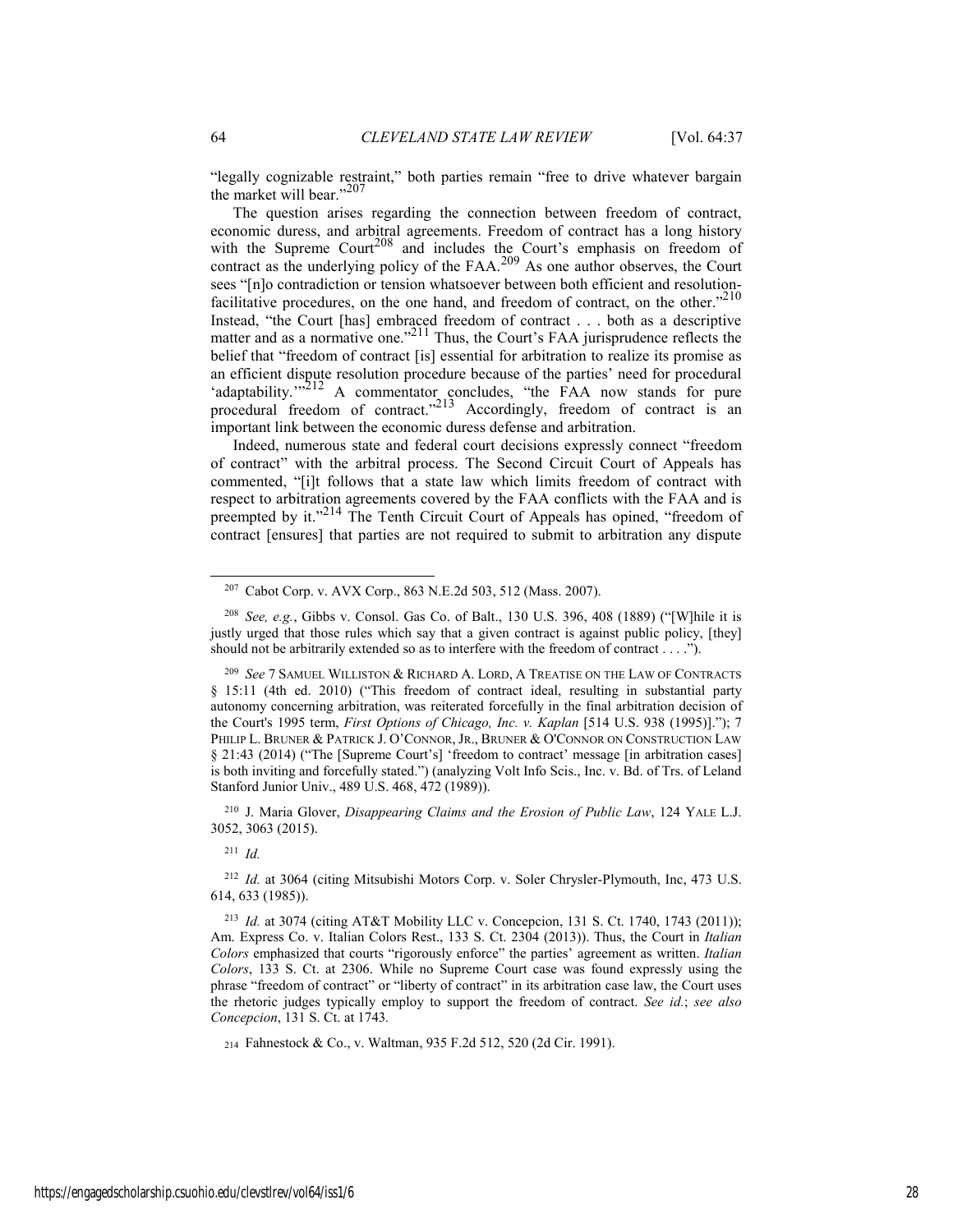which [they have] not agreed so to submit."<sup>215</sup> In another example, a U.S. District Court in Utah, citing Utah law, commented that "[w]e respect the parties' freedom to contract by enforcing arbitration agreements according to their terms and ensuring that arbitration proceedings are conducted in the manner to which the parties have agreed."216 Many more examples exist exemplifying this judicial perspective and the decisions all vigorously support freedom of contract in matters of arbitration.<sup>217</sup>

The judicial philosophy to support good faith and even hard bargaining in arbitral agreements is an important element of free market principles. Where a party in the American capitalist system through talent or diligence obtains market superiority over competitors or customers, the mere fact that the party in the arbitral setting has "intentionally gained market power with the purpose and intent of exercising leverage against its customers" does not show the merchant's conduct "went beyond hard bargaining."<sup>218</sup> As stated by the Second Circuit,

 Because an element of economic duress is thus present when many contracts are formed or releases given, the ability of a party to disown his obligations under a contract or release on that basis *is reserved for extreme and extraordinary cases*. Otherwise, the stronger party to a contract or release would routinely be at risk of having its rights under the contract or release challenged long after the instrument became effective. 219

Insofar as the weaker party in many, if not in almost all, contract negotiations could potentially claim duress because of the parties' disparity in power, and thereby readily disown his obligations and disrupt the economy, courts will strictly construe the defense against the party asserting it.<sup>220</sup> Consistent with this rule, the party seeking to void a contract because of economic duress "shoulders a heavy

<sup>218</sup> *Cf.* Cabot Corp. v. AVX Corp., 863 N.E.2d 503, 512, 514 n.6 (Mass. 2007); *see also*  Dunes Hosp., LLC v. Country Kitchen Int'l, 623 N.W.2d 484, 490 (S.D. 2001) ("All negotiations inherently involve a certain amount of pressure and coercion.").

219 VKK Corp. v. Nat'l Football League, 244 F.3d 114, 123 (2d Cir. 2001) (emphasis added).

<sup>220</sup> *See id.* at 124; *see also Cabot Corp.*, 863 N.E.2d at 512.

Published by EngagedScholarship@CSU, 2016 29

l

<sup>215</sup> Chelsea Family Pharmacy v. Medco Health Sols., 567 F.3d 1191, 1196 (10th Cir. 2009).

<sup>216</sup> Roberts v. Cent. Refrigerated Serv., 27 F. Supp. 3d 1256, 1259 (D. Utah 2014).

<sup>&</sup>lt;sup>217</sup> *E.g.*, Kitsap Cty. Deputy Sheriff's Guild v. Kitsap County, 219 P.3d 675, 678 (Wash. 2009) ("Reviewing an arbitration decision for mistakes of law or fact would call into question the finality of arbitration decisions and undermine alternative dispute resolution. Further, a more extensive review of arbitration decisions would weaken the value of bargained for, binding arbitration and could damage the freedom of contract."); Miller v. Miller, 707 N.W.2d 341, 345 (Mich. 2005) (noting that the parties decide the scope of arbitration, and a court may not "infringe[ ] on the parties' recognized freedom to contract for binding arbitration."); L & R Realty v. Conn. Nat'l Bank, 715 A.2d 748, 753 (Conn. 1998) ("Arbitration agreements illustrate the strong public policy favoring freedom of contract and the efficient resolution of disputes."); Feinberg v. Boros, 951 N.Y.S.2d 110, 120 (N.Y. App. Div. 2012) ("[F]reedom of contract dictates that parties to an arbitration should be free to contract to the scope of that arbitration, including the reach of the arbitral decision.").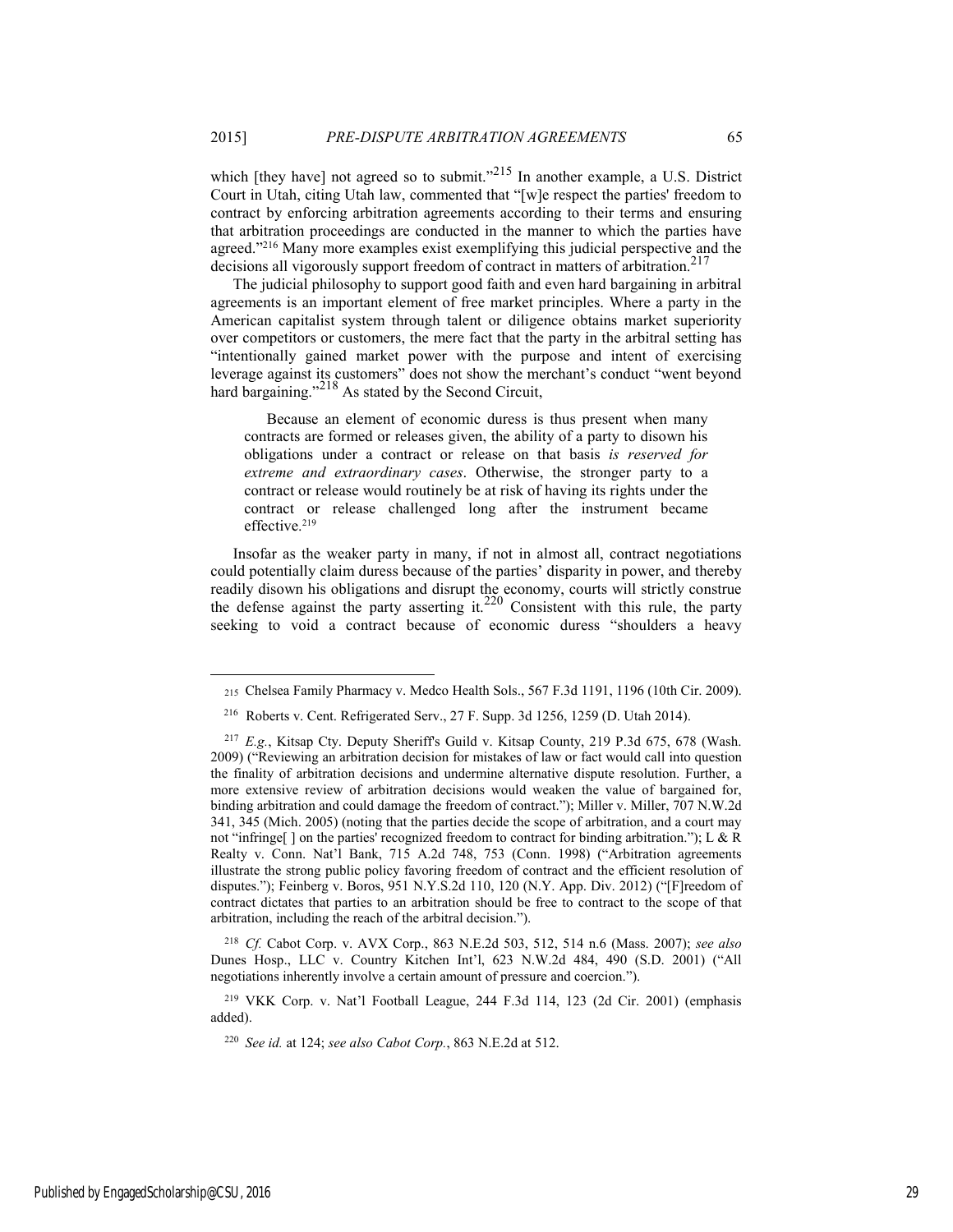burden<sup> $221$ </sup> to prove his case by "clear and convincing evidence."<sup>222</sup> No reason exists to construe arbitration contracts under a different standard. Another doctrine counseling a narrow interpretation of the duress defense in arbitration cases is the rule that courts in construing arbitral contracts "should apply ordinary state-law principles that govern the formation of contracts."<sup>223</sup> Radin's, Kim's, and Dawson's proposals inadequately acknowledge these public policies.<sup>224</sup> Because the proposed suggestions to expand the duress defense beyond exceptional circumstances violate the usual state-law principles the proposals deprive arbitration agreements of the "equal footing" guarantee.<sup>2</sup>

#### *G. The Duress Defense: Is the Contract Void or Voidable?*

Dawson and Radin apparently accept settled doctrine that "even where a party is subject to duress, the resulting contract is voidable, not void."<sup>226</sup> The difference between a "void" and "voidable" contract is that with the former, no contract ever came into being and is incapable of enforcement, but with the latter, the victim has the choice of denying the existence of the agreement or of affirming the contract and being bound by the terms.  $227$ 

The *Restatement (Second) of Contracts* observes,

The distinction between a "void contract" and a voidable contract has important consequences. For example, a victim of duress may be held to

<sup>224</sup> Radin subscribes to the freedom of contract as a "core value" but argues extensively that the current system of adhesion contracting has eradicated this freedom because she sees a system of involuntary divestment of consumer rights. *See* RADIN, *supra* note 4, at 3, 19, 56. Kim briefly mentions that the economic duress defense protects the freedom of contract but does not explain why her proposed dilution of the duress defense is consistent with this core value. Kim, *supra* note 4, at 278. Dawson makes no mention of the freedom of contract. Freedom of contract, however, can co-exist with adhesion contracts. *See* Bailey v. Lincoln Gen. Ins., 255 P. 3d 1039, 1047 (Colo. 2011) (insurance policies); *see also* Forecast Homes, Inc. v. Steadfast Ins., 105 Cal. Rptr. 3d 200, 210 (Cal. Ct. App. 2010).

225 Dawson states that the decisions are generally "hostile" to claims of economic duress and praises those "few" cases that are "receptive" to the defense. Dawson, *supra* note 4, at 244. In point of fact, the cases that Dawson criticizes as failing to understand "the realities on the ground" analyze at length—and correctly apply—the legal standards for economic duress. *See id*. at 244 n.64 (citing decisions). As for the three cases that Dawson cites as being "receptive," Dawson acknowledges that the Texas case was reversed on appeal. *See In re* RLS Legal Sol., LLC, 156 S.W.3d 160 (Tex. App. 2005), *rev'd*, 221 S.W.3d 629, 632 (Tex. 2007). In the Alabama case cited, the court "made no findings of fact" and therefore it was impossible to tell if economic duress was present at all. *Ex parte* Early, 806 So. 2d 1198, 1202 (Ala. 2001). The only valid citation he provides is a Massachusetts case, *ITT Commercial Fin. Corp. v. Tyler*, No. 917660, 1994 WL 879497, at \*5-7 (Mass. Super. Ct. Aug. 10, 1994), which addresses a common pattern of economic duress.

226 *See* Mandavia v. Columbia Univ., 912 F. Supp.2d 119, 128 (S.D.N.Y. 2012).

<sup>227</sup> *See* RESTATEMENT, *supra* note 99, at § 7.

 <sup>221</sup> Davis & Assocs. v. Health Mgmt. Servs., 168 F. Supp. 2d 109, 114 (S.D.N.Y. 2001).

<sup>222</sup> Giesel, *supra* note 181, at 468 n.147 (2005) (citing decisions).

<sup>223</sup> First Options of Chi., Inc. v. Kaplan, 514 U.S. 938, 944 (1995); *see also* Comer v. Micor, Inc., 436 F.3d 1098, 1104 n.11 (9th Cir. 2006).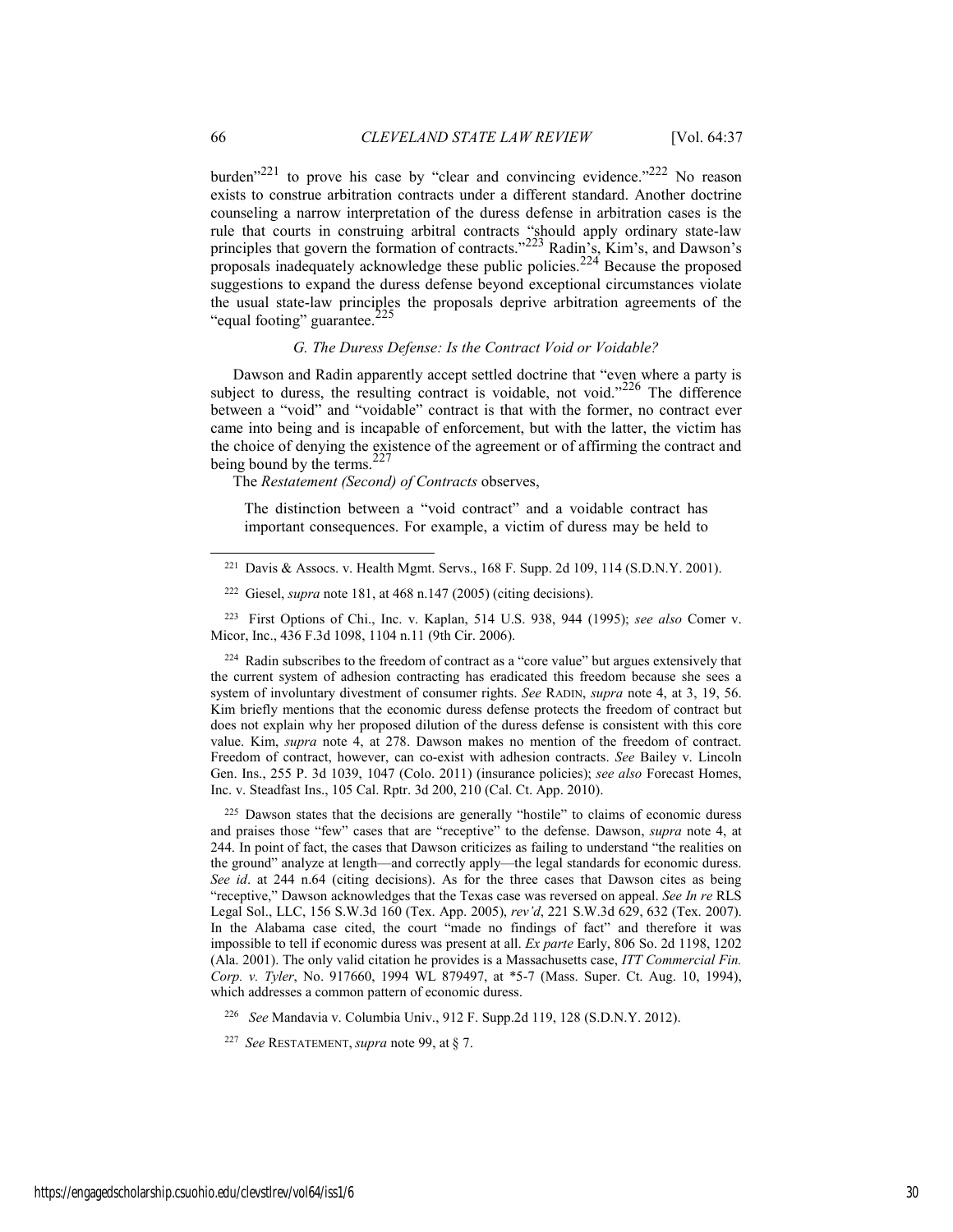have ratified the contract if it is voidable, but not if it is "void." Furthermore, a good faith purchaser may acquire good title to property if he takes it from one who obtained voidable title by duress but not if he takes it from one who obtained "void title" by duress.<sup>228</sup>

This decision is at the election of the victim, who might decide that notwithstanding the offeror's coercion, the victim desires the freedom of contract to ratify the transaction.<sup>229</sup> Thus, courts have said, "[a] party may ratify a contract or release entered into under duress by 'intentionally accepting benefits under the contract."<sup>230</sup> Indeed, courts have gone so far as to say that "[a] party who fails to promptly challenge an agreement on the ground of duress waives the defense."<sup>231</sup>

Sound reasons exist why a contract induced by economic duress is voidable and not void. "[J]ust as in the case of fraud, mistake, undue influence, and other invalidating causes, there is an actual and intended expression of assent by the victim to the transaction in question, [even] though [how] . . . the assent was obtained make[s] it inequitable to [mandate] the enforcement of the resulting bargain.<sup> $232$ </sup> Therefore, based on the external acts of the parties, which is the basis for the contract, the requisites for a binding agreement are present if the offeree chooses to accept the deal and withdraw his earlier manifested non-concurrence.<sup>233</sup> On the other hand, if the victim of duress changes his mind and wishes to obtain the benefit of the contract imposed by the other party, a rule disallowing this choice would rob the offeree of his freedom of contract to ratify the agreement.

The above discussion is also in line with the rule that when a serious question exists about the validity of a contract, the agreement should be voidable instead of void whenever possible. In a related area, courts have said, "[i]n circumstances where public policy imposes limitations on the freedom of contract, [courts] are

230 VKK Corp. v. Nat'l Football League, 244 F.3d 114, 123 (2d Cir. 2001) (quoting *In re* Boston Shipyard Corp., 886 F.2d 451, 455 (1st Cir. 1989)).

 <sup>228</sup> *Id.* at § 174 cmt. B, cmt. d; *see also* LORD & WILLISTON, *supra* note 130, at § 71:8 (stating the general rule that a contract procured through duress is "voidable" and not "void"). The authorities do provide that an act of physical duress could render an arbitration agreement void, but such allegations are extremely rare*. See* Farnsworth v. Towboat Nantucket Sound, Inc., 790 F.3d 90, 97 (1st Cir. 2015).

<sup>229</sup> *See* Anselmo v. Mfrs. Life Ins., 771 F.2d 417, 420 (8th Cir. 1985); *see also* DiMartino v. City of Hartford, 636 F. Supp. 1241, 1252 (D. Conn. 1986); Willms Trucking Co., v. JW Constr. Co., 442 S.E.2d 197, 202 (S.C. Ct. App. 1994).

<sup>231</sup> Acquaire v. Canada Dry Bottling, 906 F. Supp. 819, 828 (E.D.N.Y. 1995); *see also* New Orleans Flooring Supply, Inc. v. Kentile Floors, Inc., No. 93 Civ. 8158, 1994 WL 97505, at \*2 (S.D.N.Y. Mar. 18, 1994) ("A contract signed under duress is not void but voidable, and a party must move quickly or the defense is deemed waived and the contract ratified"); Port Chester Elec. Constr. Corp. v. Hastings Terraces, Inc., 284 A.D. 966, 967 (N.Y. App. Div. 1954).

<sup>232</sup> LORD & WILLISTON, *supra* note 130, at § 71:8.

<sup>&</sup>lt;sup>233</sup> 3 SAMUEL WILLISTON & RICHARD A. LORD, A TREATISE ON THE LAW OF CONTRACTS  $\S$ 7:37 (4th ed. 1992) ("The only justification for enforcement of the modified undertaking . . . seems to be the apparent voluntariness of the promisor in freely uttering [his] new promise . . . .").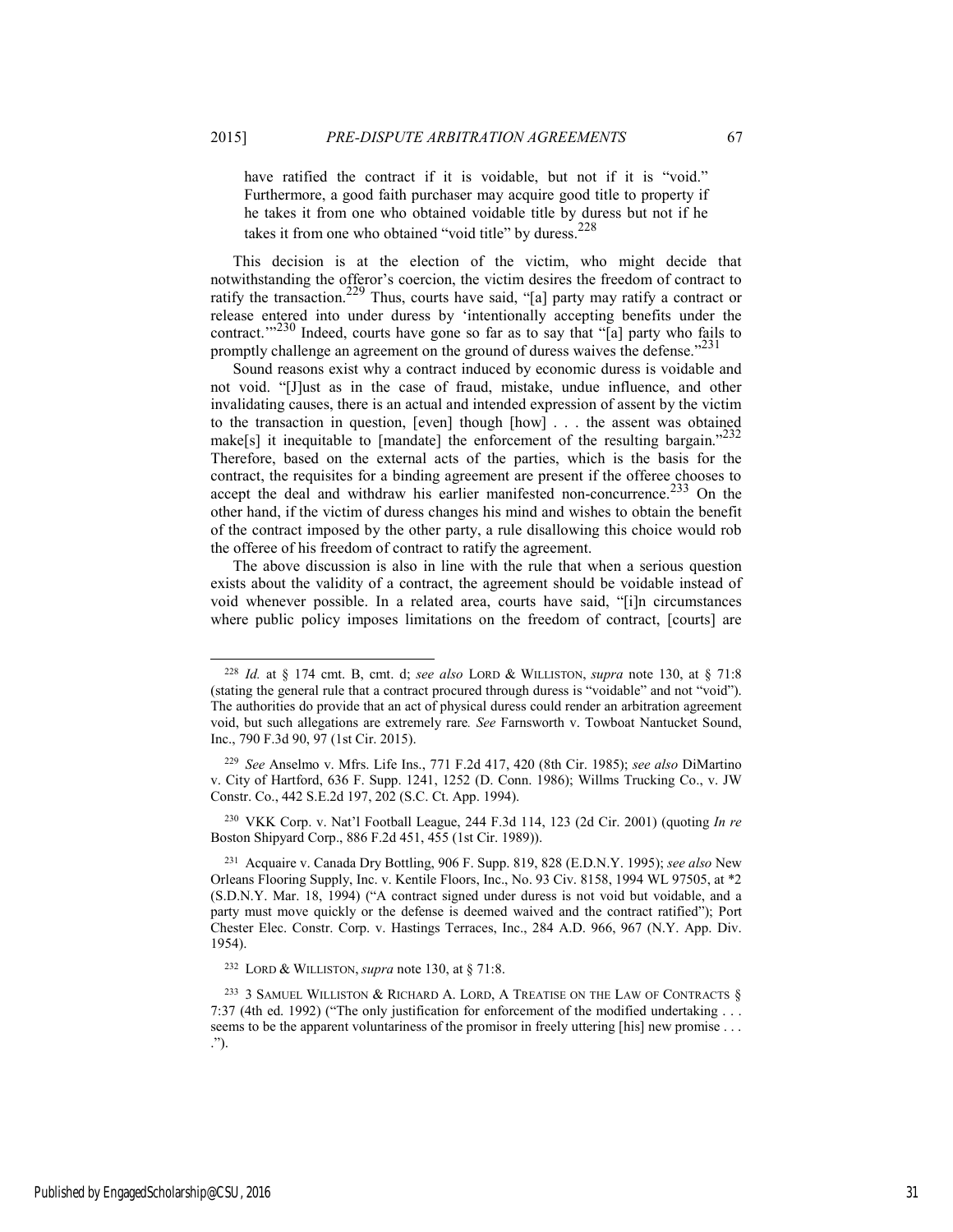well-advised to wield a scalpel rather than a sledgehammer."<sup>234</sup> Emphasizing freedom of contract policies, an Illinois court observed,

The courts are reluctant to restrict the freedom of citizens to make their own agreements. Declaring a contract void and unenforceable is a power the courts therefore exercise sparingly. An agreement will not be held void, as being contrary to public policy, unless it is "clearly contrary to what the constitution, the statutes or the decisions of the courts have declared to be the public policy or unless [it is] manifestly injurious to the public welfare." $^{23\overline{5}}$ 

All the above principles have equal resonance in the arbitral setting. Because arbitration agreements occupy such a central role in the American economy, they deserve "equal footing" on this issue.

Kim travels an unusual path on this "void/voidable" point. In her proposal, she states that "[u]nlike traditional duress, a finding of situational duress would render a contract void and not merely voidable." $236$  She indicates that consumers are "uniquely vulnerable" because of their great interest in the relevant product or service.<sup>237</sup> Therefore, the "contract" should be void because of the strong possibility that a consumer could be entrapped into contractual liability based on external conduct evidencing implied ratification.<sup>238</sup> This argument, however, is not persuasive. The better view is to leave the choice to the individual under the freedom of contract to seek out the proper advice and to affirm or disaffirm the original coercive transaction. Where the law allows the parties to make the transaction voidable, this choice holds out the possibility that parties can repair their bargain and lessens the potential for economic disruption, which is a policy objective equally pertinent to arbitration agreements.

## *H. Duress and the "Necessaries of Modern Life"*

Radin is content to leave unexplained her statement that recipients could experience a form of duress "when presented with take it or leave it boilerplate in acquiring a necessity of life."<sup>239</sup> Kim does not address whether her proposal covers the victim's necessaries. Under Dawson's proposal, the coercion element is met when the actor's proposal would cause the second party to "forego something that a reasonable person would deem necessary for modern life." 240 Unfortunately,

<sup>237</sup> *Id.*

 <sup>234</sup> Baugh v. Novak, 340 S.W.3d 372, 384 (Tenn. 2011).

<sup>235</sup> *In re* M.M.D., 820 N.E.2d 392, 399 (Ill. 2004) (quoting H&M Commercial Driver Leasing, Inc. v. Fox Valley Containers, Inc., 805 N.E.2d 1177, 1180 (Ill. 2004)).

<sup>236</sup> Kim, *supra* note 4, at 266, 278.

<sup>238</sup> *Id.* at 278.

<sup>239</sup> RADIN, *supra* note 4, at 275 n.2.

<sup>240</sup> Dawson, *supra* note 4, at 242. In a later passage, Dawson restates the proposed coercion element as what would would cause the victim to "forego some commodity that is necessary to live in the twenty-first century." *Id.* at 244. The two versions differ in that the second test omits the requirement for a "reasonable" person's deprivation and that it transforms the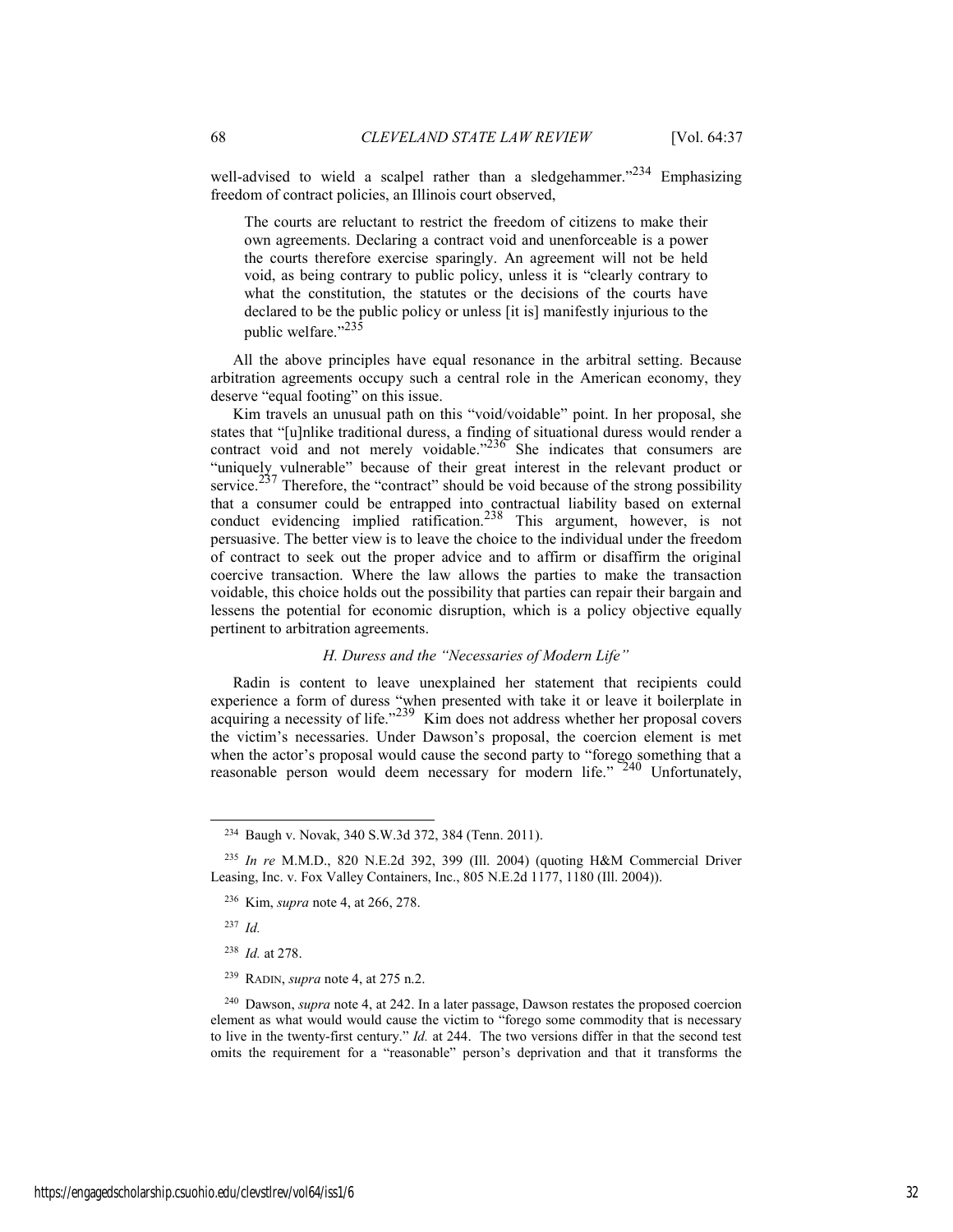Dawson does not explain the criteria for how a particular commodity would meet this standard. Does the phrase "necessary for modern life" refer to the usual legal definition of "necessaries?" Also, does he mean to include some or all of the following commodities that he appears to link to his standard, which include "internet service providers," "public utility," "hospital" services, "airline" service, "cellular phone" service, "brokerage for a retirement account," "nursing home," "cable television," and "credit cards"?<sup>241</sup> Most importantly, how does Dawson's proposal categorize arbitration agreements—do all or most of them come within the definition of "necessaries?"

Numerous problems exist with this element of Radin's and Dawson's proposed test. First, one accepted meaning of "necessaries" is "things that are indispensable to living," which include "whatever food, medicine, clothing, shelter and personal services usually considered reasonably essential for the preservation of life." $242$  If Radin's and Dawson's intent is to rely on the accepted meaning of "necessaries," then cellular phone service,  $243$  cable television service,  $244$  and personal computers<sup>245</sup> are outside the definition. Similarly, brokerage for retirement accounts and breakfast cereals should also be excluded because they are not "necessary for modern life."

A second, more liberal definition of "necessaries" also exists. This standard covers whatever is reasonably needed for subsistence, health, comfort and education, considering the person's age, station in life and medical condition.<sup>246</sup> Excluded from this definition is anything purely ornamental, anything solely for pleasure, anything the person already has been furnished, anything that concerns his estate or business beyond personal needs, and borrowed money.<sup>247</sup> This second standard goes beyond the first one by considering the person's personal attributes. If this standard is Radin's and Dawson's intent, do they propose that courts conduct a searching inquiry into to the victim's personal needs and station in life so that the very well-off could be entitled to more protection than the average person? In this regard, case law provides that a "necessary" item for a multi-millionaire's lavish lifestyle could

l

concept "modern life" into the "twenty-first century." This Article assumes that Dawson meant to incorporate a "reasonable person's" perspective for both versions.

<sup>241</sup> *Id.* at 242-47.

<sup>242</sup> *Necessaries,* BLACK'S LAW DICTIONARY 1192 (10th ed. 2014).

<sup>243</sup> *See* Halprin v. Verizon Wireless Serv., No. 07-4015, 2008 WL 961239, at \*7 (D.N.J. Apr. 8, 2008); *see also* Stiener v. Apple Comput., Inc., 556 F. Supp. 2d 1016, 1027 (N.D. Cal. 2008) (finding iPhone is not a necessity); Riensche v. Cingular Wireless LLC, No. C06- 1325Z, 2007 WL 3407137, at \*8 (W.D. Wash. Nov. 9, 2007); Dreyfus v. Ameritech Mobile Commc'ns., 700 N.E.2d 162, 167 (Ill. App. Ct. 1998); Butcher v. Ameritech Corp., 727 N.W.2d 546, 554 (Wis. Ct. App. 2006).

<sup>244</sup> *See* Smith v. Prime Cable of Chi., 658 N.E.2d 1325, 1333 (Ill. App. Ct. 1995).

<sup>245</sup> *See* Provencher v. Dell, Inc., 409 F. Supp. 2d 1196, 1202 (C.D. Cal. 2006).

<sup>246</sup> *See Necessaries*, *supra* note 242, at 1192; *see also* Walter v. Palisades Collection, LLC, Civil Action No. 06–378, 2011 WL 1666869, at \*4 (E.D. Pa. May 2, 2011) (noting that this standard is broader than the bare essentials needed "to hold body and soul together").

<sup>247</sup> *See Necessaries*, *supra* note 242, at 1192; *see also Walter*, 2011 WL 1666869, at \*4.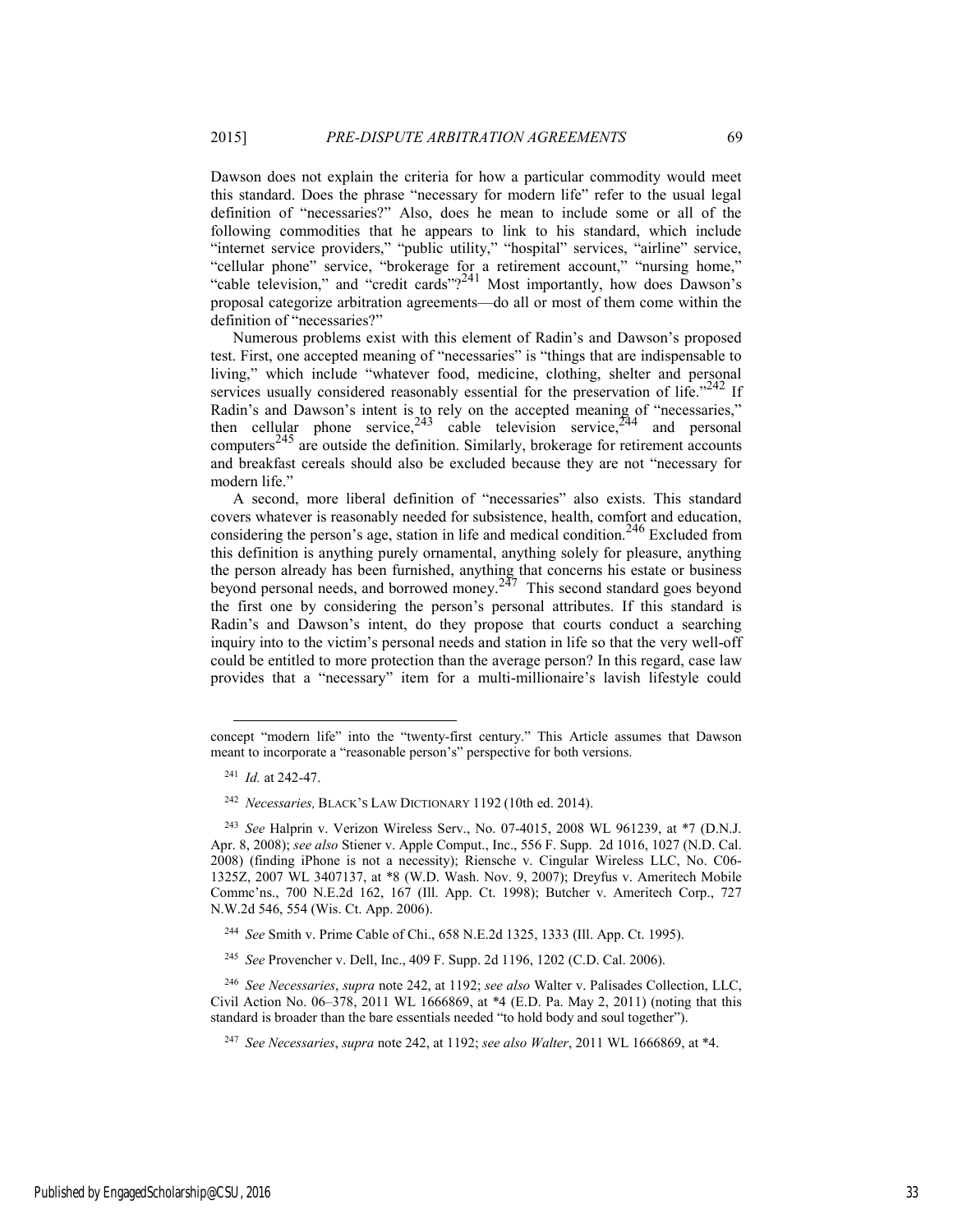include a chauffeured limousine, a private chef, a mink coat, and even whale meat and caviar.<sup>248</sup>

If the second standard is the intent, the intrusion into the individual's lifestyle and the potential for defendants to harass plaintiffs about their life choices is plain. In any event, courts should construe "necessaries" "as closely as possible" (just like economic duress itself) so as to preclude opening the door to a broad class of contracts for items that are merely useful and to avoid destroying the "necessaries" classification altogether.<sup>249</sup> By leaving the concept "deemed necessary" so openended, Radin and Dawson provide inadequate guidance to the bench and bar on covered versus uncovered commodities, a problem equally pertinent to arbitration agreements.

## *I. Effect of the Offeror's Good Faith, Legally Permissible Negotiating Position*

Courts accept that a wrongful threat for purposes of economic duress is lacking if the actor has a "good faith belief" that his negotiating position is a "plausible one" under the circumstances.<sup>250</sup> The merchant's mere use of non-negotiable arbitral boilerplate is morally blameless because courts properly reason that "the very ubiquity of the practice precludes a conclusion that the use of a nonnegotiable contract, on its own, is in any way unethical."<sup>251</sup> Similarly, most courts say "it is not duress to threaten to take action which is legally permissible." $252 \text{ These principles}$ stem from the concept that "[a]n intentional wrongful act is an essential element of a claim for duress." $253$  Radin gives little attention to this doctrinal point about the economic duress defense. While Kim mentions the wrongful act requirement of duress at length in her article,  $254$  she does not connect it with arbitration contracts.

<sup>250</sup> *See, e.g.*, Happ v. Corning, Inc., 466 F.3d 41, 45 (1st Cir. 2006); Zebedeo v. Martin E. Segal Co., 582 F. Supp. 1394, 1417 (D. Conn. 1984) ("[W]here one party insists upon a contractual provision, which it honestly believes itself entitled to, unless such belief is patently unreasonable, conduct cannot be wrongful, and thus, cannot constitute duress."); River Bank Am. v. Diller, 45 Cal. Rptr. 2d 790, 804 (Cal. Ct. App. 1995) (finding that duress will be absent merely because one party in good faith mistakenly takes a different view of contract rights from the other party).

251 Vasquez v. Greene Motors, Inc., 154 Cal. Rptr. 3d 778, 787 (Cal. Ct. App. 2013).

253 Free Spirit Aviation, Inc. v. Rutherford Airport Auth., 664 S.E.2d 8, 12 (N.C. Ct. App. 2008).

254 Kim, *supra* note 4, at 276-78, 281-82.

 <sup>248</sup> *See Necessaries*, *supra* note 242, at 1192; *see, e.g.*, Gimbel Bros. v. Pinto, 145 A.2d 865 (Pa. Super. Ct. 1958) (mink coat); Bloomingdale Bros. v. Benjamin, 112 N.Y.S. 2d 33 (N.Y. Civ. Ct. 1951) (whale meat and caviar).

<sup>249</sup> *See* 5 SAMUEL WILLISTON & RICHARD A. LORD, A TREATISE ON THE LAW OF CONTRACTS § 9:19 (4th ed. 2009).

<sup>252</sup> Kamerman v. Steinberg, 891 F.2d 424, 432 (2d Cir. 1989) (quoting Hammelburger v. Foursome Inn Corp., 431 N.E.2d 278, 285 n.4 (N.Y. 1981)); *see also* Redmon v. McDaniel, 540 S.W.2d 870, 872 (Ky. 1976) ("[I]t is not duress to threaten to do what one has a legal right to do, nor is it duress to threaten to take any measure authorized by law and the circumstances of the case."); *cf.* City of Scottsbluff v. Waste Connections of Neb., Inc., 809 N.W.2d 725, 744 (Neb. 2011) ("Lawful coercion becomes impermissible when employed to support a bad-faith demand: one that the party asserting it knows (or should know) to be unjustified.").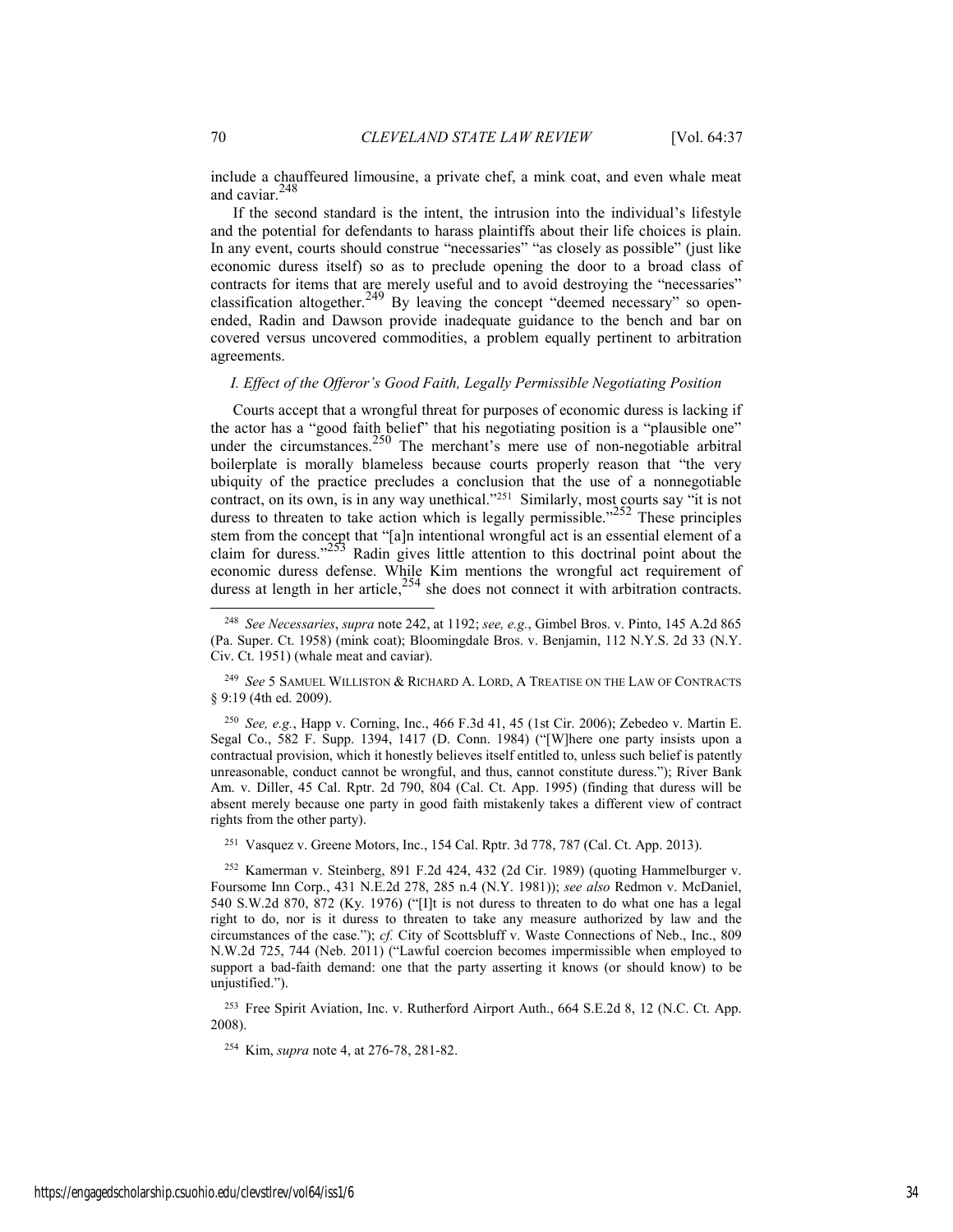The proceeding discussion focuses on the Dawson proposal, which comes closest of the three commentaries to addressing this connection.

One of Dawson's main concerns about arbitration agreements is to protect employees from perceived employer overreaching.<sup>255</sup> Contrary to Dawson's assertions, the near-unanimous weight of authority says it is *not* economic duress where an employer refuses to grant or continue a person's employment unless the employee agrees to waive his statutory right to litigate an employment dispute in court.256 As a New Jersey court remarked, "courts that have considered this issue have consistently determined that the economic coercion of obtaining or keeping a job, without more, is insufficient to overcome an agreement to arbitrate statutory claims*.*" 257 Along the same lines, commentators have confirmed that "[d]uress claims also fail because employers have the legal right to mandate arbitration as a condition of employment, and employees have the free will to refuse employment or quit if they do not wish to be bound."<sup>258</sup>

Furthermore, Dawson is incorrect that the employee will be the victim of duress where the employer imposes the choice of continuing employment or "waiv[ing] her right to litigate employment disputes before a court or an administrative agency." As courts have commented, "[a] prospective, voluntary agreement to proceed to arbitration with a [statutory right of action] does *not* amount to an employee 'foregoing,' or waiving, statutory rights."260 Rather, "by agreeing to arbitrate, a party 'trades the procedures and opportunity for review of the courtroom for the simplicity, informality, and expedition of arbitration."<sup>261</sup> Even more misleading is Dawson's argument that the employer commits a wrongful act in compelling a prospective employee to choose between employment and waiver of the ability to litigate a possible dispute in court.<sup>262</sup> Courts have said, "[i]f [the applicant] disagreed with anything contained in the application she was free to simply look elsewhere for employment. . . . When a party . . . voluntarily *agrees* to something in

258 Stephen A. Plass, *Mandatory Arbitration as an Employer's Contractual Prerogative: The Efficiency Challenge to Equal Employment Opportunity*, 33 CARDOZO L. REV. 195, 220 (2011); *see* Cooper v. MRM Inv., 367 F.3d 493 (6th Cir. 2004) (holding that the district court erred in refusing to compel arbitration where an employee was required to sign arbitration agreement as a condition of employment); *see also* Hathaway v. Gen. Mills, Inc., 711 S.W.2d 227, 229 (Tex. 1986) ("[W]hen the employer notifies an employee of changes in employment terms, the employee must accept the new terms or quit.").

259 Dawson, *supra* note 4, at 243.

260 EEOC v. Frank's Nursery & Crafts, Inc., 966 F. Supp. 500, 503 (E.D. Mich. 1997), *rev'd on other grounds*, 177 F.3d 448 (6th Cir. 1998).

261 Gilmer v. Interstate/Johnson Lane Corp., 500 U.S. 20, 26 (1991) (quoting Mitsubishi Motors Corp. v. Soler Chrysler–Plymouth, Inc., 473 U.S. 614, 626–28 (1985)).

 <sup>255</sup> *See* Dawson, *supra* note, 4, at 243 (commenting extensively).

<sup>256</sup> *Id.* (citing this circumstance as constituting duress). *See generally* Jay M. Zitter, Annotation, *What Constitutes Duress by Employer or Former Employer Vitiating Employee's Release of Employer from Claims Arising out of Employment*, 79 A.L.R. 6th 377 (2012).

<sup>257</sup> *See* Quigley v. KPMG Peat Marwick, LLP, 749 A.2d 405, 412 (N.J. Super. Ct. App. Div. 2000) (citing cases).

<sup>262</sup> *See* Dawson, *supra* note 4, at 244-45.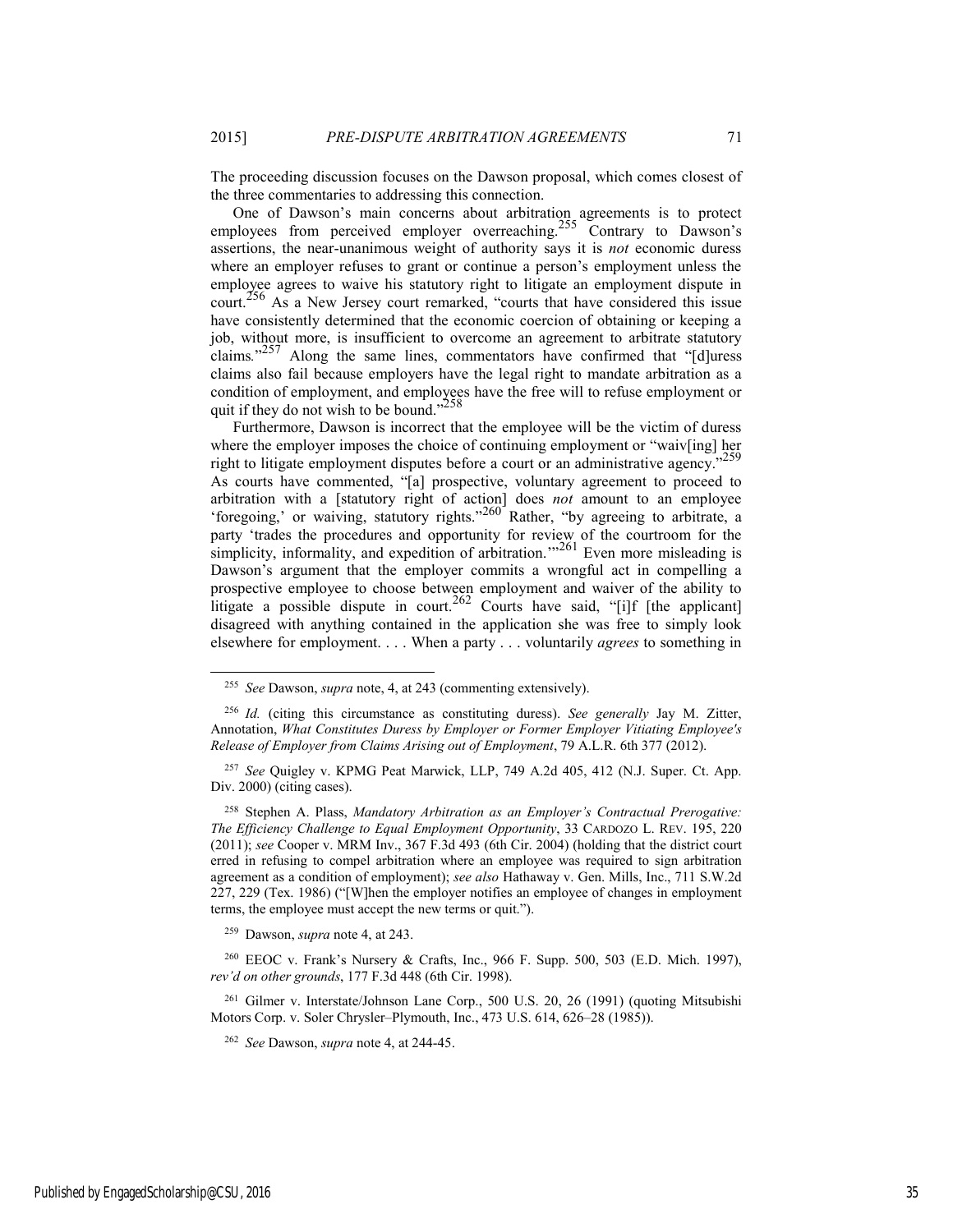an attempt to obtain employment they are not being 'forced' to do anything."<sup>263</sup> Therefore, Dawson's argument that the waiver of a statutory right is equal to an agreement to arbitrate is unconvincing.

Dawson has overlooked his best counter-argument in addressing the employee discharge scenario. In a widely cited illustration, the *Restatement (Second) of Contracts* indicates that the threat of employee discharge can constitute duress where

A makes a threat to discharge B, his employee, unless B releases a claim that he has against A. The employment agreement is terminable at the will of either party, so that the discharge would not be a breach by A. B, having no reasonable alternative, releases the claim. A's threat is a breach of his duty of good faith and fair dealing, and the release is voidable by  $B^{264}$ 

According to the case law, however, this illustration applies only where a contract exists between A and B, and does not apply when there is employment at will.<sup>265</sup> The majority rule is that employment at will unaccompanied by a bilateral contract does not include the implied covenant of good faith and fair dealing.<sup>266</sup> Because the vast majority of American workers operate under employment at will,<sup>267</sup> the *Restatement* illustration would provide only limited assistance to Dawson's argument. Another obstacle to an employee's successful invocation of economic duress is that "people want to eat first and consider legal and philosophical implications later. The average worker in need of a job is unlikely at the outset to balk at an arbitration clause.<sup>5268</sup> It bears emphasis, however, that duress should be absent even with employment at will because all workers inherently face such pressure with any decision to leave or stay at his job if a worker is dissatisfied with his employer.

Dawson next argues it will be economic duress where a merchant refuses to provide the consumer an "essential service" unless the consumer agrees to arbitrate

<sup>265</sup> *See, e.g.*, DeJean v. United Airlines, Inc., 839 P.2d 1153, 1160 (Colo. 1992) (noting the *Restatement* illustration concerns a threat to breach a contract).

266 See Suburban Hosp., Inc. v. Dwiggins, 596 A.2d 1069, 1077 (Md. 1991) ("To the extent that we are asked to impose a general requirement of good faith and fair dealing in at-will employment situations, we decline the invitation. '[A] small number of courts have implied a covenant of good faith and fair dealing into employment contracts . . . . The majority of courts confronting the issue, however, have refused on both policy and analytical grounds to imply any version of the covenant of good faith and fair dealing into [at will] employment contracts.'") (quoting Peter Stone Partee, Note, *Reversing the Presumption of Employment at Will*, 44 VAND. L. REV. 689, 699 (1991)); *see also* Green v. Medco Health Sols. of Tex., LLC, 947 F. Supp. 2d 712, 732 (N.D. Tex. 2013) ("The general rule provides that a duty of good faith and fair dealing cannot arise from an at-will employment relationship.").

<sup>267</sup> *E.g.*, Marian K. Riedy & Kim Sperduto, *At-Will Fiduciaries? The Anomalies of a "Duty of Loyalty" in the Twenty-First Century*, 93 NEB. L. REV. 267, 268 (2014).

268 Jeffrey W. Stempel, *A Better Approach to Arbitrability*, 65 TUL. L. REV. 1377, 1387 (1991).

 <sup>263</sup> *Frank's Nursery & Crafts*, 966 F. Supp. at 504 (emphasis in original); *accord Cooper*, 367 F.3d at 504.

<sup>264</sup> RESTATEMENT, *supra* note 99, at § 176 cmt. e, illus. 11.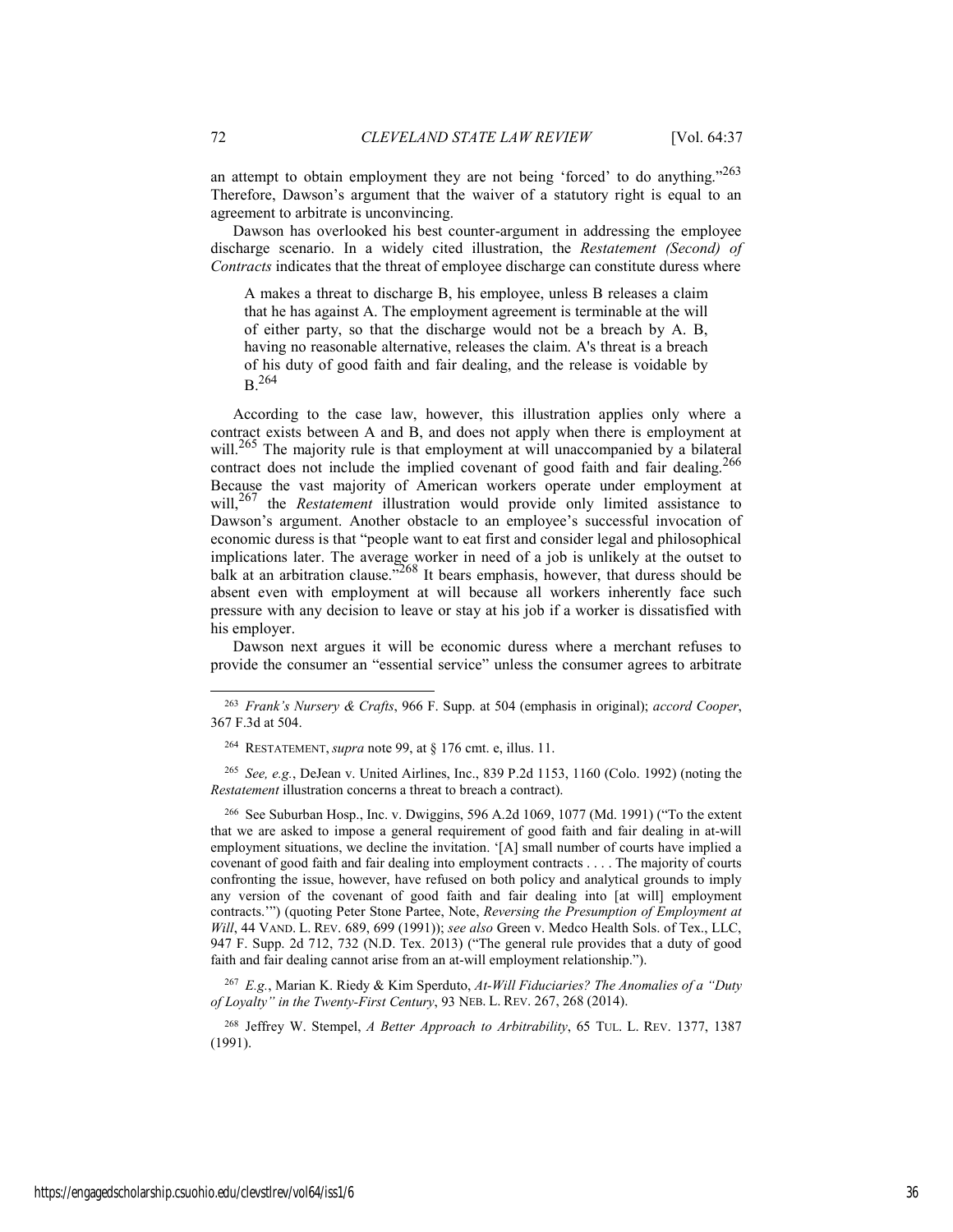all disputes arising from a non-negotiable contract.<sup>269</sup> To the contrary, a provider of essential or necessary services can properly employ an adhesion contract that mandates the consumer accept arbitration. A couple prime examples are pre-dispute arbitration agreements for nursing home<sup>270</sup> or doctor-patient<sup>271</sup> services. Indeed, it would violate the FAA for a state to fence off essential or necessary consumer services from the FAA. As stated by the Supreme Court, "when state law prohibits outright the arbitration of a particular type of claim, the analysis is straightforward: The conflicting rule is displaced by the FAA." $272$  On the other hand, a particular contract for necessary services can result from duress under the particular circumstances.<sup>273</sup>

The above employee discharge scenario shows the linkage between the bargaining between two economic actors and freedom of contract. Most instances, such as where the employer gives the employee the choice of discharge or accepting an arbitration agreement, or where a merchant asks the consumer to decide between forgoing a purchase or accepting arbitration as part of the sale, concern valid free market activity. Generally, these circumstances are the antithesis of duress because they merely ask the offeree to select between "perfectly legitimate alternatives."<sup>274</sup> "Furthermore, a seller's refusal to perform unless a buyer signs an arbitration agreement is not economic duress against the latter, at least where the buyer will not suffer a forfeiture by refusing to sign, since the seller has the legal right to refuse to sell under that circumstance.<sup>5275</sup>

Finally, Dawson argues that there is a line of cases that "[states] a company's status as the sole supplier of a particular product may subject the company to economic duress claims in certain circumstances."276 Dawson misreads these cases.

- 270 Marmet Health Care Ctr., Inc. v. Brown, 132 S. Ct. 1201, 1203-04 (2012).
- 271 Buraczynski v. Eyring, 919 S.W.2d 314, 318 (Tenn. 1996).

<sup>272</sup> *Brown*, at 1203-1204 (quoting AT&T Mobility LLC v. Concepcion, 131 S. Ct. 1740, 1747 (2011)); *see also Buraczynski*, 919 S.W.2d at 318 (finding that doctor-patient arbitration agreement in an adhesion contract not automatically unenforceable under the Tennessee Uniform Arbitration Act).

<sup>273</sup> *Cf.* Covenant Health & Rehab. of Picayune, LP v. Lumpkin, 23 So. 3d 1092, 1098 (Miss. Ct. App. 2009) (recognizing this possibility).

274 LORD &WILLISTON, *supra* note 130, at § 71:14.

Simply because the alleged victim is faced with a variety of options, none of which is especially good and, indeed, all of which are bad, does not give rise to duress; as long as there are some reasonable, though unpalatable, alternatives, the alleged victim has a choice, and duress will not be found.

*Id*. at §71:40.

275 6 C.J.S. *Arbitration* § 30 (2015). The seller's right to refuse to sell is subject to the antitrust laws, though. *See* United States v. Colgate & Co., 250 U.S. 300, 307 (1919) ("In absence of any purpose to create or maintain a monopoly, the [Sherman Act] does not restrict the long recognized right of trader or manufacturer engaged in an entirely private business, freely to exercise his own independent discretion as to parties with whom he will deal . . . ."); *see also* Intergraph Corp. v. Intel Corp., 195 F.3d 1346, 1358 (Fed. Cir. 1999).

276 Dawson, *supra* note 4, at 245-47.

 <sup>269</sup> *See* Dawson, *supra* note 4, at 243.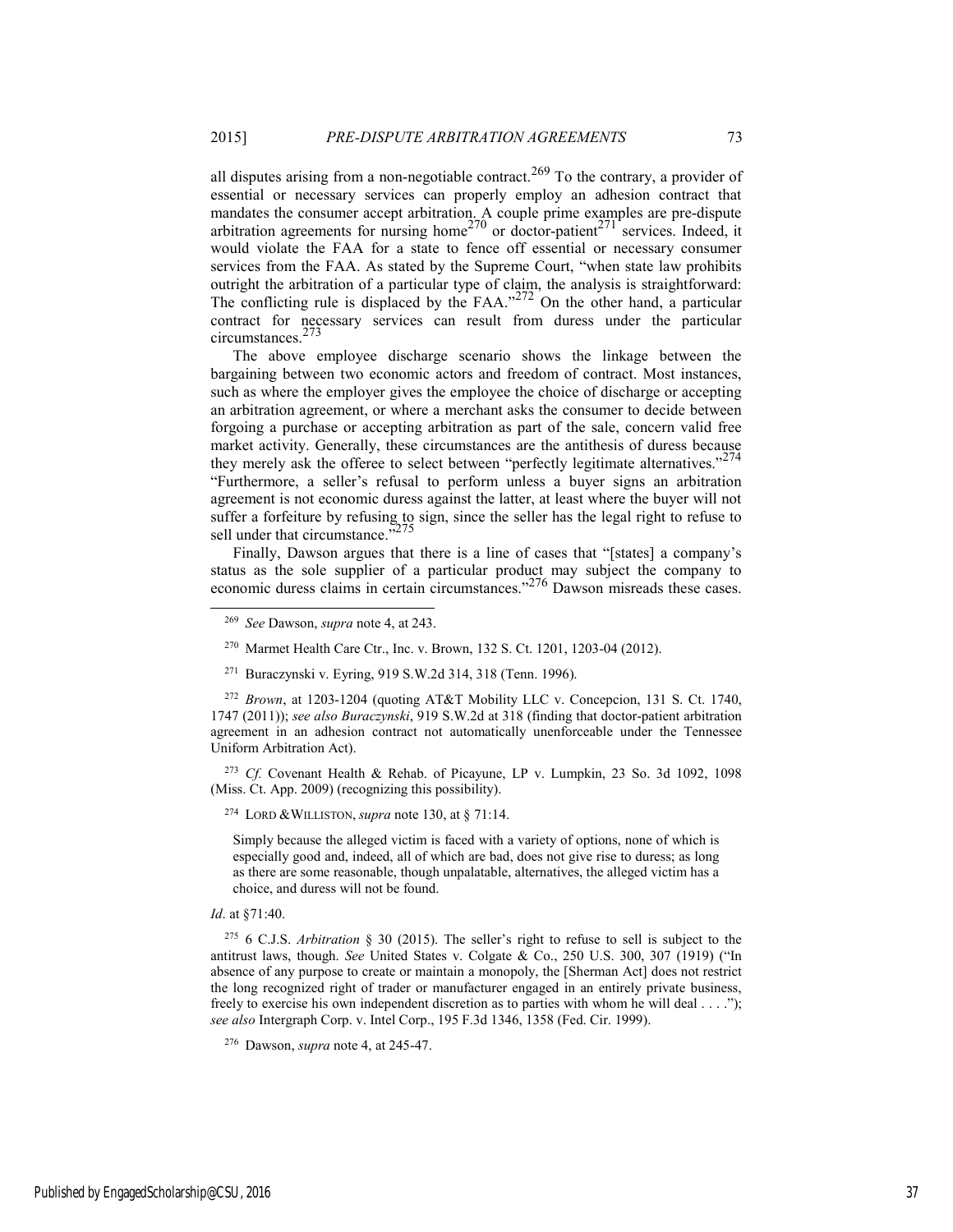Instead, they stand for the accepted doctrine that "a threatened breach constitutes duress where the failure to receive the promised performance will result in irreparable injury to the business."<sup>277</sup> To illustrate this point, economic duress will be absent where party A (without otherwise being oppressive or abusive) threatens party B that A will exercise rights that are legally available to  $A^{278}$  No reason exists why the rules cited above should differ with an arbitration agreement.

#### *J. Availability of an Alternative Remedy*

Radin's proposal to expand the duress defense does not satisfactorily accept the consistently applied rule that if the purported victim has the alternative of "an adequate legal remedy," economic duress is absent.<sup>279</sup> The same critique applies to Kim's proposal<sup>280</sup> and Dawson's proposal<sup>281</sup> for economic duress dilution.

Case law indicates that the claimant must show that he had no feasible alternative legal remedy as an element of the action or defense of economic duress.282 The prevailing rule is that,

[i]n making the determination whether a plaintiff who asserts a duress claim had a reasonable alternative available, the courts employ an objective test that considers all of the circumstances surrounding the

<sup>278</sup> *See, e.g.*, Choksi v. Shah, 8 So. 3d 288, 293-94 (Ala. 2008) ("It is never duress to do that which a party has a legal right to do.") (quoting Neuberger v. Preferred Accident Ins. Co., 89 So. 90, 92 (Ala. Ct. App. 1921)). *But see* Richards v. Allianz Life Ins. of N. Am., 62 P.3d 320, 329 (N.M. Ct. App. 2002) ([W]hile a threat by a party not to perform a contractual duty is not by itself improper, it may be found improper if combined with a threat which is extortionate, results in a forfeiture, or is made for purposes unrelated to the contract, such as inducing the recipient to make a separate contract.").

<sup>279</sup> *See* RADIN, s*upra* note 4, at 151-52. *Compare* Cabot Corp. v. AVX Corp., 863 N.E.2d 503, 514 (Mass. 2007) ("[C]ourts have consistently held that the presence of an adequate legal remedy undermines claims of economic duress.") (quoting Ismert & Assocs., Inc. v. New England Mut. Life Ins., 801 F.2d 536, 549 (1st Cir. 1986) (Breyer, J., concurring)), *with* Nelson v. Stanley Blacker, Inc., 713 F. Supp. 107, 109 (S.D.N.Y.1989) ("In order to prevail on a claim of economic duress, plaintiff must show, *inter alia,* that he had available no legal remedies to avoid the duress.").

<sup>280</sup> *See* Kim, *supra* note 4, at 277, 281-84, 286.

<sup>281</sup> *See* Dawson, *supra* note 4, at 242-43 (mentioning the "no reasonable alternative" test but failing to provide any details on its scope).

<sup>282</sup> *See, e.g.*, Totem Marine & Tug Barge, Inc. v. Alaska Pipeline Serv., 584 P.2d 15, 22 (Alaska 1978) ("Thus, in order to avoid a contract, a party must also show that he had no reasonable alternative to agreeing to the other party's terms, or, as it is often stated, that he had no adequate remedy if the threat were to be carried out."); *see also* John Dalzell, *Duress by Economic Pressure* (pt. 2), 20 N.C. L. REV. 341, 369-73, 378-82 (1942) (citing Radich v. Hutchins, 95 U.S. 210, 213 (1877)).

 <sup>277</sup> LORD & WILLISTON, *supra* note 130, at § 71:41. *Compare* Thomas Constr. Co. of Mo. v. Kelso Marine, Inc., 639 F.2d 216, 220 n.4 (5th Cir. 1981) (a general contractor in executing a purchase order was under economic duress in that the only alternative source of concrete would be for it to set up its own batch plant and such would be economically prohibitive), *with In re* Nat'l Steel Corp., 316 B.R. 287, 310 (Bankr. N.D. Ill. 2004) (finding that a sole supplier's mere refusal to deal with a customer because the customer will not accept the supplier's terms is not economic duress).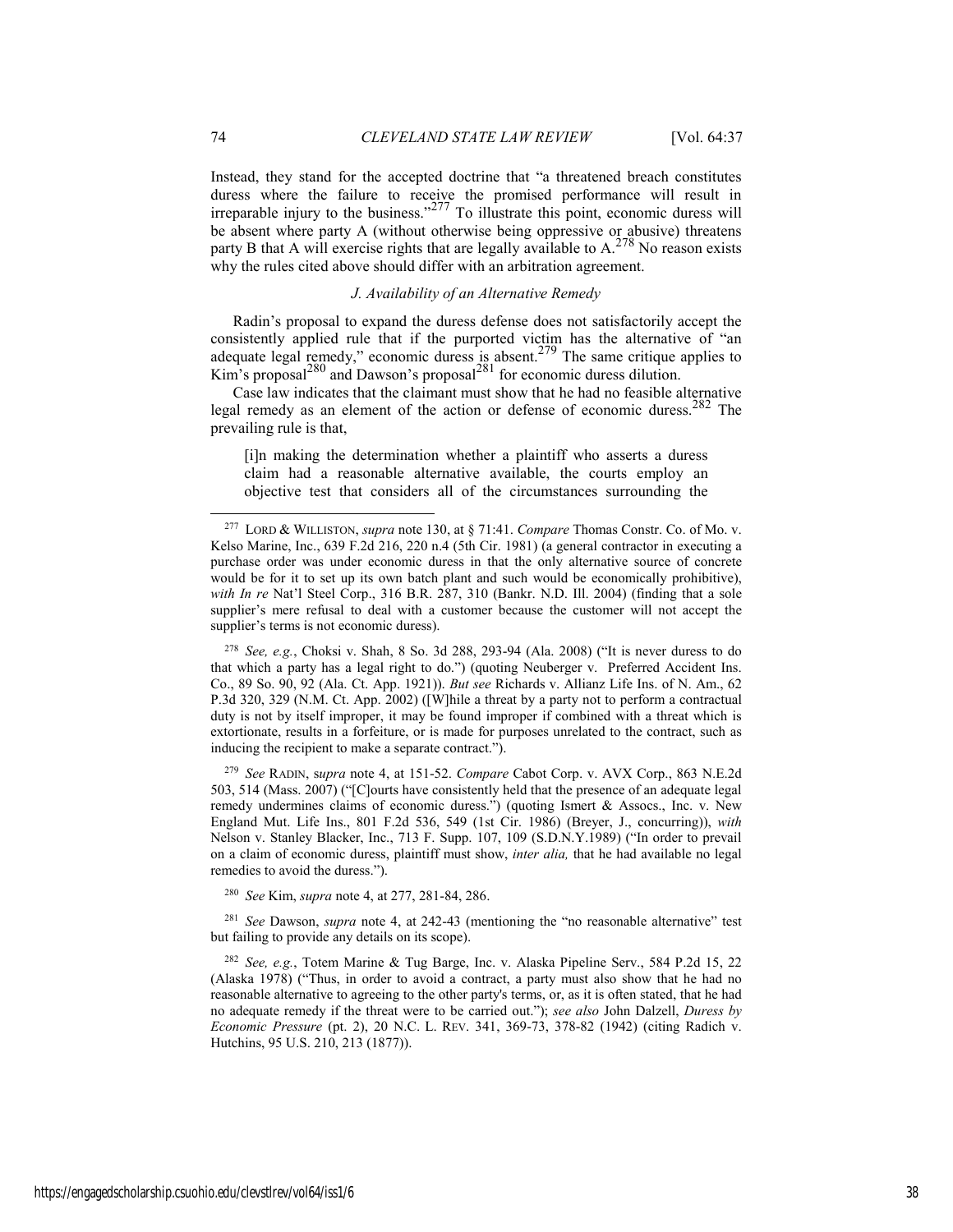particular transaction. Thus, whether a contract should be voidable because of duress depends on whether the plaintiff, in addition to either doing what the defendant demanded or not doing it, had a reasonable third option, and if so, whether a reasonably prudent person would have taken that available option.<sup>283</sup>

For any goods or services, where a party seeks contractual rescission because of economic duress, such a plaintiff has the reasonable alternative that it can immediately go to court and seek preliminary injunctive relief followed by a declaratory judgment on the merits. $284$ <sup>t</sup> Although resorting to the courts might not be an adequate alternative where the purported victim's immediate business or property interests are at stake, the fact remains that plaintiffs can and do invoke these alternative remedies in many contexts with little, if any, prejudicial delay.

This doctrine is further related to the principle that time pressure is frequently a necessary element of the coercion. Case law says, "[d]uress will not prevail to invalidate a contract entered into with full knowledge of all the facts, *with ample time* and opportunity for investigation, consideration, consultation, and reflection." $285$ <sup>r</sup> Similarly, duress will be absent where the plaintiff had the opportunity to consult with counsel before entering into the allegedly coercive contract.<sup>286</sup> The burden is on the complaining party to show it lacked this opportunity.287 Even if one accepts the dubious argument that arbitration agreements are inherently coercive, nothing about arbitration agreements indicates that they should operate under different legal standards.

Should the increasing prevalence of electronic contracting and similar innovations result in a different legal test for arbitration agreements? Kim argues that a consumer encountering a rolling contract lacks a sufficient legal alternative to reject the terms and to return the product.<sup>288</sup> With a "rolling contract," such as for computer software, where the box containing these goods has additional terms, these post-purchase terms can be binding after the purchaser has reviewed them after the purchase.<sup>289</sup> The contract is "rolling" because the effect of the transaction is to delay

<sup>285</sup> *In re* Nat'l Steel Corp., 316 B.R. 287, 310 (Bankr. N.D. Ill. 2004) (emphasis added) (quoting Clement v. Buckley Mercantile Co., 137 N.W. 657, 661 (Mich. 1912)); *see also* Hopkins v. NewDay Fin., LLC, Civ. No. 07-3679, 2008 WL 2654635, at \*2 (E.D. Pa. June 30, 2008) (finding that employees informed that their employer would terminate their employment if they failed to sign an agreement to accept arbitration were under severe time pressures when they signed the agreement).

<sup>286</sup> *See* Carlile v. Snap-on Tools, 648 N.E.2d 317, 323 (Ill. App. Ct. 1995); *see also* Degenhardt v. Dillon Co., 669 A.2d 946, 950-51 (Pa. 1996).

<sup>287</sup> *See* Nelson v. Stanley Blacker, Inc., 713 F. Supp. 107, 109 (S.D.N.Y. 1989) ("In order to prevail on a claim of economic duress, plaintiff must show, *inter alia*, that he had available no legal remedies to avoid the duress.").

288 Kim, *supra* note 4, at 283-84.

<sup>289</sup> *Id.* at 279.

 <sup>283</sup> LORD & WILLISTON, *supra* note 130, at § 71:14.

<sup>284</sup> *See Cabot Corp.*, 863 N.E.2d at 511; Gibbs v. SLM Corp., 336 F. Supp. 2d 1, 8 (D. Mass. 2004) ("[A]bsent compelling circumstances, the availability of a reasonable alternative, such as a legal or administrative remedy, will defeat a claim of economic duress.").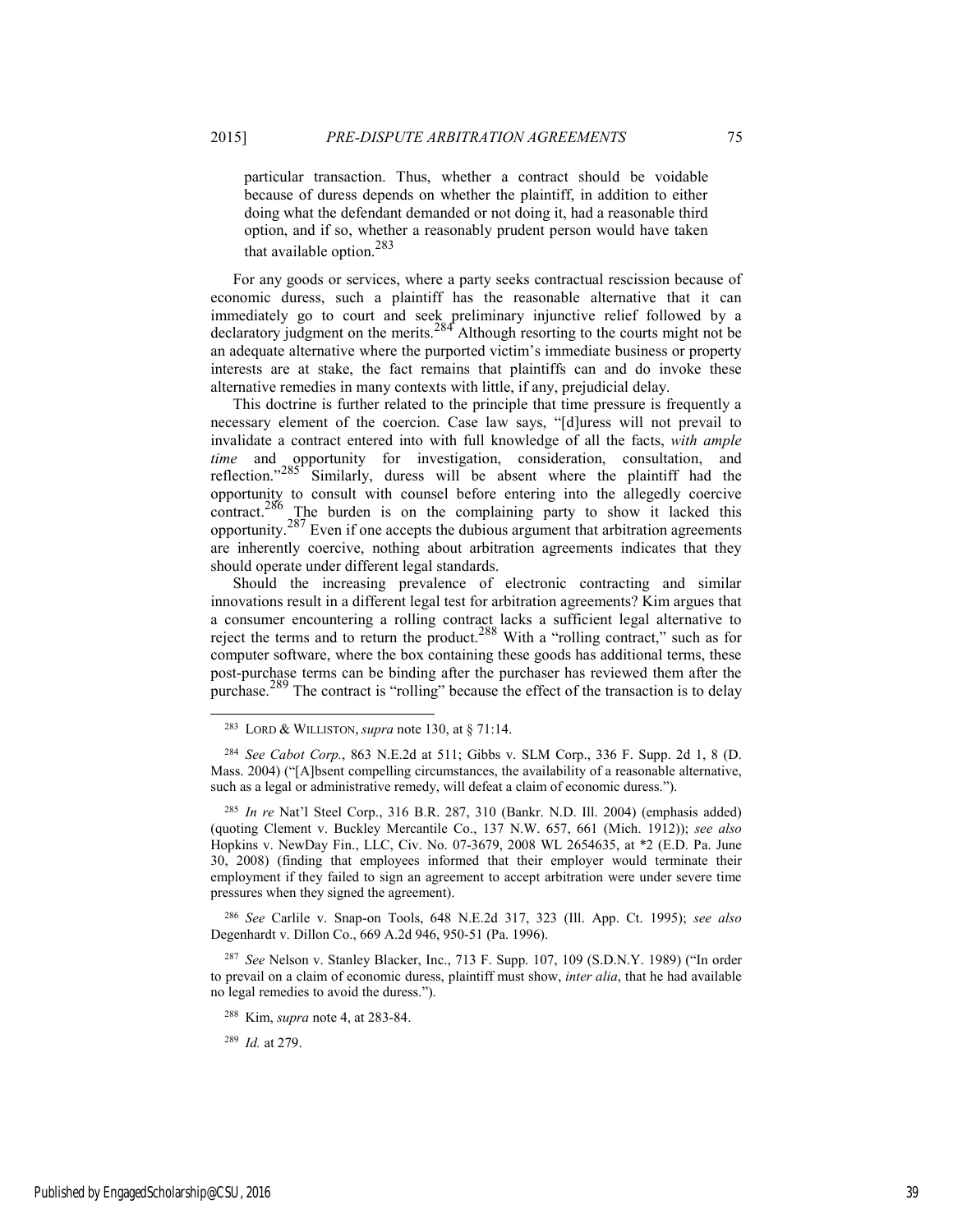the contract formation until the buyer has reviewed the terms and decided whether they are acceptable.<sup>290</sup> Where the buyer timely objects and rejects the goods, he can return them and obtain a refund.<sup>291</sup> Moreover, "a person who voluntarily declines to take with him a box containing important materials relating to the product he purchased must be treated as though he had received the box (and the materials in it). $^{292}$  Absent a purchaser's timely objection and return of the goods, the terms become binding regardless of his subjective assent (or non-assent) to those terms.293

As can be seen from the above summary, while there is certainly complexity and new ways of applying common-law concepts of offer and acceptance to a rolling contract, there is no hint of threats, force, coercion, or similar forms of oppression against the consumer in the usual circumstances. "While new commerce on the Internet [and elsewhere] has exposed courts to many new situations, it has not fundamentally changed the principles of contract."<sup>294</sup> Because economic duress cannot be based on mere "acquiescence," $295$  Kim is incorrect when she argues that "[t]he company is forcing the consumer into the contract and the consumer acquiesces in order to avoid forfeiture of a vested interest."<sup>296</sup> Therefore, the standard concepts of economic duress are applicable to arbitral agreements and no persuasive legal reason exists to accept the proposition that rolling contracts are automatically reflective of improper economic coercion.

#### *K. Ratification of Economic Duress*

Ratification issues commonly arise with contentions that the putative victim has ratified (i.e., condoned) the original coercive agreement. The essential elements of ratification are the removal of duress and the alleged victim's intent to ratify<sup>297</sup> where at the time of the act the victim had full knowledge of the facts and the capability of acting freely.<sup>298</sup> The victim's ratification of a contract initially induced through duress can occur in three different ways: (1) intentionally accepting contractual benefits; (2) acquiescing in the contract for a substantial time after receiving the opportunity to avoid it; or (3) acting upon the contract such as by performing under it or acknowledging it.<sup>299'</sup> Radin and Dawson leave out whether they accept the standard "ratification doctrine" and its consequences. Kim implicitly

 <sup>290</sup> *Id.*

<sup>291</sup> *Id.*

<sup>292</sup> Norcia v. Samsung Telecomms. Am., LLC, No. 14–CV–00582–JD, 2014 WL 4652332, at \*16 (N.D. Cal. Sept. 18, 2014).

<sup>293</sup> *Id.*; *see also* John E. Murray, Jr., *The Dubious Status of the Rolling Contract Formation Theory*, 50 DUQ. L. REV. 35, 37-38 (2012) (explaining "rolling contracts"; extensive analysis of cases).

<sup>294</sup> Schnabel v. Trilegiant Corp., 697 F.3d 110, 124 (2d Cir. 2012) (quoting Register.com, Inc. v. Verio, Inc., 356 F.3d 393, 403 (2d Cir. 2004)) (analyzing rolling contracts).

<sup>295</sup> *See* Dunes Hosp., LLC v. Country Kitchen Int'l, 623 N.W.2d 484, 491 (S.D. 2001).

<sup>296</sup> Kim, *supra* note 4, at 285.

<sup>297</sup> United States v. McBride, 571 F. Supp. 596, 613 (S.D. Tex. 1983).

<sup>298</sup> Hous., Inc. v. Weaver, 246 S.E.2d 219, 228 (N.C. Ct. App. 1978).

<sup>299</sup> Cabot Corp. v. AVX Corp., 863 N.E.2d 503, 515 (Mass. 2007).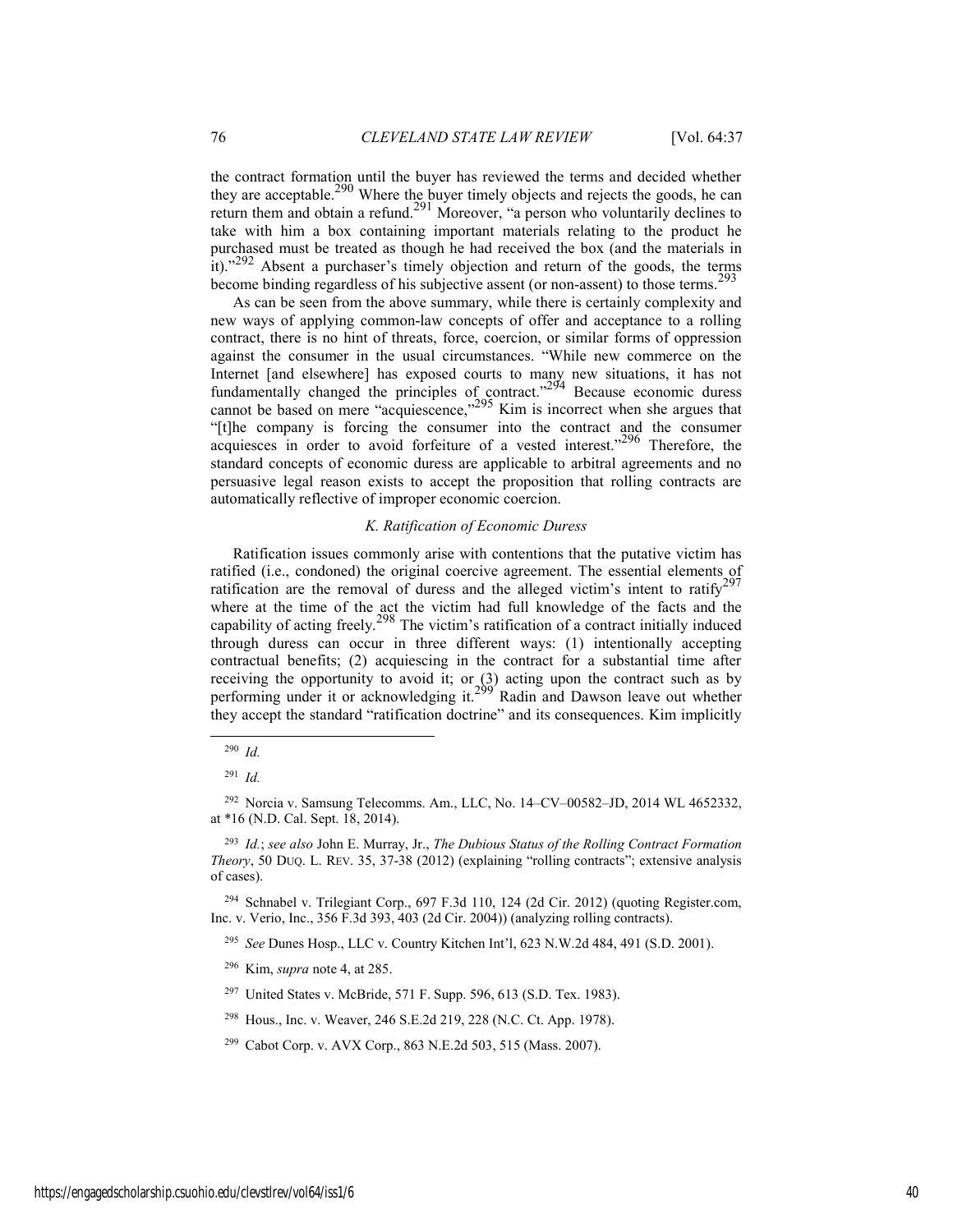rejects this doctrine because she states that under her theory the contract would be void and not voidable.<sup>300</sup> Kim is correct that only "[a] contract that is voidable for duress may be ratified and affirmed."<sup>301</sup>

The economic duress defense seeks to remedy injustice and not to create it.<sup>302</sup> Keeping this principle in mind, what this ratification doctrine requires is for the claimant to "complain promptly of the coercive acts that allegedly forced it into the contract" or else risk a finding that he has lost the ability to disclaim the contract.<sup>303</sup> In this way, the offeree disaffirming the contract "shortly" after its execution does his part to help ensure the stability and reliability of contracts and to dispel the doubts that could have surrounded the validity of the contract.<sup>304</sup> Further, the purported victim disaffirming the voidable contract must restore, "if possible," the benefit to the offeror.<sup>305</sup> Arbitration contracts require the same protection to preserve the freedom of contract and the predictability of commercial transactions.

A possibility exists that Radin and Dawson would join Kim in rejecting the view that consumers could be held to ratify an otherwise onerous arbitration agreement. As with other writers,  $306$  Radin argues that boilerplate contracts shrink legal rights to the "vanishing point" and are only "purported contracts."307 Dawson argues that "a boilerplate agreement containing an arbitration clause is simply not a contract under state law" when there is an absence of true bargaining.<sup>308</sup> Notably, all three commentators cite no direct case law authority for these bold propositions.

<sup>301</sup> *Id.*; *see also Cabot*, 863 N.E.2d at 515; LORD & WILLISTON, *supra* note 130, at § 71:8 (stating general rule that contract procured through duress is "voidable" and not "void").

<sup>303</sup> *Cabot*, 863 N.E.2d at 516.

<sup>304</sup> *Id.* at 515; *see also* VKK Corp. v. Nat'l Football League, 244 F.3d 114, 123 (2d Cir. 2001) (discussing extensively this policy).

<sup>305</sup> *See, e.g.*, Consumer Health Info. Corp. v. Amylin Pharms., Inc., 54 F. Supp. 3d 1001, 1007 (S.D. Ind. 2014) ("[A] party claiming economic duress can effect a rescission only by promptly notifying the other party of an intent to rescind the agreement and restoring the consideration received."); Solomon v. FloWarr Mgmt., Inc., 777 S.W.2d 701, 705-06 (Tenn. Ct. App. 1989) (stating that persons seeking to rescind the contract must return or be ready, willing, and able to return the consideration); Blanchard Press v. Aerosphere, Inc., 51 N.Y.S.2d 715, 720 (N.Y. Sup. Ct. 1944) ("One coerced into signing an agreement may rescind, but, to do so, must return the thing or benefit received thereunder."); *see also* FARNSWORTH, *supra* note 136, at § 4:19.

<sup>306</sup> *See, e.g.*, W. David Slawson, *Standard Form Contracts and Democratic Control of Lawmaking Power*, 84 HARV. L. REV. 529, 541 (1971) ("But if one does pay attention to whether the supposedly necessary consents have been obtained in situations such as these, the conclusion is immediate that the standard form is not a contract.").

307 RADIN, *supra* note 4, at 3, 8, 10-12, 20, 22, 30, 158, 213.

308 Dawson, *supra* note 4, at 239. Dawson further states, "The significant issue is whether the 'contracty thing' containing the arbitration clause can even be classified as a contract," and "if the agreement cannot be negotiated or altered in any way--then a court could hold that no valid contract was ever formed." *Id.* at 238.

 <sup>300</sup> *See* Kim, *supra* note 4, at 278.

<sup>302</sup> Nixon v. Leitman, 224 N.Y.S.2d 448, 468 (N.Y. Sup. Ct. 1962).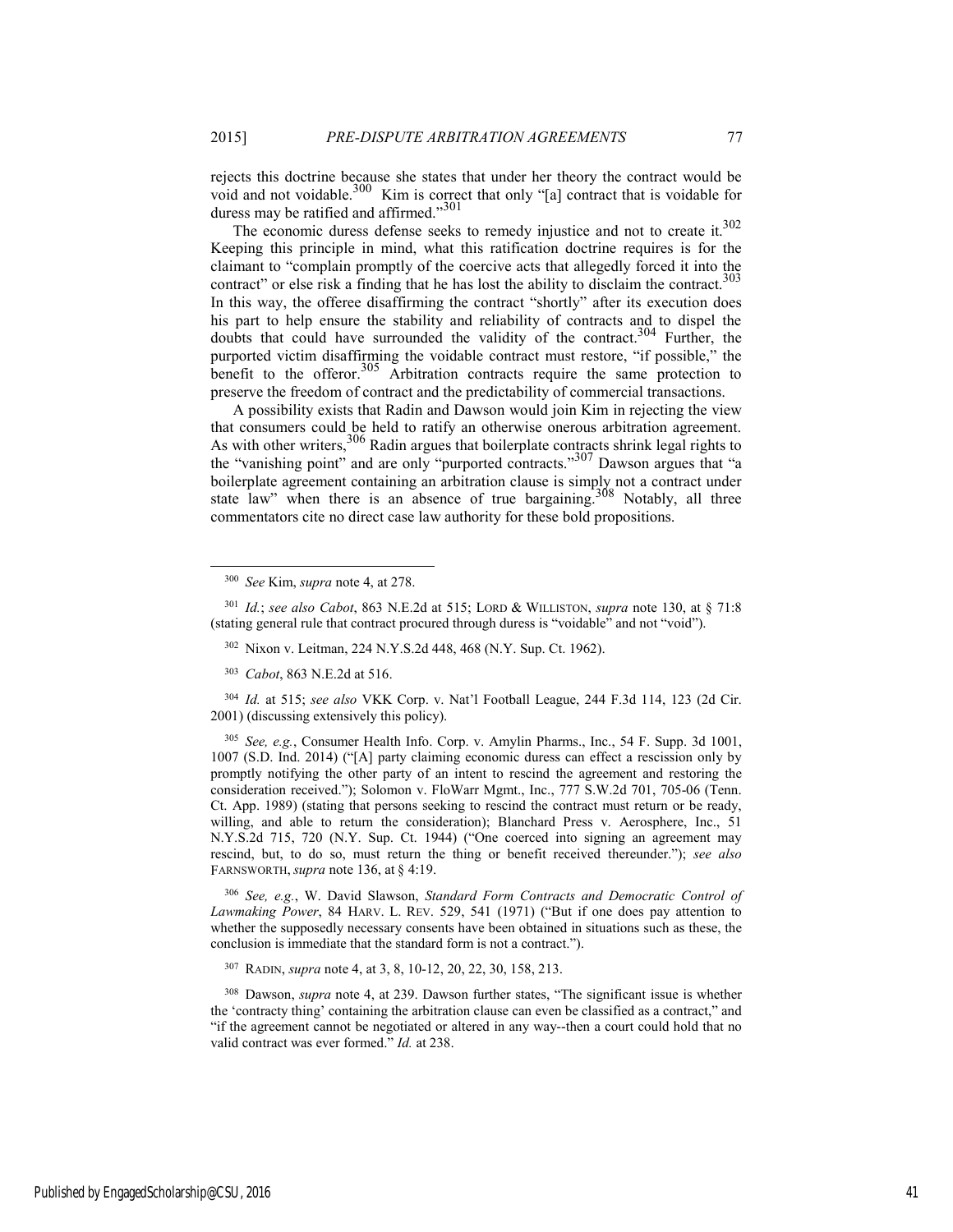While Radin,  $309$  Kim,  $310$  and Dawson  $311$  each rely on a 1970 law review article advocating that an adhesion agreement is more of a product than a contract,  $312$  it is clear that this idea is so far outside the mainstream that no court has found this conception persuasive. $313$  Radin and Dawson also do not cite the established definition of a "contract" ("[A]n agreement, obligation, or legal tie whereby a party binds itself, or becomes bound, expressly or impliedly, to pay a sum of money or to perform or omit to do some certain act or thing") $3^{14}$  or explain why it does not apply to adhesion contracts.<sup>315</sup> Indeed, "contracts of adhesion are well accepted in the law and routinely enforced."316 Numerous cases hold that adhesion contracts meet the test for valid offer and acceptance. $317$  Further, as another commentator observes, "[w]hile some writers have suggested that standard form contracts are not contracts at all but rather products that accompany goods and services, courts are reluctant to adopt that view, at least explicitly."<sup>318</sup>

Accordingly, it is ironic that Radin, Kim, and Dawson each maintain that adhesion contracts with oppressive arbitration agreements are not contracts, but that it is also necessary for the law to expand the economic duress defense to relieve consumers of liability under these compelled instruments. What each author overlooks is on the one hand, if the document does not represent a contract and the agreement is void, then economic duress is not necessary to avoid liability because

- <sup>311</sup> *See* Dawson, *supra* note 4, at 238.
- 312 Arthur Allen Leff, *Contract as Thing*, 19 AM. U. L. REV. 131, 143 (1970).

<sup>313</sup> Only two cases even mentioned this forty-five year old article and neither case relied on Professor Leff's theory as the *ratio decidendi*. *See* Brokers Title Co., v. St. Paul Fire & Marine Ins., 610 F.2d 1174, 1179-81 (3d Cir. 1979) (stating that a contract bargained between parties of relatively equal strength was not an adhesion contract); Spychalski v. MFA Life Ins., 620 S.W.2d 388, 393-96 (Mo. Ct. App. 1981) ("A policy of insurance as a contract of adhesion will be given effect according to the objectively reasonable expectations of the insured or beneficiary as to the terms."). Dawson and Radin also fail to mention that Leff undercut his own analogy regarding consumer contracts. *See* Leff, *supra* note 312, at 157 ("A consumer contract is not a thing, at least not the way cars, cows and couches are things. . . ."). In fact, Leff candidly observed, "[T]he economics of the mass distribution of goods make [never enforcing adhesion contracts] a commercially absurd answer." *Id.* at 144.

314 Kosmicki v. State, 652 N.W.2d 883, 893 (Neb. 2002).

315 To her credit, Radin acknowledges that the law does consider boilerplate to be a valid method of contract formation even as she disagrees with this conclusion. *See* RADIN, *supra* note 4, at 12, 30.

316 Gatton v. T-Mobile USA, Inc., 61 Cal. Rptr. 3d 344, 356 (Cal. Ct. App. 2007).

<sup>317</sup> *E.g.*, Energy Home v. Peay, 406 S.W.3d 828, 834, 836 (Ky. 2013) (stating that adhesion agreement is consistent with valid "offer and acceptance."); Pietroske, Inc. v. Globalcom, Inc., 685 N.W.2d 884, 888 (Wis. Ct. App. 2004) ("Nothing in the contract prevented a true meeting of the minds.").

318 Juliet M. Moringiello, *Signals, Assent and Internet Contracting*, 57 RUTGERS L. REV. 1307, 1314 (2005).

 <sup>309</sup> *See* RADIN, *supra* note 4, at 100.

<sup>310</sup> *See* Kim, *supra* note 4, at 267.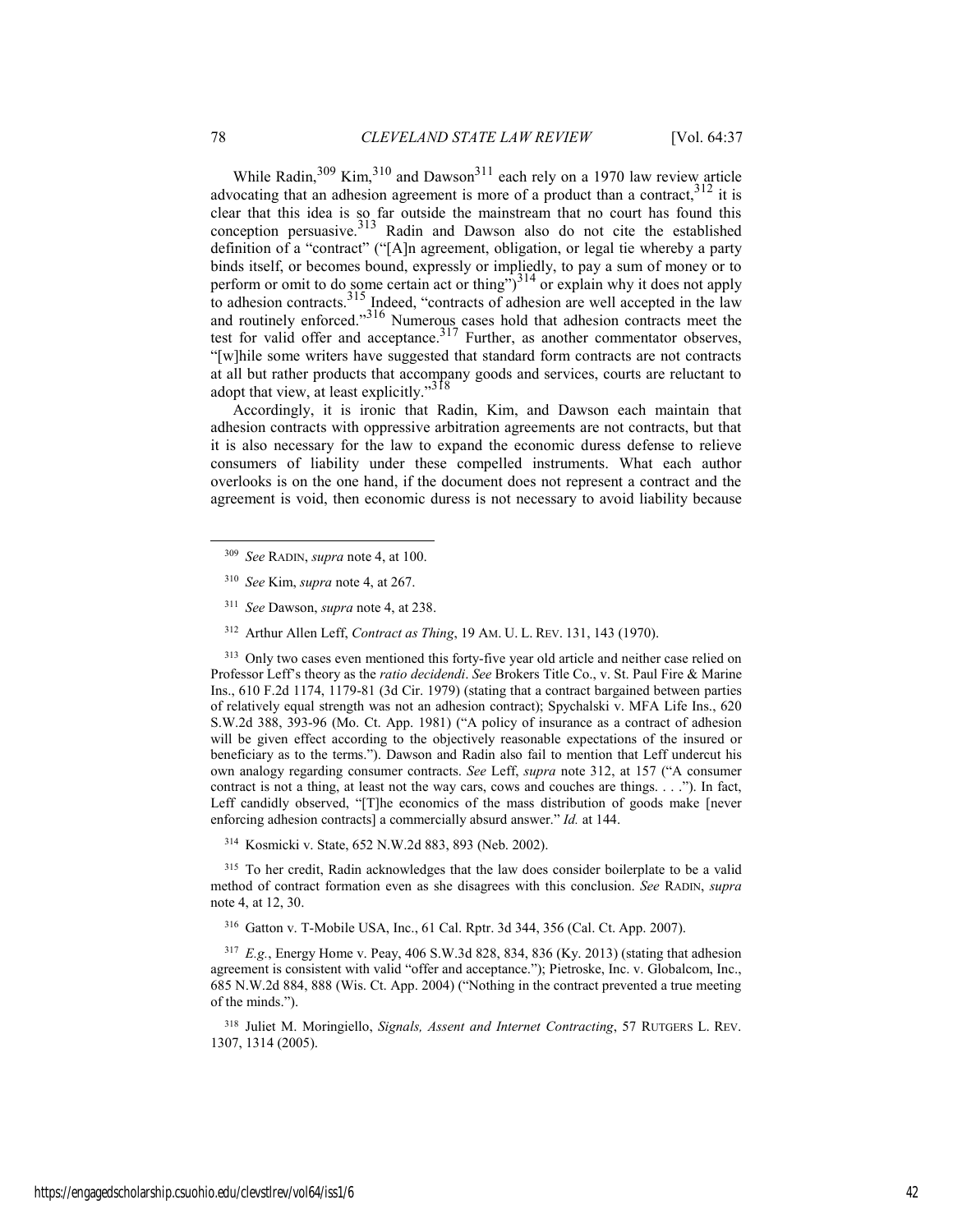with a void contract there are no liabilities. $319$  On the other hand, if the authors are saying that a lenient standard of economic duress is needed, then these commentators are accepting the possibility there can be a contract resulting from such circumstances. A transaction cannot be both a contract and a non-contract at the same time.

The common-law ratification doctrine treats both parties fairly, facilitates arbitration, and enhances the commercial law system. It is best to leave it to the individual under the freedom of contract to seek out the proper advice and to affirm or disaffirm the original coercive transaction to meet the consumer's best interests. At the same time, under the above-cited requirement that the victim make restitution to the other party "if possible," fairness requires that the individual claimant make restitution to the merchant in the interests of justice. One would predict that many, if not most, private parties would be unwilling to sacrifice the benefits of the contract that could later be seen as the product of economic duress simply because of the inclusion of an arbitration remedy.

#### *L. Conversion of Adhesion Contracts into Instruments of Duress*

The practical effect of the three authors' reformulated duress doctrines is that they have converted all adhesion contracts with pre-dispute arbitration clauses into instruments of duress. Their definition of an improperly coercive contract—that it is a take-it-or-leave-it deal requiring consent to a non-negotiable contract or forgoing certain benefits—is actually the definition of a contract of adhesion.<sup>320</sup> In point of fact, however, case law states that an adhesion contract does *not* necessarily implicate economic duress.<sup>321</sup> Similarly, another commentator rejects the argument that an adhesion contract with an arbitration clause is inherently coercive:

That is wrong. The consumer is free to put the pen down without signing the form. There is no duress in the typical "adhesion" contract. A consumer who contracts in such circumstances does so voluntarily. The

Published by EngagedScholarship@CSU, 2016 43

 <sup>319</sup> *See* 1 SAMUEL WILLISTON & RICHARD A. LORD, <sup>A</sup> TREATISE ON THE LAW OF CONTRACTS § 1:20 (4th ed. 2013) ("A promise for breach of which the law neither gives a remedy nor otherwise recognizes a duty of performance by the promisor is often called a void contract."); 17A AM. JUR. 2D *Contracts* § 10 (2014) ("A void contract is no contract at all; it binds no one and is a mere nullity."); *see also* Quality Prods. & Concepts Co. v. Nagel Precision, Inc., 666 N.W.2d 251, 258 (Mich. 2003) ("Where mutual assent does not exist, a contract does not exist."). If the contract does not exist, there is nothing for a court to "revise."

<sup>320</sup> Radin, Kim, and Dawson each contend that the contracts at issue are "contracts of adhesion." *See* RADIN, *supra* note 4, at 82-83, 147; Kim, *supra* note 4, at 267, 271; Dawson, *supra* note 4, at 239. The term "adhesion contract" refers to a standardized contract prepared entirely by one party to the transaction for the acceptance of the other; such a contract, due to the disparity in bargaining power between the draftsman and the second party, must be accepted or rejected by the second party on a "take it or leave it" basis, without opportunity for bargaining and under such conditions that the "adherer" cannot obtain the desired product or service save by acquiescing in the form agreement. Steven v. Fid. & Cas. Co., 377 P.2d 284, 297 (Cal. 1962).

<sup>321</sup> *See* Griffith Labs. U.S.A., Inc. v. Pomper, 577 F. Supp. 903, 906 (S.D.N.Y. 1984) ("Accordingly, even if [an employee] was asked to sign his contract with [the employer] on a 'take it or leave it' basis, it was not signed under duress and therefore remains valid.").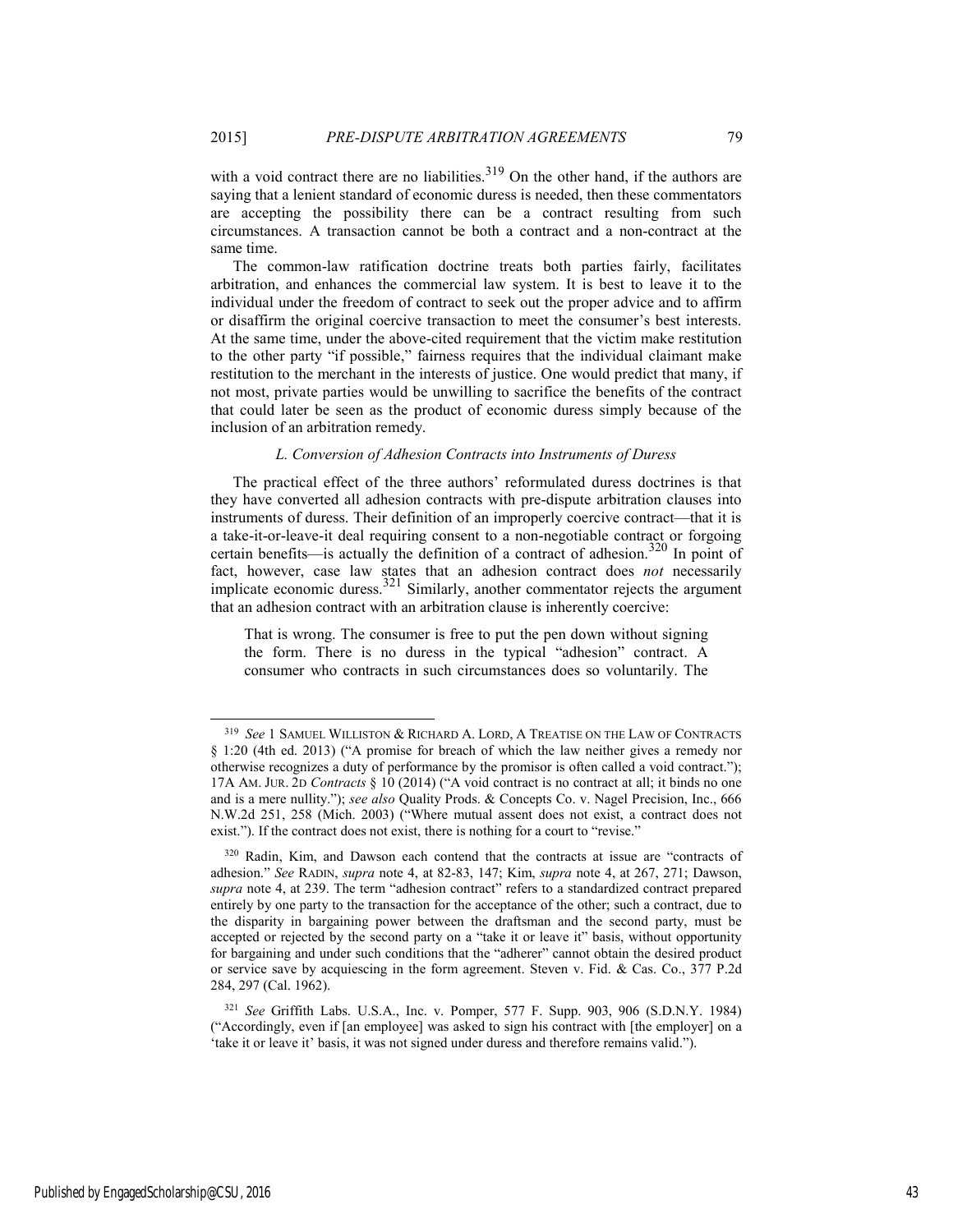form may contain boilerplate terms which are unenforceable, but that does not make the contract any less voluntary.<sup>322</sup>

The three authors have discounted that "[adhesion contracts] are not inherently sinister and automatically unenforceable." $323$  With the bulk of contracts signed in this country being form contracts — "a natural concomitant of our mass productionmass consumer society" — any rule automatically invalidating adhesion contracts would be "completely unworkable."<sup>324</sup> Because judges recognize that "the times in which consumer contracts were anything other than adhesive are long past,  $325$  the authors' unduly pro-claimant standard regarding arbitration agreements, which allow relatively free exercise of rescission for duress, would destabilize large sectors of the national economy.

#### *M. Duress and Monopolies*

Dawson notes that regional monopolies, such as public utilities or a hospital, often use contracts with mandated arbitration clauses.326 Dawson advocates that when a court is asked to enforce these clauses, the "judge should apply the 'no reasonable alternative test' to hold that the consumer entered the contract for the essential good under duress and therefore no contract was ever actually formed."  $327$ 

Dawson's concerns are not well founded. When an organization is a monopoly, its status is not per se illegal or improper under the antitrust laws.<sup>328</sup> The illegality arises only where the entity has acquired or maintained its strategic position, or sought to expand its market position, through proscribed restraints of trade.<sup>329</sup> Furthermore, when a utility charges a consumer the rate authorized by statute or rule, such as the directive of a public service commission, a lawful rate does not indicate duress. This conclusion finds support in the all-encompassing principle that "[i]t is

<sup>327</sup> *Id.*

<sup>329</sup> *Id.*

 <sup>322</sup> Ware, *supra* note 7, at 201 (responding to an argument by two other commentators that when a merchant presents to a consumer a form contract with an arbitration clause, the consumer has "no alternative" but to sign it because the duty to arbitrate is "imposed" on the consumer).

<sup>323</sup> Greenpoint Credit, LLC v. Reynolds, 151 S.W.3d 868, 874 (Mo. Ct. App. 2004) (quoting Hartland Comput. Leasing Corp. v. Ins Man, Inc., 770 S.W.2d 525, 527 (Mo. Ct. App. 1989)).

<sup>324</sup> *Id.* at 874-75.

<sup>325</sup> AT&T Mobility LLC v. Concepcion, 131 S. Ct. 1740, 1750 (2011). But contracts with mandatory arbitration clauses are not always adhesive. *See, e.g.*, Zaklit v. Glob. Linguist Sols., LLC, 53 F. Supp. 3d 835, 845-46 (E.D. Va. 2014) (holding that an employment contract is not an adhesion contract); Blackburn v. Ronald Kluchin Architects, Inc., No. 89203, 2007 WL 4340861, at \*4-5 (Ohio Ct. App. Dec. 13, 2007) (holding that a residential construction contract was not an adhesion contract).

<sup>326</sup> Dawson, *supra* note 4, at 245.

<sup>328</sup> *See* Hatley v. Am. Quarter Horse Ass'n, 552 F.2d 646, 651-53 (5th Cir. 1977).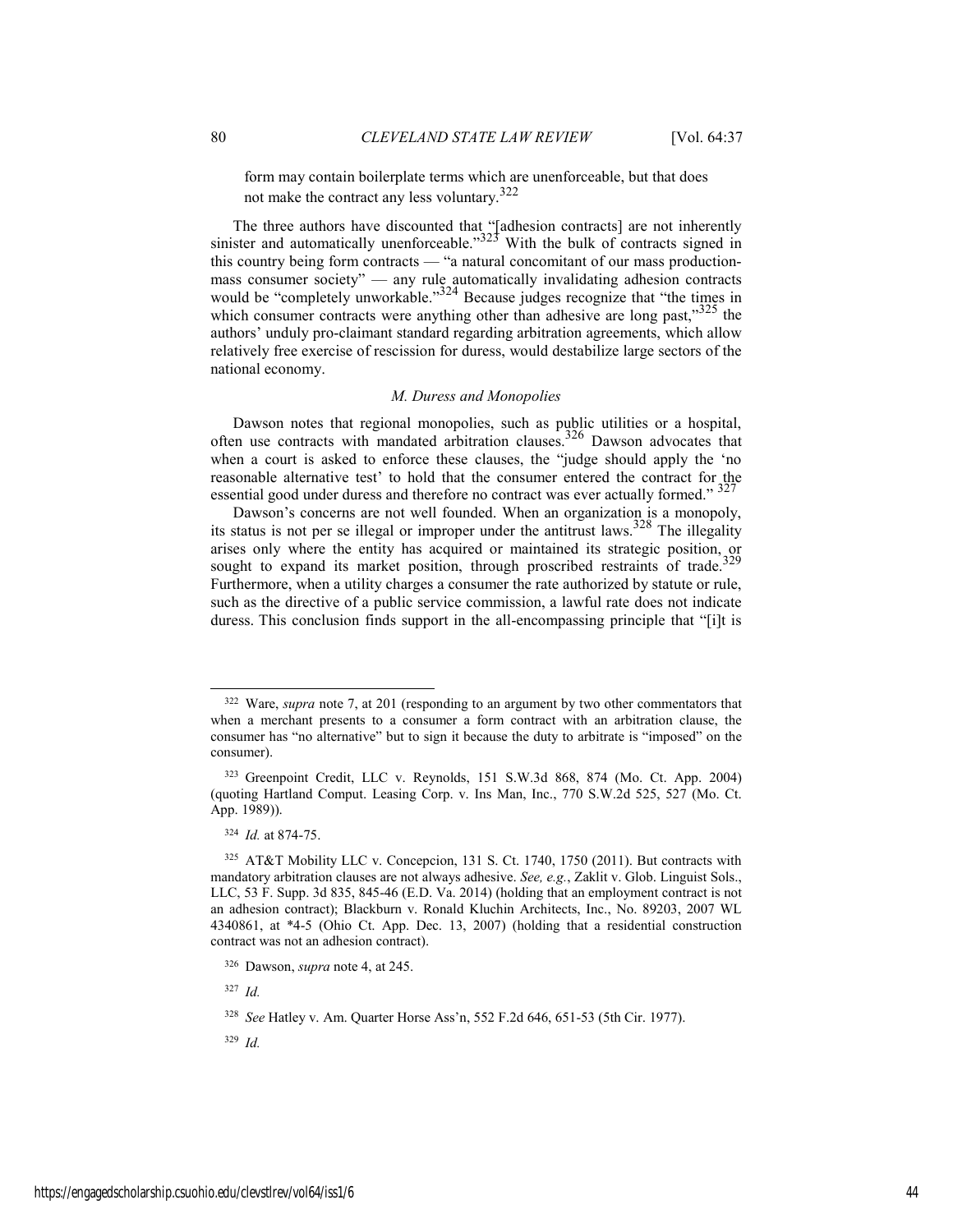approach.

never duress to do that which a party has a legal right to do."<sup>330</sup> It is only where the utility charges a customer an illegal exaction, such as a discriminatory rate as compared with similarly situated consumers, will the payment reflect implied or even express duress.<sup>331</sup> Nothing about arbitral agreements counsels a different

#### *N. Duress and Structures of Subordination and Social Inequalities*

Dawson argues that current duress doctrine focuses excessively on economic conditions and insufficiently on "the role law plays in creating and maintaining structures of subordination" and social "inequalities." $332$  Citing the works of Catharine A. MacKinnon, he also criticizes courts for giving insufficient attention to gender issues in light of the contention that the law favors "men over women."<sup>333</sup> Dawson places particular emphasis on the writings of Orit Gan, who contends that judges should create a "broader, more complex duress doctrine that is sensitive to social inequality and context and that includes aggrieved parties' experiences and perspectives."33

Dawson overlooks the numerous cases that in fact deploy the same criteria he advocates should be used to define the scope of duress. These cases stand for the position that when deciding whether a party

was subject to duress or coercion in executing a contract, a court should take into consideration *all* of the circumstances surrounding the transaction, including, for example, the age, gender, educational level, mental, physical, and emotional health and business acumen and sophistication of the complaining party, as well as any prior dealings or other relationship, whether of affinity or of consanguinity, that may exist between the parties.<sup>335</sup>

While Dawson argues that the law fails to look beyond economic duress and should further examine social "inequalities," $336$  he omitted decisions applying the duress defense and stating that "[s]ocial or economic pressure illegally or immorally applied [also] may be sufficient." $337$  Under these decisions, the wrongfulness of

331 Tex. Power & Light Co. v. Doering Hotel Co., 147 S.W.2d 897, 905 (Tex. Civ. App. 1941), *aff'd*, 162 S.W.2d 938 (Tex. 1942).

332 Dawson, *supra* note 4, at 243.

<sup>333</sup> *Id.* at 243-44.

334 Gan, *supra* note 204, at 171.

335 LORD & WILLISTON, *supra* note 130, at § 71:11 (emphasis added); *see also* Rust v. Drexel Firestone Inc., 352 F. Supp. 715, 717 (S.D.N.Y. 1972).

<sup>336</sup> *See* Dawson, *supra* note 4, at 243 (citing Deborah Waire Post, *Outsider Jurisprudence and the "Unthinkable" Tale: Spousal Abuse and the Doctrine of Duress,* 26 U. HAW. L. REV. 469, 483 (2004)).

337 Gibbs v. SLM Corp., 336 F. Supp. 2d 1, 8 (D. Mass. 2004) (quoting Int'l Underwater Contractors, Inc. v. New England Tel. & Tel. Co., 393 N.E.2d 968, 970 (Mass. App. Ct. 1979)).

 <sup>330</sup> Choksi v. Shah, 8 So.3d 288, 294-95 (Ala. 2008) (quoting Neuberger v. Preferred Accident Ins. Co., 89 So. 90, 92 (Ala. Ct. App. 1921)).